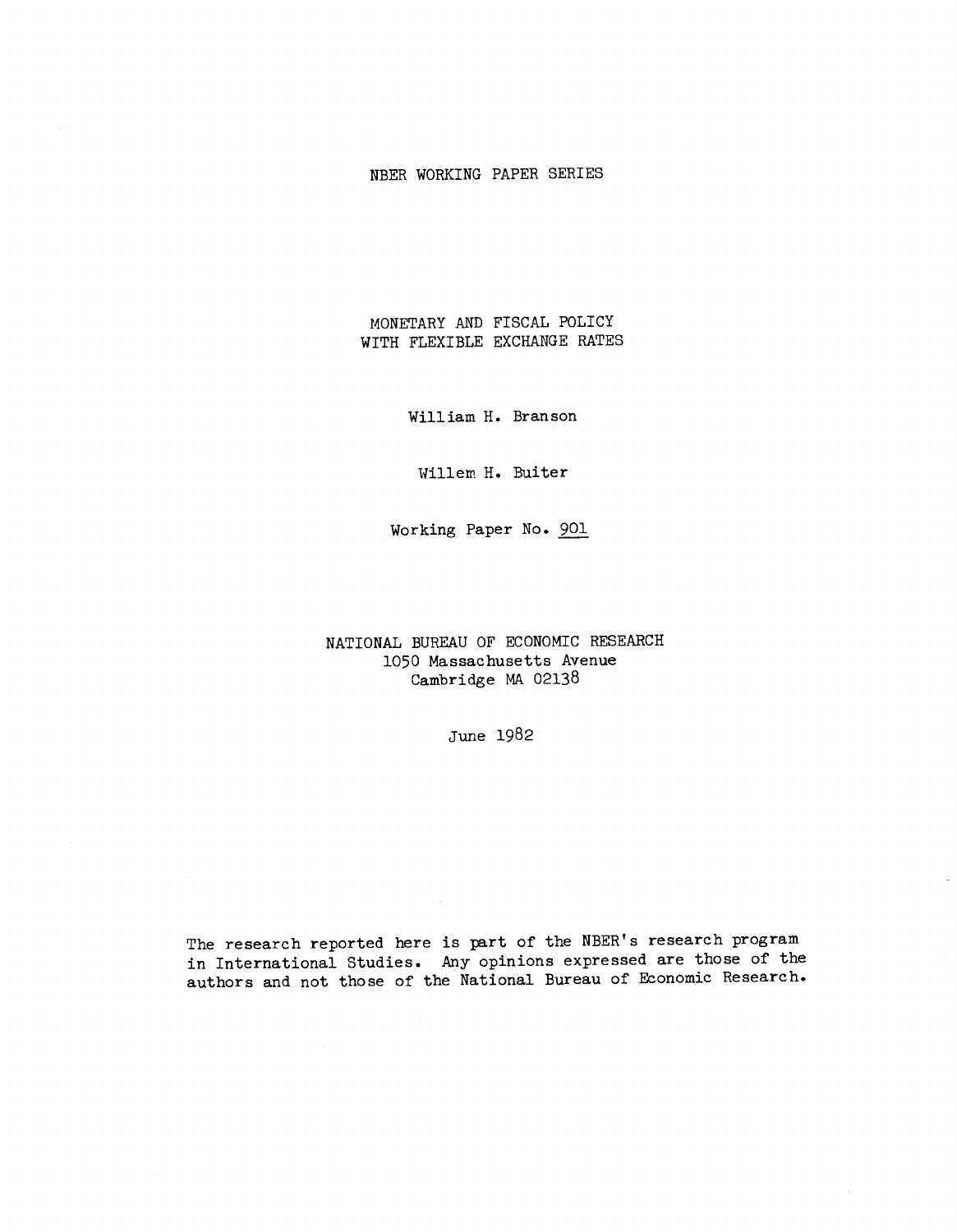## Monetary and Fiscal Policy with Flexible Exchange Rates

#### ABSTRACT

The implications of "perfect" capital mobility for the effectiveness of monetary and fiscal policy and the transmission of disturbances under floating or fixed exchange rates were drawn in the classic paper by Mundell (1963). With fixed rates, fiscal policy moves output but monetary policy does not, and vice versa under flexible rates. These results are among the most enduring and best—known in international economics.

The flexible—rate version of the Mundell model was dynamized by Dornbusch (1976). A crucial feature of both the Mundell and Dornbusch analyses is the exclusion of the exchange rate from the money—market equilibrium condition. However, if the domestic price level is sensitive to changes in the exchange rate, then a movement in the rate changes real balances. Thus fiscal policy influences real balances through the exchange rate, opening the way for effects on home output in the Mundell model or the price level in the Dornbusch version.

In addition to excluding the exchange rate from money-market equilibrium, Mundell and Dornbusch do not consider constraints of long—run portfolio balance. In a stationary economy, these would require balance on the current account in the long-run equilibrium, while the Mundell-Dornbusch model permits current account imbalance indefinitely.

In this paper we revisit the Mundell—Dornbusch model to study its behavior with the price level dependent on the exchange rate, and with long—run portfolio balance constraints. We find that the flexible—rate fiscal policy result is a special case, dependent on the assumption of insensitivity of the price level to movement in the exchange rate.

411 Woodrow Wilson School London School of Economics Princeton University Houghton Street Princeton, N.J. 08544 London Ward London W<br>1609) 452-4828 London Ward Ward Bugland  $(609)$  452-4828

William H. Branson<br>211 Woodrow Wilson School Millem H. Buiter<br>211 Woodrow Wilson School Millem Millem H. London School of Economics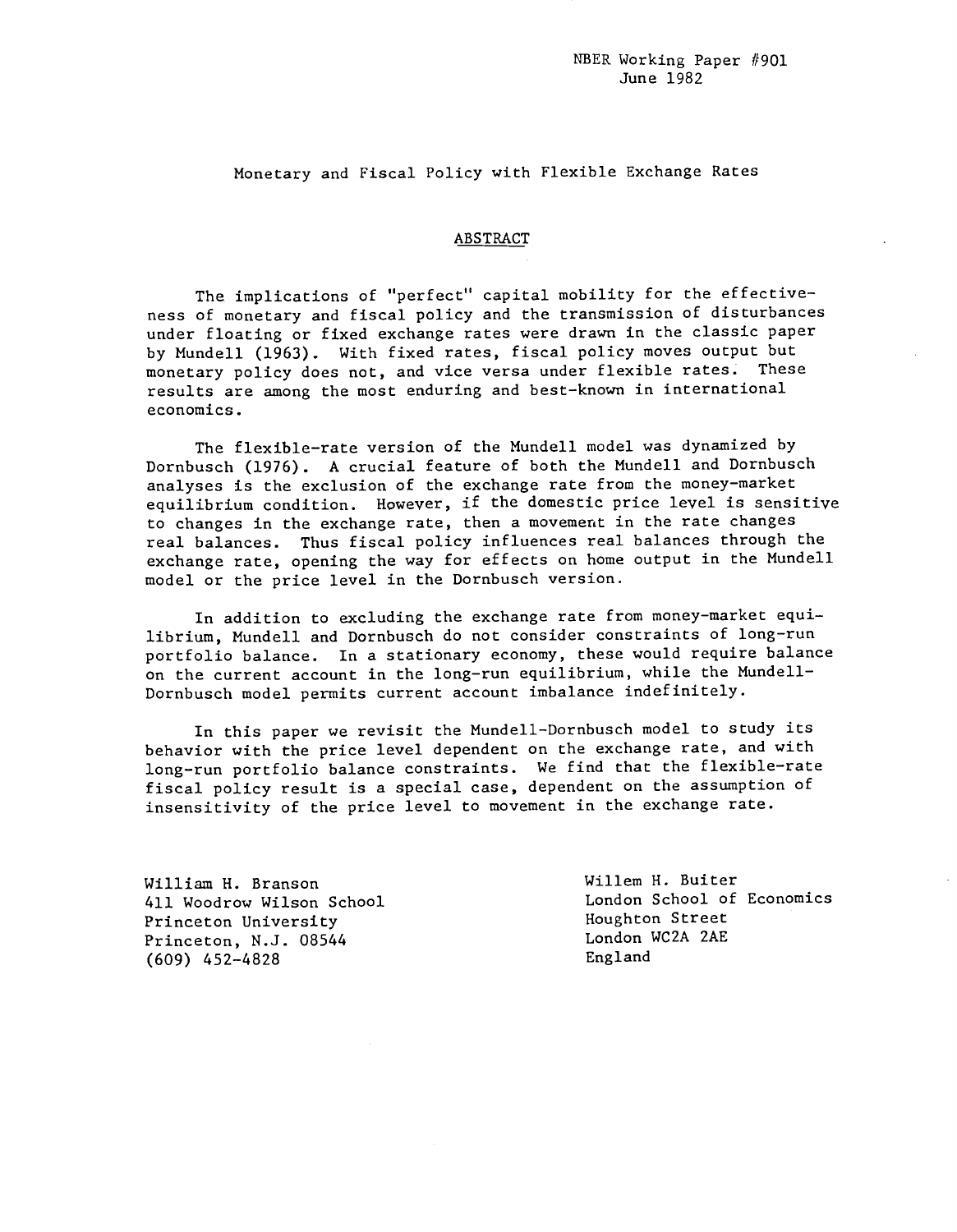Monetary and Fiscal Policy with Flexible Exchange Rates

### I. Introduction and Summary

The implications of "perfect" capital mobility for the effectiveness of monetary and fiscal policy and the transmission of disturbances under floating or fixed exchange rates were drawn in the classic paper by Mundell (1963). With fixed rates, fiscal policy moves output but monetary policy does not, and vice versa under flexible rates. These results are among the most enduring and best—known in international economics.

The ineffectiveness of monetary policy under fixed rates depends on perfect capital mobility and the inability of the monetary authorities to sterilize balance of payments surpluses or deficits. By now, it is well known that during the fixed rate period many countries did indeed sterilize to a large extent. Earlier evidence on this is cited In Whitman (1975); more recent empirical work confirming this proposition has been reported by Obstfeld (1980). Thus the sharpness of Mundell's result for monetary policy with fixed rates does not hold up in light of the empirical evidence on sterilization.

However, the flexible—rate result for fiscal policy has fared better. The model was dynamized by Dornbusch (1976). In his paper, a change in fiscal policy (for example, an increase in government purchases), gives rise to a change in the real exchange rate that yields an exactly offsetting change in the trade balance, transmitting the entire disturbance abroad. A crucial feature of both the Mundell and Dornbusch analyses, though, is the exclusion of the exchange rate from the money—market equilibrium condition. This is a focal point of this paper.

If the domestic price level is sensitive to changes in the exchange rate, then a movement in the rate changes real balances. Thus fiscal policy influences real balances through the exchange rate, opening the way for effects on home output in the Mundell model or the price level in the Dornbusch version. This reduces the effect transmitted abroad.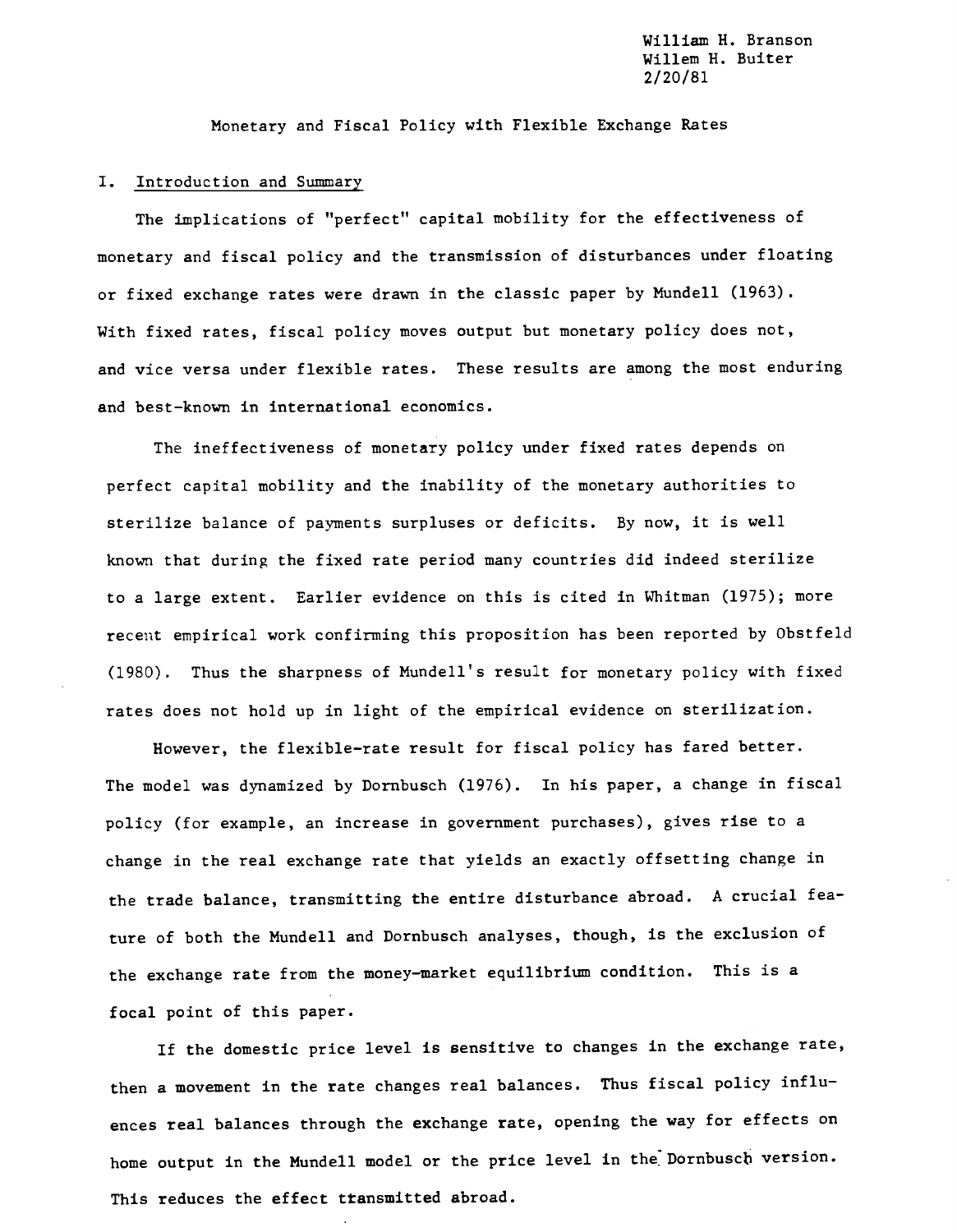In addition to excluding the exchange rate from money—market equilibrium, Mundell and Dornbusch do not consider constraints of long—run portfolio balance. In a stationary economy, these would require balance on the current account in the long—run equilibrium, while the Mundell-Dornbusch model permits current account imbalance indefinitely. This is a point noted earlier by both of the present authors [see Branson (1972), Buiter (1978)].

In this paper we revisit the Mundell—Dornbusch model to study its behavior with the price level dependent on the exchange rate, and with long-run portfolio balance constraints. We find that the flexible—rate fiscal policy result is a special case, dependent on the assumption of insensitivity of the price level to movement in the exchange rate.

In section II below we review the Mundell—Dornbusch model, and in section III we present an example of the consequences of inclusion of the exchange rate in the money market equilibrium condition. Then in section IV we introduce a full prototype model with stock adjustment and rational expectations. Section V gives the complete results in a Mundell—style model with a rigid price of domestic output, and section VI gives the results with flexible prices. In general, with flexible exchange rates fiscal policy matters.

### II. The Mundell—Dornbusch Model

With "perfect" capital mobility and a freely floating exchange rate, the exchange rate is the transmission belt by which monetary policy affects real output q, while movement in the exchange rate makes output invariant to fiscal policy. These are the results of Mundell's classic paper (1963), (1968). With the price level fixed and the interest rate determined by the world market (and static exchange—rate expectations),

 $-2-$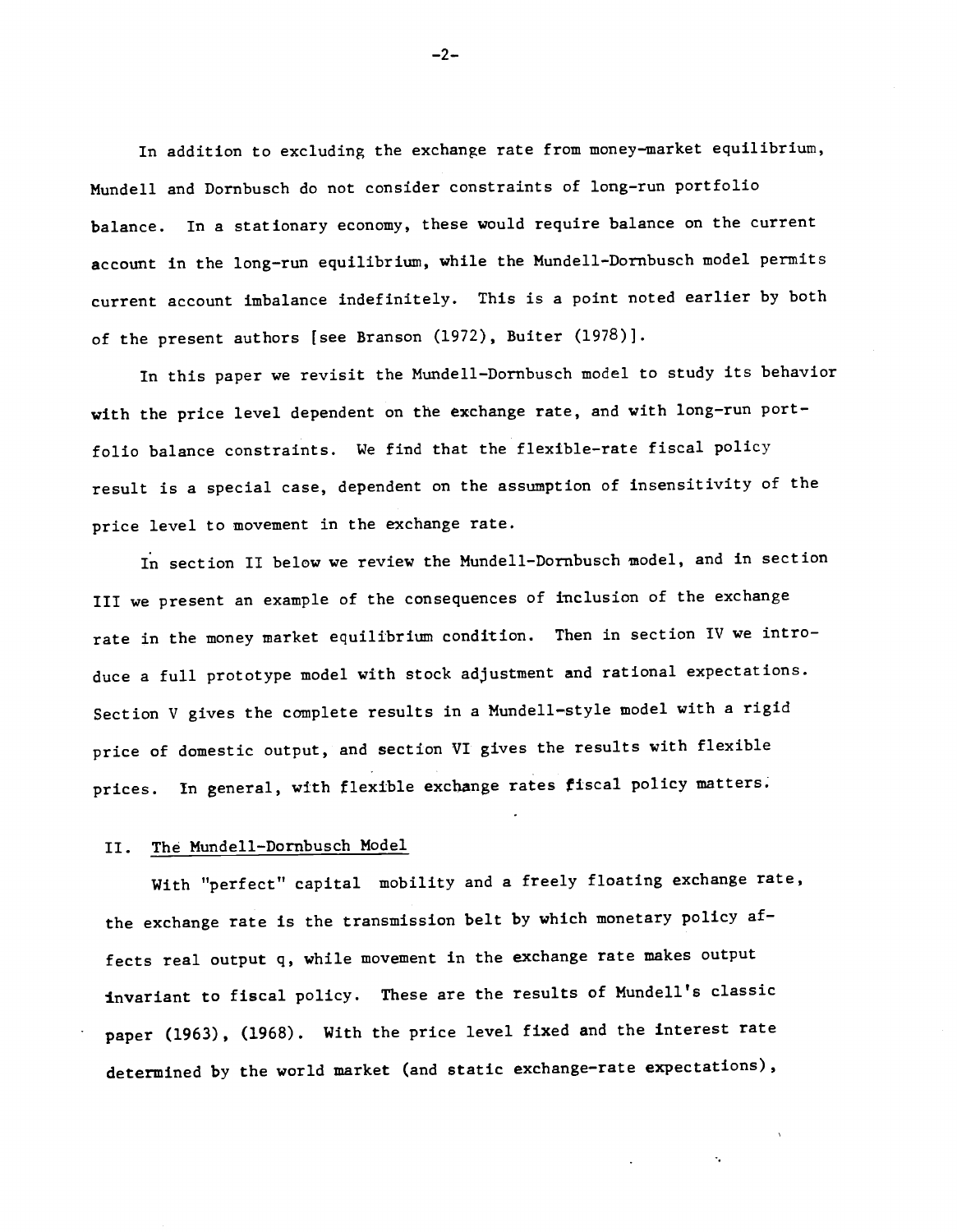an increase in the money stock increases the level of real income consistent with money—market equilibrium. The increase comes through depreciation of the currency (a rise in the exchange rate e) until the increase in the real current account balance gives the requisite increase in income. However, an increase in government spending does not move the money—market equilibrium q; the currency appreciates until the trade balance deteriorates exactly to offset the fiscal expansion.

Dornbusch (1976) up—dated and extended Mundell's model. He added exchange—rate dynamics with "perfect foresight" expectations about movement in the long-run equilibrium exchange rate e. In the basic model of Dornbusch's paper, the level of output is exogenous, and the rate of inflation p responds to the excess demand for goods. Here movements in p (or short—run effects on p) are the analog to changes in output q in Mundell. Briefly, in section V of his 1976 paper, Dornbusch treats a case with short—run variability in output. Here the analogy to Mundell is clearer.

In both models, monetary policy moves the domestic price level in the long run, and the rate of inflation in the short run. This is the analog to Mundell's effectiveness of monetary policy. However, in Dornbusch as well as in Mundell, a change in government spending moves the exchange rate to create an exactly offsetting effect on the current account balance. Fiscal policy is "ineffective" in both cases; it has no effect on q in Mundell's version, and no effect on  $p$  or  $p$  in Dornbusch.

## A. Fiscal Policy Effects

The ineffectiveness of fiscal policy in the Mundell model can be illustrated simply. Money—market equilibrium is given by an "LW' curve,

—3—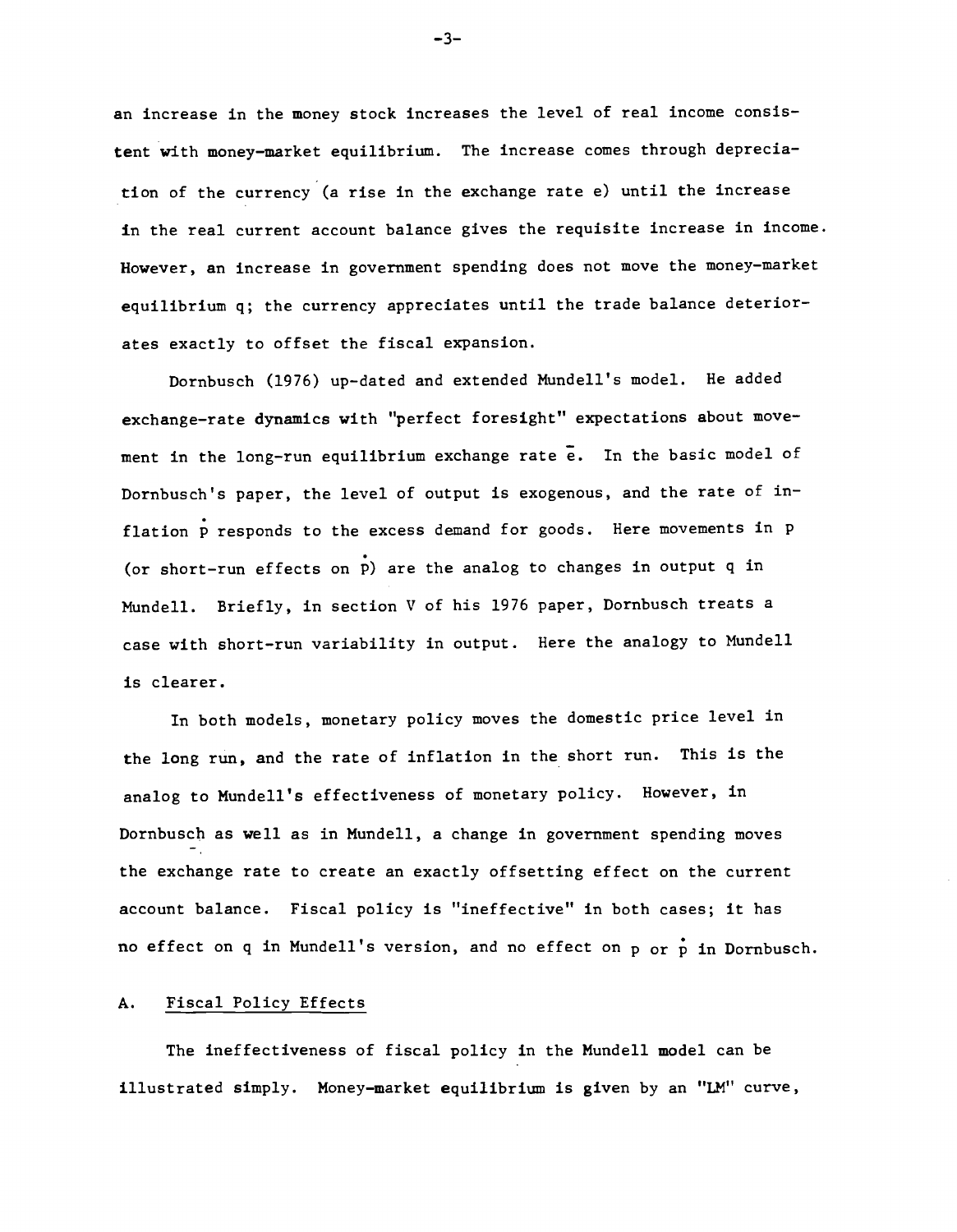$$
(1) \quad \frac{M}{p} = \ell(i, q) \quad ,
$$

where q is domestic output. The interest rate is fixed at the world rate  $i^*$  by "perfect" capital mobility:

$$
(2) i = i^*.
$$

If a forward discount on the domestic currency, c, were included, (2) would be

$$
(2')\quad i = i^* + \varepsilon.
$$

The IS curve describing goods market equilibrium is

(3) 
$$
q = a(q - T, i) + g + x(\frac{p}{q}, a)
$$
.

Here a is private absorption, T is real tax revenue, g is government purchases, and x is net exports.

With i fixed by (2) and p given exogenously, or, alternatively, by a supply curve  $p = p(q)$  with  $p_q > 0$ , equation (1) determines q. There is no room for fiscal effects here. Given T, 1, g, and q, the exchange rate is determined by the goods-market equation (3) at the value which sets  $x =$ q — a — g. An increase in g will require a decrease in e to maintain goods market equilibrium. Thus in the Mundell model, the exchange rate is determined by requirements of goods—market equilibrium, and fiscal policy changes generate offsetting changes in e.

The Dornbusch model is more complicated, being dynamic, but the result is the same. Dornbusch writes his model as linear in the logs of quantities and prices and the level of the interest rate. His "LM" curve, analogous to the combination of (1), (2'), and  $\varepsilon = \theta$  (e-e), is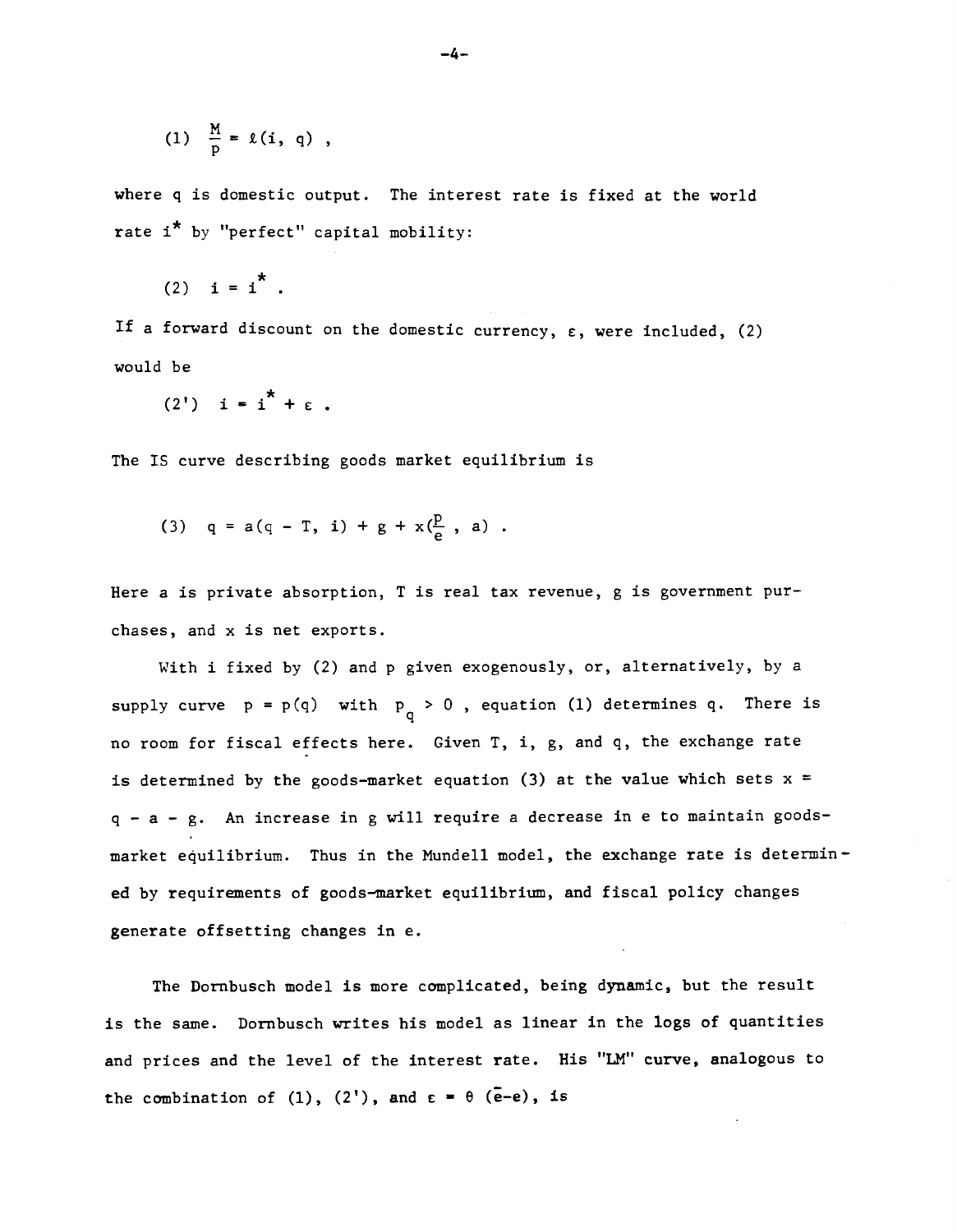(4) 
$$
p - m = -\phi q + \lambda i^* + \lambda \theta (\bar{e} - e)
$$
,

where e is the long-run equilibrium exchange rate. (This is Dornbusch's equation (3), in our notation.) His "IS" curve (in the basic model with q exogenous) is given by

(5) 
$$
\dot{p} = \pi \ln(D/Y) = \pi [u + \delta(e - p) + (\gamma - 1)q - \sigma i]
$$
.

This is Dornbusch's equation (8); his u is "exogenous" expenditure, our g. D is real demand, and Y is exogenous real output.

In long-run equilibrium  $e = \bar{e}$ , so (4) determines p independently of u (our g), just as in Mundell, money—market equilibrium determines q. An increase in u requires a change in e given by de/du =  $-1/\delta$  to hold  $\dot{p} = 0$  in (5). With perfect foresight,  $d\overline{e} = de$ , causing no disturbance in the money market. Thus again, the effect of a change in g (u here) is to generate an offsetting change in e.

## B. The Role of Capital Mobility

The Mundell—Dornbusch assumption of "perfect" capital mobility combines two assumptions. This first is freedom of capital movement —— absence of impediments to capital flows in the forms of capital controls, taxes, etc. The second is perfect substitutability of assets denominated in home currency and foreign exchange. The Mundell financial "sector" of equations (1) and (2) can be obtained by simplifying a more general structure with imperfect substitutability as follows. Assume three assets -- money M, bonds B, and net claims on foreigners F. Then a plausible financial—market structure [see Branson (1977), Katseli—Narion (1980)] could be written: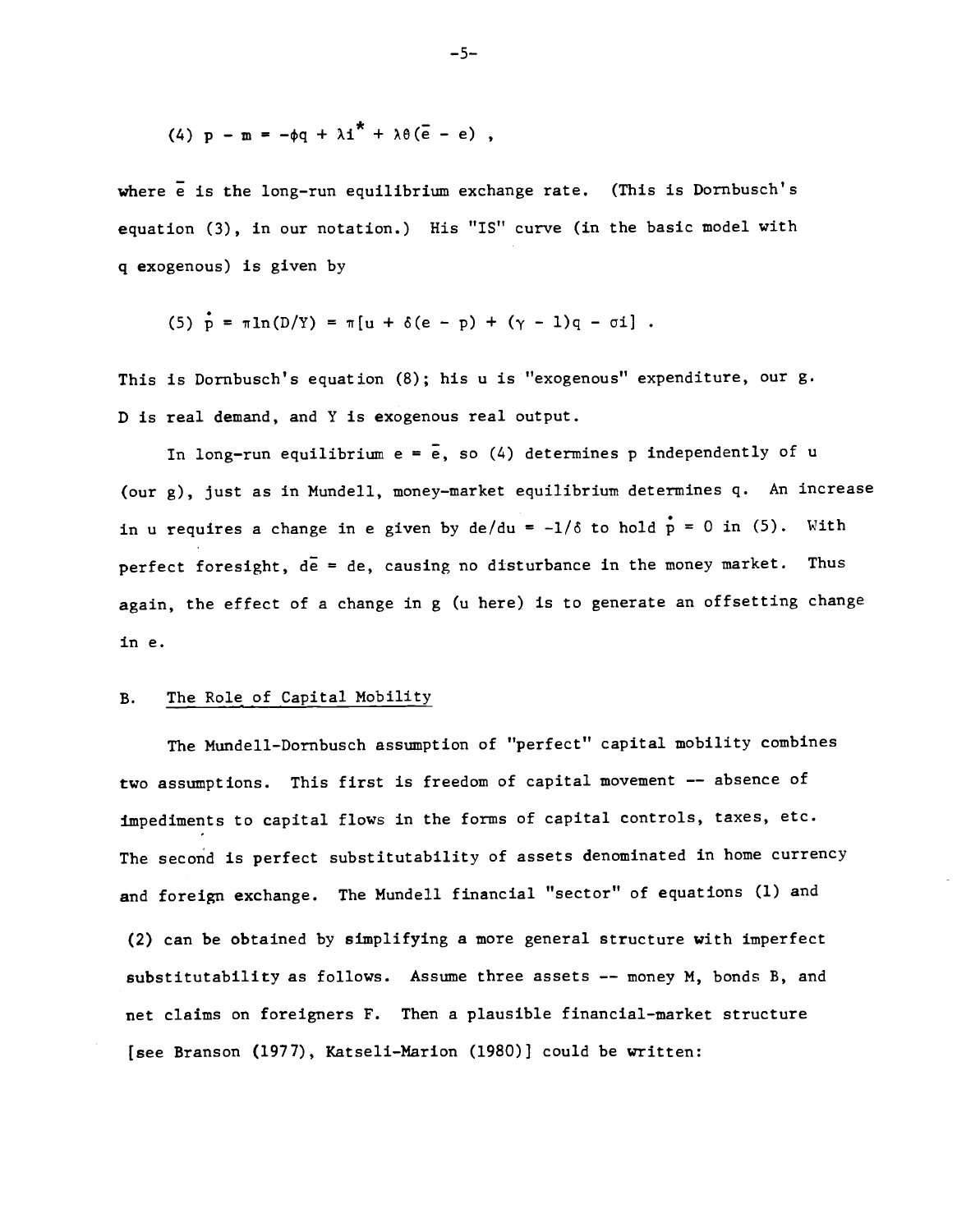(6) 
$$
\frac{M}{P} = m(i, q)
$$
 ;   
 (8)  $\frac{eF}{P} = f(i, i^*, \frac{W-M}{P})$  ;

(7) 
$$
\frac{B}{P} = b(i, i^*, q, \frac{W-M}{P})
$$
; (9)  $W \equiv M + B + eF$ .

\* If we assume that the foreign interest rate i is fixed by world—market conditions (small-country assumption) and that  $b_{i*}$  and  $f_i \rightarrow \infty$ , then the B and F equations (7) and (8) collapse to the perfect capital mobility condition  $i = i^*$ . (In Branson (1977, p. 73) the FF and BB curves become vertical at  $r = r^*$ .)

In the more general case of less-than-perfect substitutability, i can move relative to i<sup>\*</sup> and the extreme form of the Mundell-Dornbusch fiscal policy result disappears. An increase in g will raise i relative to i<sup>\*</sup>. This will yield an appreciation of the currency and a decrease in x, partially offsetting the g increase. But the offset is only partial, because the increase in i raises velocity, permitting an increase in q, given M. Thus it is clear that the result of literally zero effect of fiscal policy on q (or  $\stackrel{\bullet}{p}$  in the Dornbusch model) is an extreme case with assets being perfect substitutes it is not a general result with "high" substitutability. This is already a familiar result in the literature.

For example, in his earlier paper on "Flexible Exchange Rates and Employment Policy," Mundell (1961) showed that with zero capital mobility, flexible exchange rates increase the closed—economy effectiveness of fiscal policy. A fiscal expansion leads to a trade deficit and depreciation of the currency in that paper. $\frac{1}{1}$  This effect is also seen clearly in

 $\frac{1}{n}$  his 1968 adaptation of this paper, Mundell added a footnote calling attention to the difference between the zero and perfect capital mobility cases. See Mundell (1968, p. 247, fn. 9).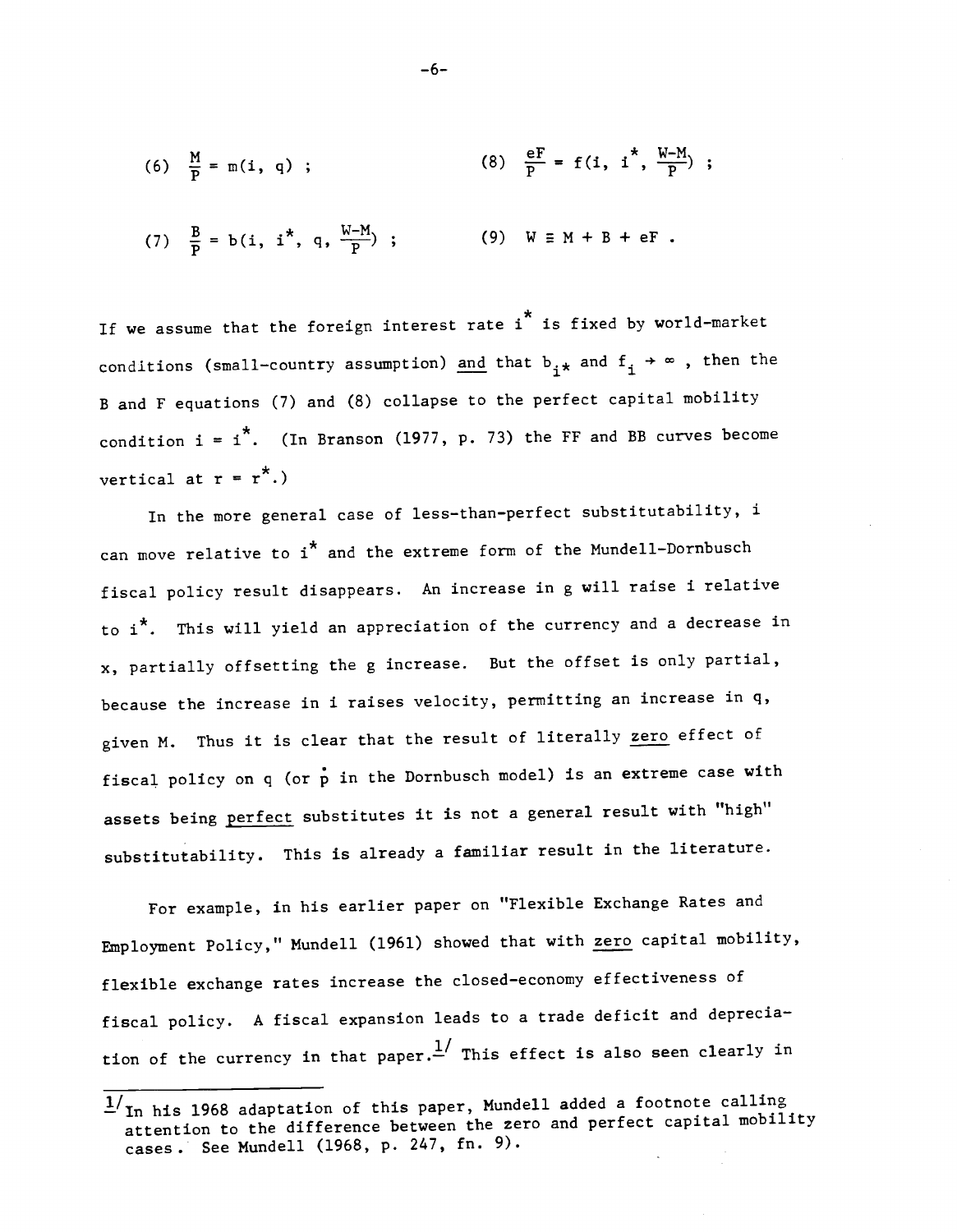Branson (1976). In intermediate cases between zero and perfect capital mobility, the exchange rate may appreciate or depreciate, depending on the relative size of current—account and capital—account effects, thus partially offsetting or supplementing the effect of the critical fiscal expansion. See Branson (1976) and the discussion of Dornbusch (1980) for a fuller discussion of the empirical evidence on the capital—mobility question. In the discussion below we will follow the now—traditional literature in assuming perfect substitutability and the "arbitrage" condition with risk-neutral speculation, so that<br>  $i = i^* + (\frac{e}{e})$ .

$$
i = i^* + (\frac{\dot{e}}{e}) .
$$

This will permit us to focus on the importance of exclusion of the exchange rate from the money—market equilibrium condition.

## C. Stock vs Flow Equilibrium

In the conventional model with perfect capital mobility, movements in the current account balance offset the effects of fiscal policy on equilibrium output. In equation (3) above, the real exchange rate (p/e) adjusts to provide offsetting variation in x to movements in g. This implies that in momentary equilibrium the current account balance is in general nonzero. If in an initial equilibrium the current account is balanced. Then the change in x that offsets a change in g must unbalance the current account. In the model of equations (1), (2), and (3), net foreign investment  $($  = the current account) is non-zero indefinitely. This implies that the rest of the world is willing to accumulate claims on or liabilities to the home country in indefinite amounts and that the home country is willing to issue them. There is no requirement of portfolio balance in this model.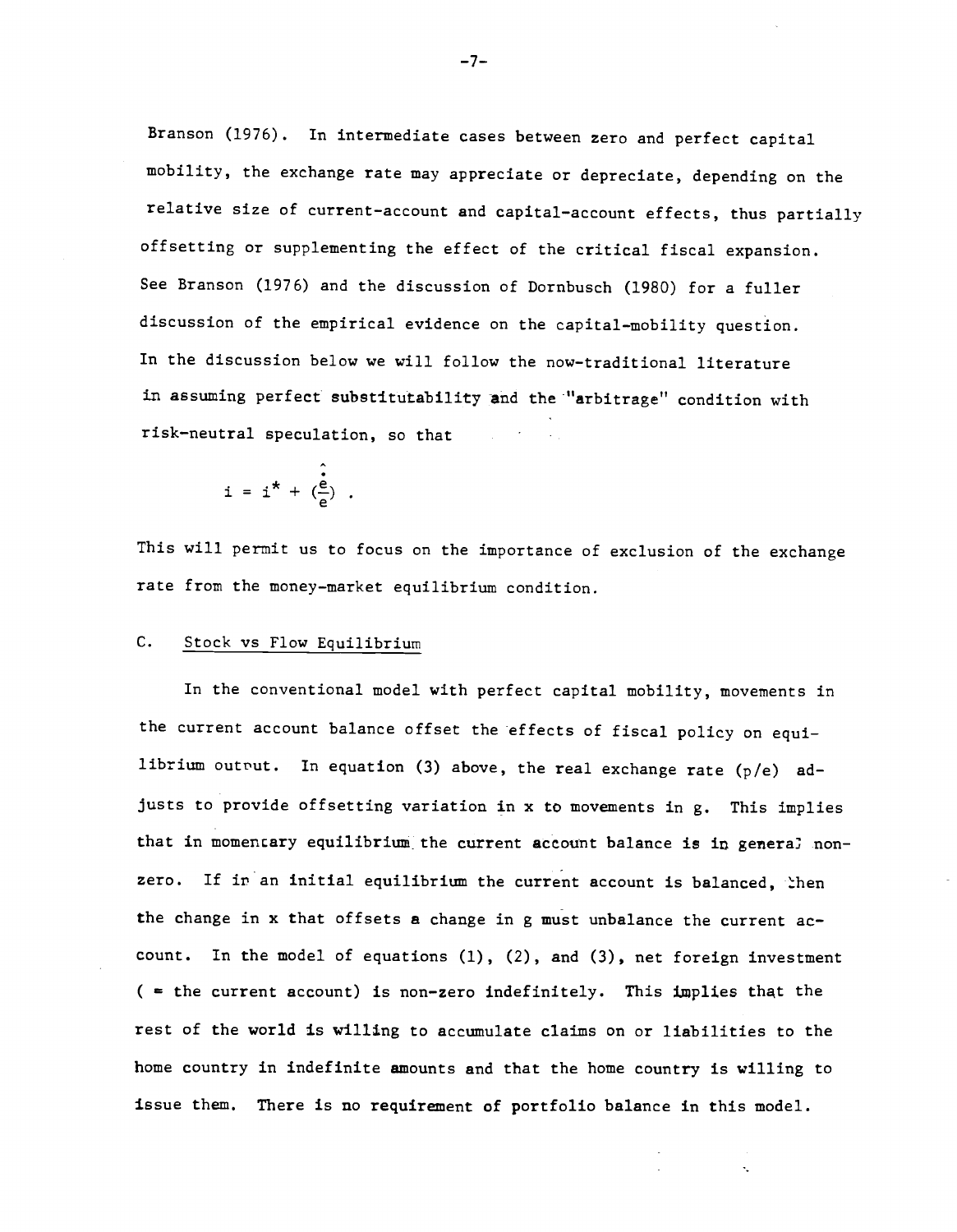The current account imbalance in the Mundell—Dornbusch model will upset portfolio balance in both the home country and the rest of the world and, by altering wealth, change saving behavior. The IS and LM schedules will not settle to a full equilibrium as long as net foreign investment is non—zero. The implication is that in long—run equilibrium, the current account balance must be zero. $\frac{1}{1}$  The simplest form of this model was developed in Branson (1976), where it was apparent that the Nundell (1963) results can be obtained with any source of endogenous adjustment of the money stock; they are not unique to the international setting.

 $\frac{1}{2}$ 

In sections IV and V below we will analyze monetary and fiscal policy in a framework that includes explicit consideration of stock vs flow equilibrium. In the instantaneous short run, with historically—given values of the stocks in the system, and with static expectations, flow equilibrium conditions determine the level of output and employment, the vector of prices and interest rates, including the exchange rate, and the rates of accumulation of the stocks. These provide the dynamics that move the system from one equilibrium to the next, and toward a steady state in which the relevant stocks are constant. This characterization of instantaneous and long—run equilibrium is developed, e.g., in Branson (1972, 1976) and Buiter (1975, 1978). Long—run equilibrium in section IV will include the requirement that the current account be in balance, so that the national rate of accumulation of net claims (or liabilities) on foreigners be zero. With rational expectations or perfect foresight even the current momentary equilibrium depends on the entire future path of the economy.

 $\frac{1}{T}$ This assumes no real growth in long-run equilibrium.

—8—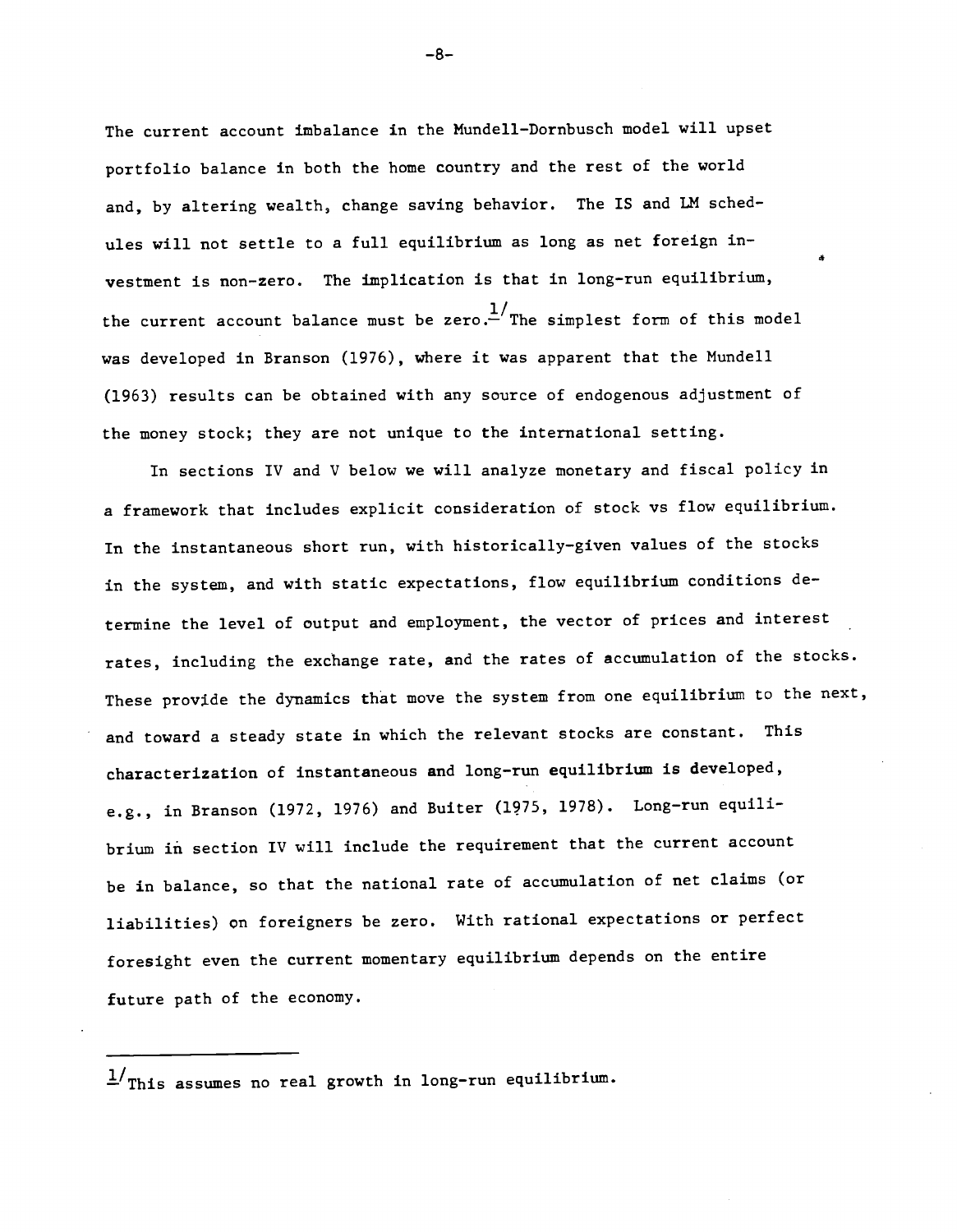## III. The Exchange Rate and Money—market Equilibrium

The importance of the exclusion of the exchange rate from the moneymarket equilibrium condition (1) in the conventional model can be seen if we write  $p = p(e)$  with  $0 < p<sub>e</sub> < 1$  there and in the IS curve (3). In this case, a change in government spending g moves the price level. This changes the real money stock, shifting the LM curve. The result is a change in the equilibrium level of output q, in either the Mundell or the Dornbusch version of the model. By writing  $p = p(e)$ , we convert equations (1) - (3) into a simultaneous system in e and q.

Consider the revision of equations (1) and (3) to include  $p = p(e)$ :

(1') 
$$
\frac{M}{p(e)} = \ell(i, q)
$$
  
(3')  $q = a(q - T, i) + g + x(\frac{p(e)}{e}, a)$ .

If we substitute  $i = i^*$  from (2), this is a two-equation system in q and e. Initialize  $p = e = 1$  and take the total differential of (1') and (3') with  $di^* = 0$  to obtain

(10) 
$$
\begin{bmatrix} \ell_q & Mp_e \\ 1-a_q(1+x_a) & (1-p_e)x_s \end{bmatrix} \begin{bmatrix} dq \\ de \end{bmatrix} = \begin{bmatrix} 1 & 0 & 0 \\ 0 & -a_q(1+x_a) & 1 \end{bmatrix} \begin{bmatrix} dM \\ dT \\ dg \end{bmatrix}.
$$

Here  $x_g = \frac{\partial x}{\partial \left(\frac{p}{e}\right)}$ . The determinant of the coefficient matrix Det(A) < 0. The solutions for a change in g, with  $dM = dT = 0$  are given by<br>  $\frac{dq}{dg} = \frac{1}{Det(A)} (-Mp_e) > 0$ ;  $\frac{de}{dg} = \frac{1}{Det(A)} \ell_q < 0$ .

$$
\frac{dq}{dg} = \frac{1}{Det(A)} (-Mp_e) > 0 ; \quad \frac{de}{dg} = \frac{1}{Det(A)} \ell_q < 0 .
$$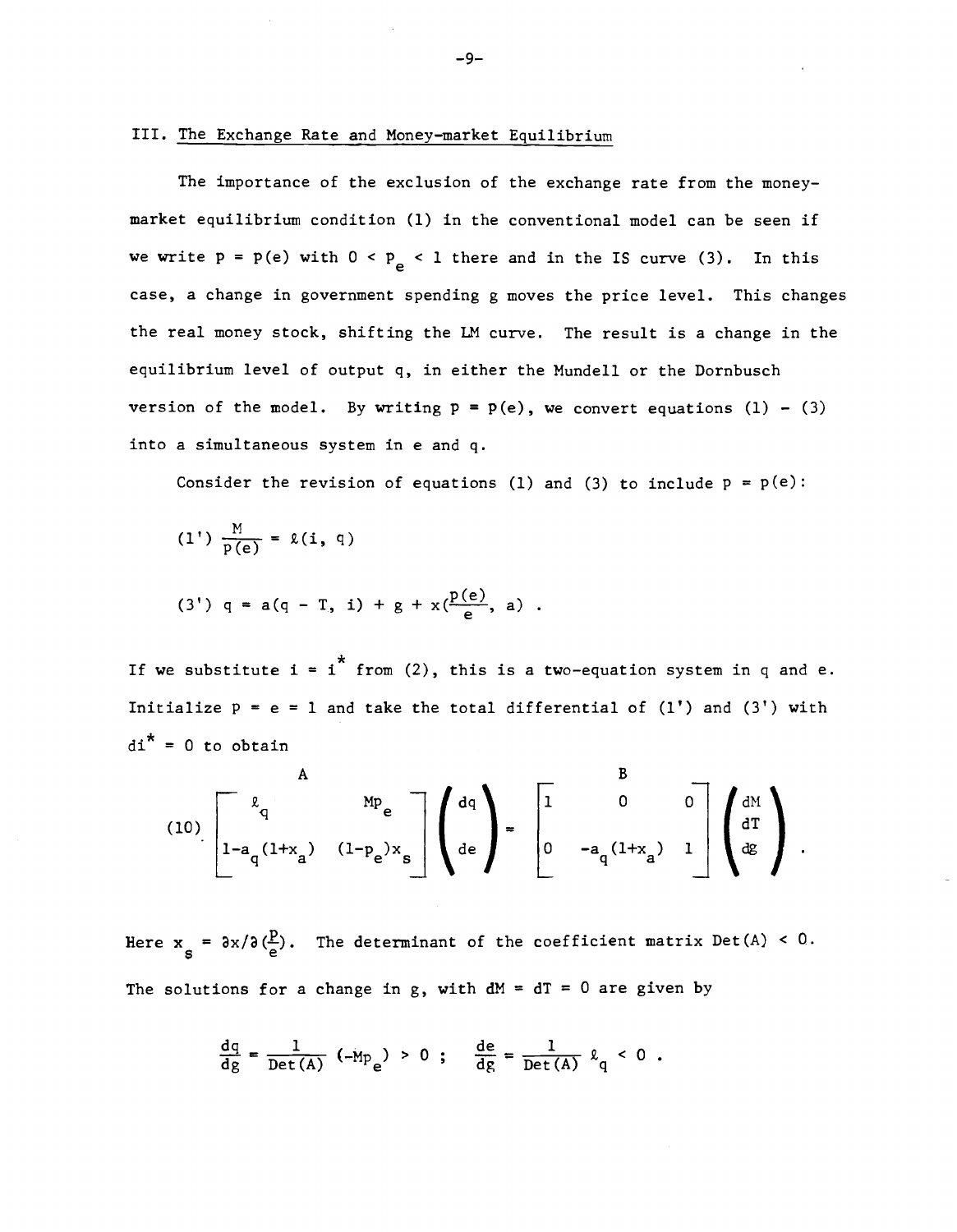An increase in g causes an appreciation of the currency (de/dg < 0) but not enough to eliminate the effect on q. For comparison to section IV it is useful to note that a balanced—budget expansion with dT = dg would multiply each of these multipliers by the quantity  $1 > [1 - a_{\alpha}(1 + x_{a})] > 0$ . This would preserve the signs of the fiscal—policy results, simply reducing their magnitudes. As long as the exchange rate enters the excess demand for money with a positive sign, dq/dg > 0 in the short run.

These results are illustrated in Figure 1. The g increase initially takes the IS curve to  $I_1S_1$ . The result is upward pressure on the interest rate and appreciation of the currency (e falls). The rise of p/e shifts the IS curve back to the left. But as e falls, p falls, increasing the real money stock. LM shifts right to a new equilibrium at point 2. There e, p and p/e have fallen and q has increased. Fiscal policy has an effect through the exchange rate changing real balances.

Clearly this result can be generalized. Any argument for inclusion of the exchange rate in the demand function for nominal balances will eliminate the extreme result of the conventional model that  $dq/dg = 0$ . We chose to include p(e) both because it provides a clear example and because there is good econometric evidence for this link. [See Bruno (1978)]. However, the same result would be obtained if we include wealth as an argument in the money demand function. Then as the exchange rate falls, if the country is a net creditor in foreign denominated assets, the home—currency value of wealth falls, reducing the demand for M. Similarly, the inclusion of exchangerate expectations in the demand for money would make the effect of fiscal policy non—zero.

Thus it is apparent that the usual result depends on a very strong

—10—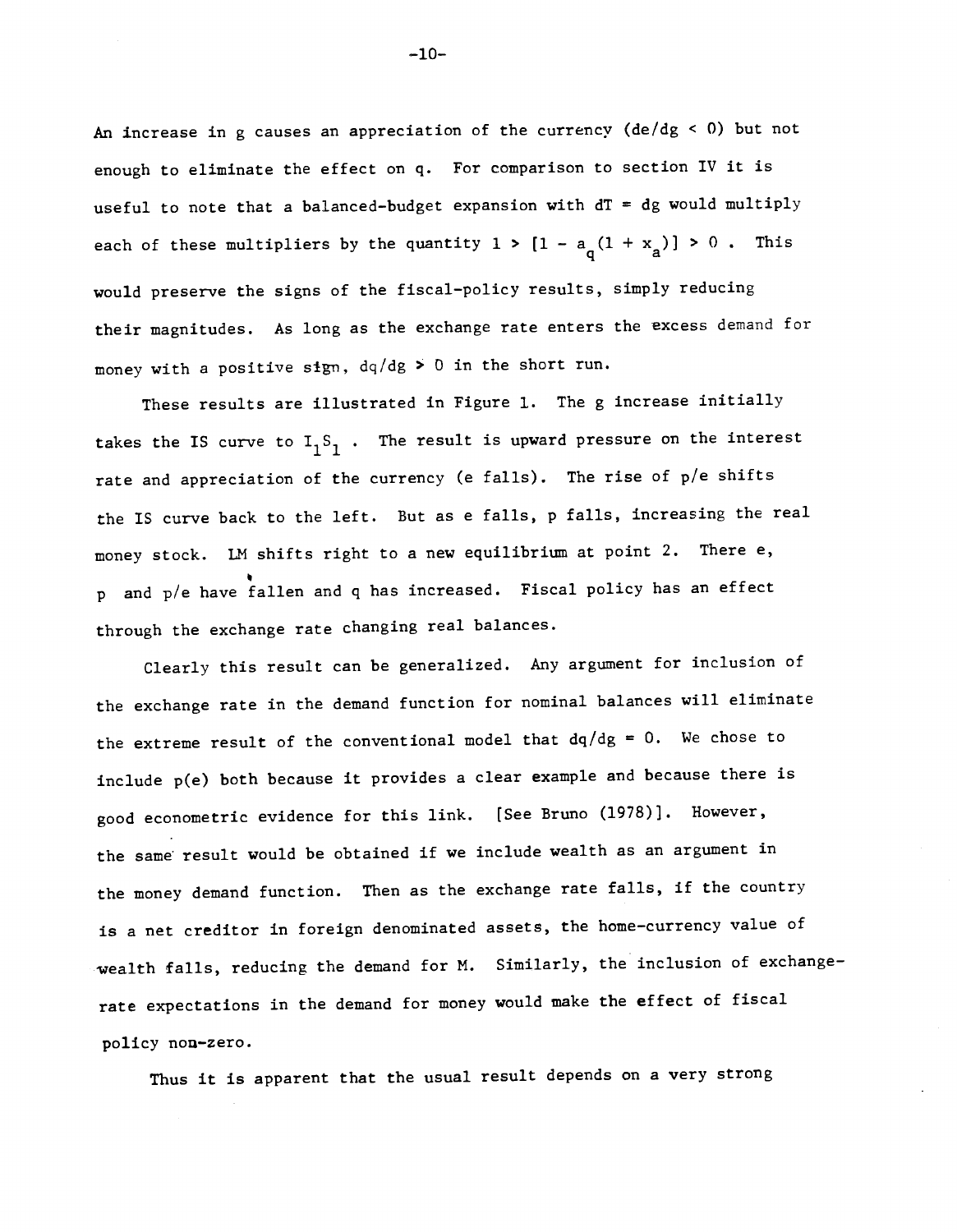assumption —— that the exchange rate can be excluded from the money—market equilibrium condition. Since there is ample evidence that it must be included at least through its effect on the price level, it seems clear that the conventional wisdom is too extreme. The basic model of monetary and fiscal policy with floating exchange rates needs modification to include the exchange rate properly in specification of the LN curve, or of the financial sector generally. We next turn to a full specification of the basic model with perfect capital mobility.

## IV. A Model of Monetary and Fiscal Policy With Floating Exchange Rates: Mundell Revisited with Stock Adjustments and Rational Expectations.

When domestic and foreign bonds are perfect substitutes in private portfolios, the full model can be represented as in equations  $(11) - (24)$ .

(11) 
$$
\frac{M}{p} = \ell(i, q, \frac{W}{p});
$$
  $\ell_i < 0 ;$   $\ell_q > 0 ;$   $0 \le \ell_w \le 1 .$ 

(12) 
$$
a(y_d, i - \langle \frac{p}{p} \rangle, \frac{w}{p}) + g + x(s, a) = q
$$
.  
  
 $0 \le a_y \le 1; a_i \le 0; a_w > 0;$   
  
 $x_s < 0; -1 \le x_a \le 0.$ 

- (13)  $i = i^* + (e^i)$ .<br>(16)  $y_d = y + \frac{iB}{p} T \frac{ei^*R}{p}$ .
- (14)  $W \equiv M + B + eF$ .<br>(17)  $y \equiv \frac{V}{R} q + \frac{i^*e(F + R)}{R}$ .  $p \rightarrow p$

(15)  $p \equiv V^{\alpha}e^{(1-\alpha)}$ ;  $0 \le \alpha \le 1$ . (18)  $s \equiv \frac{V}{e}$ .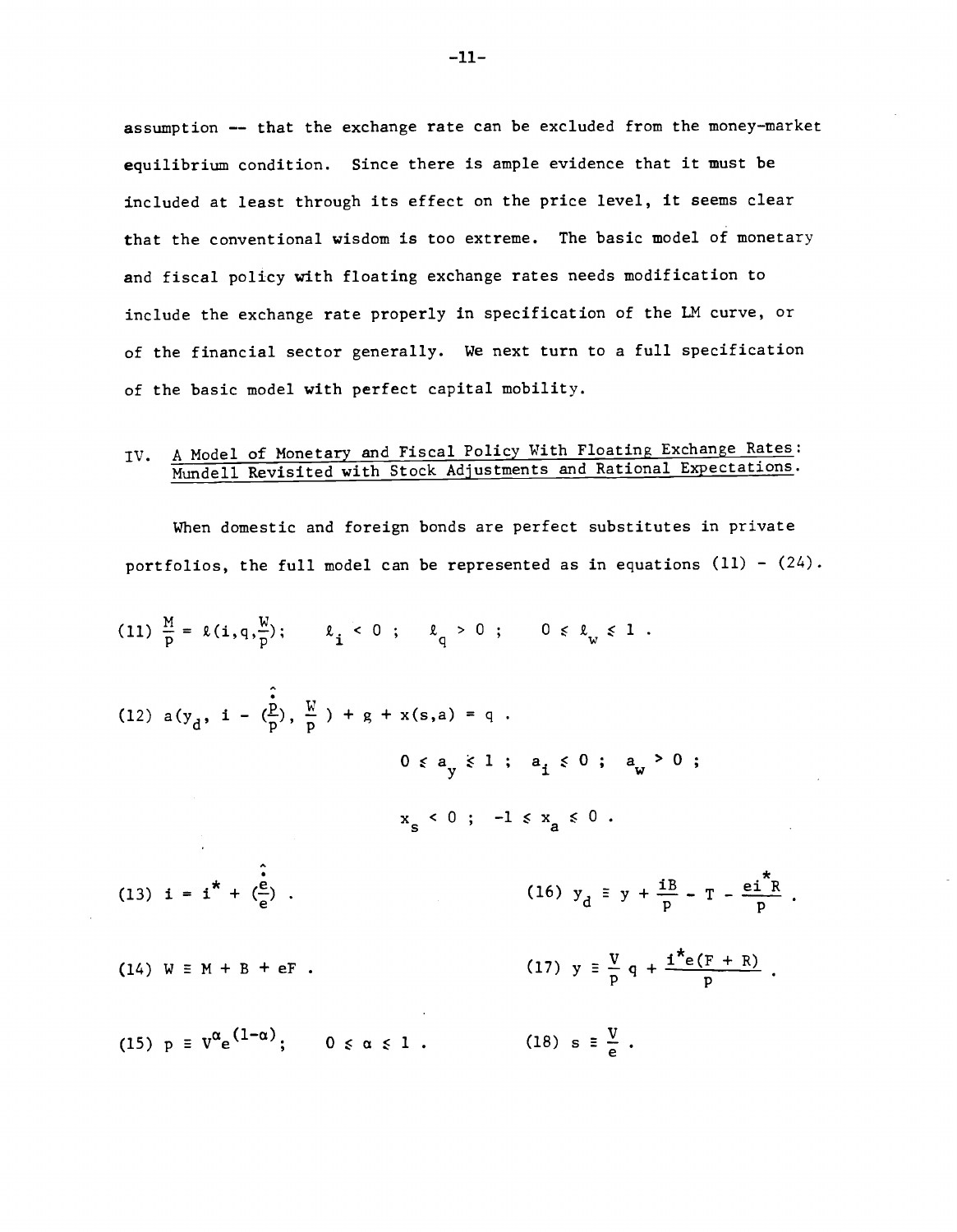| $(19)$ $\dot{M} + \dot{B} - eR = Vg + iB - eI^*R - pT$ . | (23a) $\begin{pmatrix} \frac{2}{e} \\ \frac{1}{e} \end{pmatrix} = \begin{pmatrix} 0 \\ \frac{1}{e} \end{pmatrix}$<br>(23b) |
|----------------------------------------------------------|----------------------------------------------------------------------------------------------------------------------------|
| (20) $eR = Vx + ei^{*}(F + R) - eF$ .                    |                                                                                                                            |
| $(21)$ $\delta M + \delta B - e \delta R = 0$ .          |                                                                                                                            |
| $(22)$ $\delta M + \delta B + e \delta F = 0$ .          | (24a) $\frac{\hat{p}}{p} = \begin{cases} 0 \\ \hat{p}/p \end{cases}$<br>(24b) $\hat{p}/p$ .                                |

Table 1 gives a list of definitions of symbols.

Equation (11) is the LM equation, equating the supply of real balances to the demand. Money demand depends negatively on the nominal interest rate, positively on a transactions variable, proxied by domestic value added, and (in principle) positively on real financial wealth. The price index used to deflate nominal money balances is the consumer price index which is a function both of the price of domestically produced goods and of the price of imports  $\star$   $\star$   $\star$   $\star$  $ep_f$ . ( $p_f$ , the foreign currency price of imports, is set equal to unity for simplicity). A depreciation of the exchange rate will therefore, cet. par., reduce the real stock of money. Equation (12) is the IS equation. Domestic private absorption (expressed in terms of domestic goods) plus government spending on goods and services plus the trade balance surplus (expressed in terms of domestic output) equals domestic production. Private absorption depends on real disposable income, the real interest rate and real private financial wealth. Net exports decline when the terms of trade improve and when private domestic absorption expands. The marginal propensity to import is less than unity. For simplicity we assume that all government spending is on domestic output. Private capital formation and real capital stock adjustment are omitted.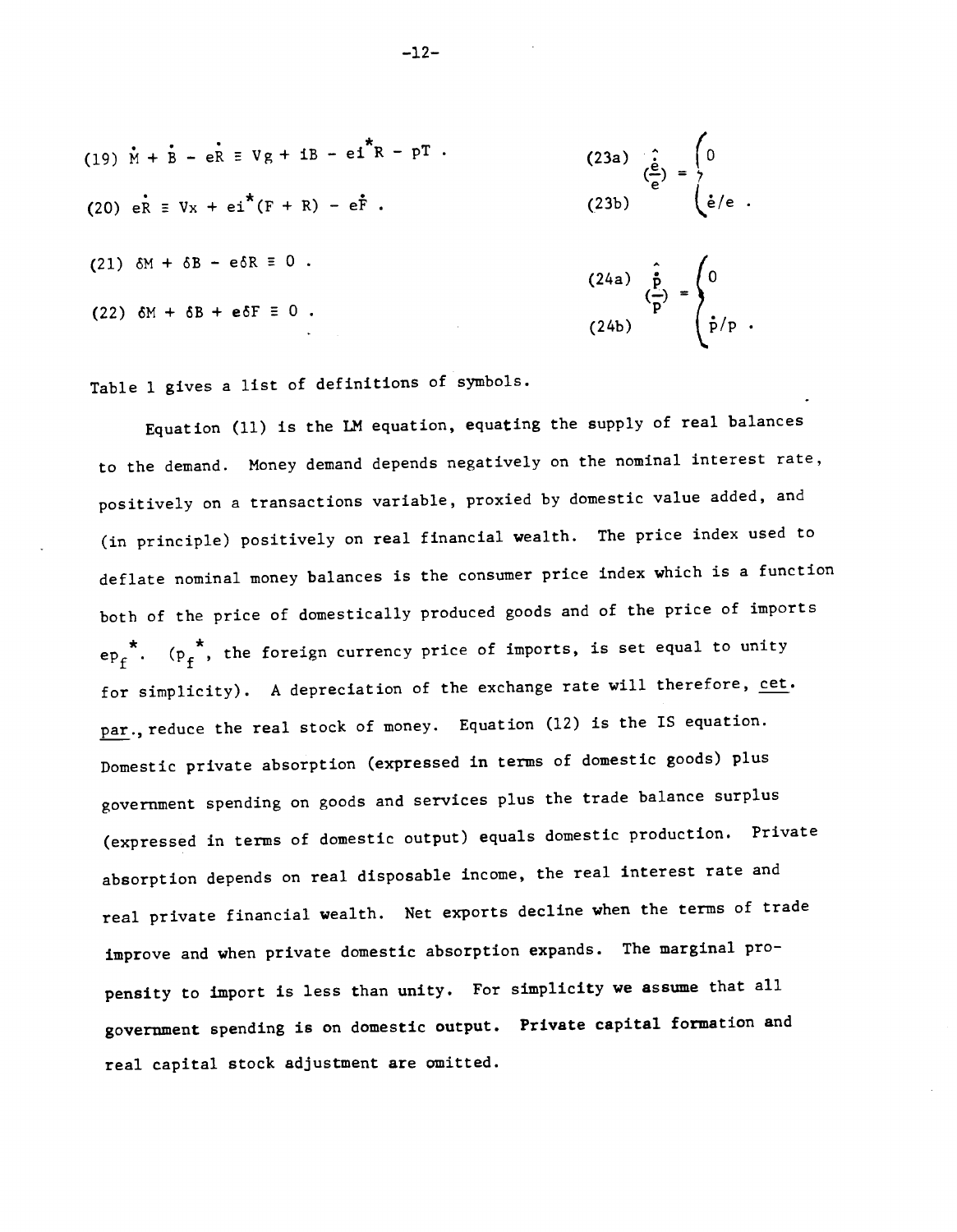Table 1: List of Symbols

## A. Notation

- M : nominal stock of domestic money
- B : nominal stock of domestic government bonds
- F : stock of net private sector claims on the rest of the world, denominated in foreign currency
- R stock of official foreign exchange reserves, denominated in foreign currency
- q domestic output
- y : real national income
- $y_A$ : real disposable private income
- a : private absorption
- g : government spending on goods and services
- x : net exports (trade balance surplus)
- T : real taxes net of transfers
- i domestic nominal interest rate
- i<sup>\*</sup>: world nominal interest rate (exogenous)
- p : domestic general price level (c.p.i.)
- V : price of domestic value added
- e : foreign exchange rate (number of \$'s per unit of foreign currency)
- s : terms of trade

$$
\dot{z} = \frac{d}{dt} z
$$

6 : stock shift (differential) operator

z : the expected value of z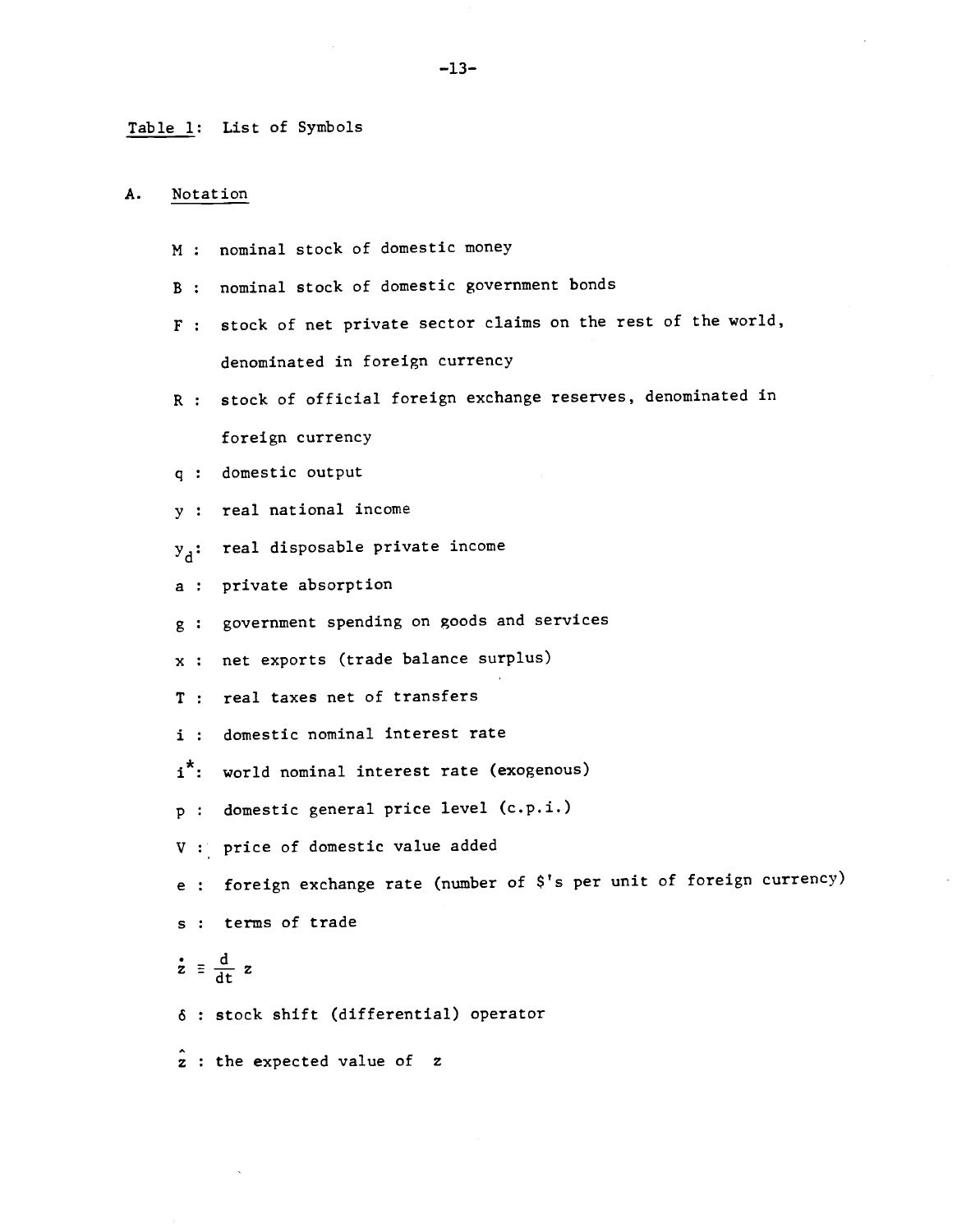B. Parameter Combinations

$$
\Omega_1 = (1-\alpha) \frac{M}{pe} - \frac{\ell_w (M+B-\alpha W)}{ep} > 0
$$

$$
\Omega_2 = (1+x_a)\{a_y[(q-p)(1-a)\frac{s^{1-\alpha}}{e} - \frac{ai^*F}{p}] + \frac{a_w}{ep}\{M+B-\alpha W]\} + \frac{s}{e}x_s < 0
$$

$$
\Omega_3 = 1 - (1 + x_a) a_y s^{1 - \alpha} > 0
$$

$$
\Omega_{4} \equiv x_{s} s^{2} - i^{*} F + V x_{a} \{a_{y} \left[\left(q - g\right) \left(1 - \alpha\right) \frac{s^{1 - \alpha}}{e} - \frac{\alpha i^{*} F}{p}\right] + \frac{a_{w}}{ep} \left(M + B - \alpha W\right)\} < 0
$$

$$
\Omega_5 \equiv e[Vx_a \frac{(a_yi^* + a_y)}{p} + i^*] < 0
$$

$$
\Omega_{6} = a_{y} \left[ (q-g) (1-\alpha) \frac{s^{1-\alpha}}{e} - \frac{\alpha i^{*} F}{p} \right] + \frac{a_{w}}{ep} \left[ M+B-\alpha W \right] > 0
$$

$$
\Omega_7 \equiv [\Omega_3 \frac{\ell_1}{e} + \frac{a_1}{e} \alpha \ell_q]^{-1} < 0
$$

$$
\Omega_{g} = \frac{\alpha s^{\alpha - 1}}{p^2} \left[ M - \ell_{w} W \right] > 0
$$

$$
\Omega_{g} = (1+x_{a})\{a_{y}[(q-g)(1-\alpha)\frac{s^{-\alpha}}{e} - \frac{\alpha i^{*}F s^{-\alpha}}{V}] - \frac{a_{y}\alpha W s^{\alpha-1}}{p^{2}} + \frac{1}{e}x_{s} < 0
$$

 $\label{eq:2.1} \frac{1}{\sqrt{2}}\int_{\mathbb{R}^3}\frac{1}{\sqrt{2}}\left(\frac{1}{\sqrt{2}}\right)^2\frac{1}{\sqrt{2}}\left(\frac{1}{\sqrt{2}}\right)^2\frac{1}{\sqrt{2}}\left(\frac{1}{\sqrt{2}}\right)^2\frac{1}{\sqrt{2}}\left(\frac{1}{\sqrt{2}}\right)^2.$ 

 $\sim$ 

$$
\Omega_{10} = x + s x_s + v x_a \{a_y \} (q - g) (1 - \alpha) \frac{s^{-\alpha}}{e} - \frac{\alpha i^* s^{-\alpha}}{v} - \frac{a_w w \alpha s^{\alpha - 1}}{p^2} < 0
$$

$$
\Omega_{11} = -(\frac{\ell_1 \Omega_9}{e} - \frac{a_1 \alpha}{e} \Omega_8)^{-1} < 0
$$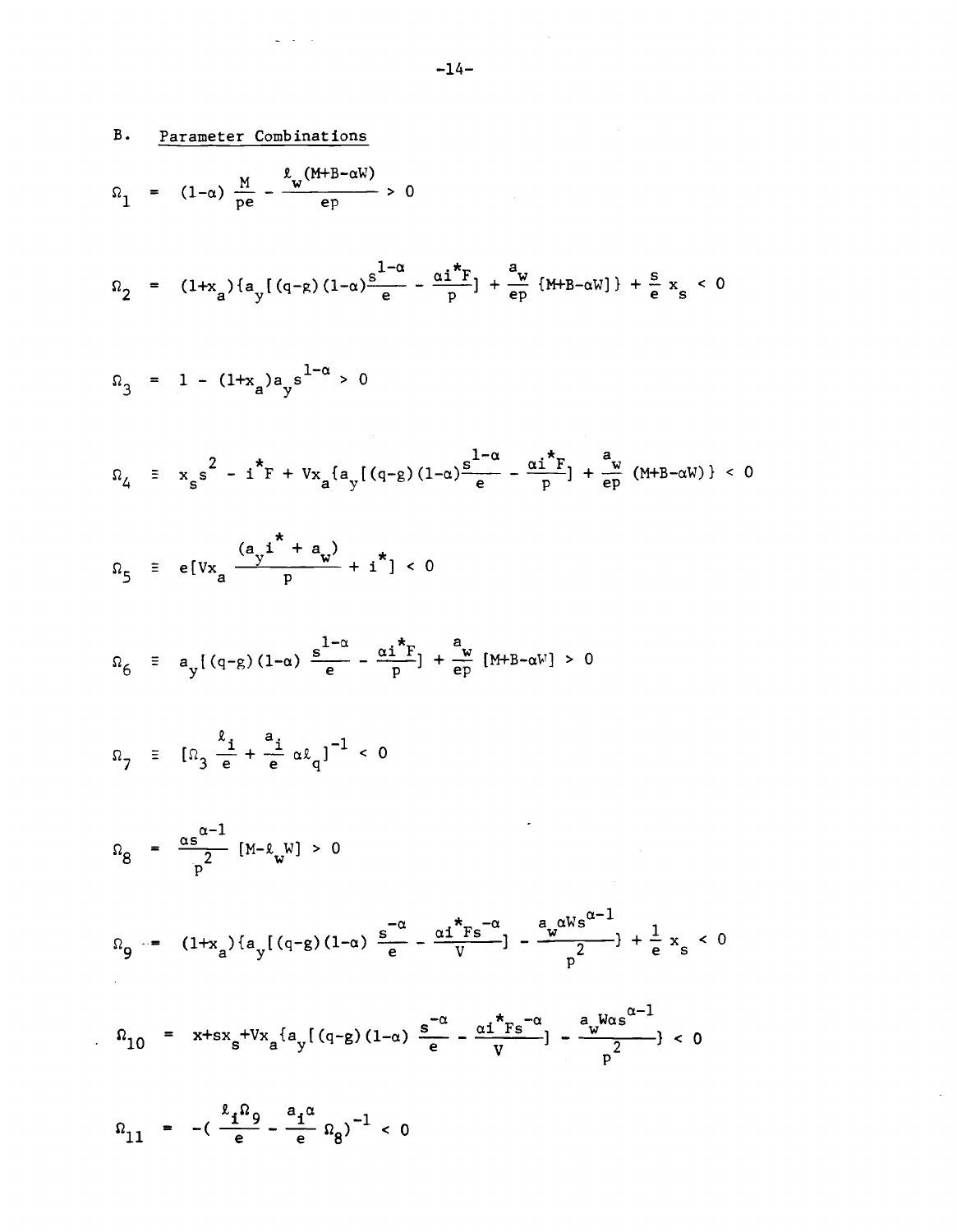Equation (13) reflects the assumption of risk—neutral speculation in the foreign exchange market: the domestic interest rate equals the exogenous world interest rate plus the expected proportional rate of depreciation of the home currency. Private financial wealth equals the sum of private holdings of domestic money, domestic government bonds and foreign bonds (equation 14). It is assumed that only domestic residents hold domestic government bonds. All foreign lending or borrowing is done in foreign currency—denominated bonds. The general price level used to deflate nominal assets and nominal income is defined in (15). The Mundell—DornbusCh analysis represents the special case where  $\alpha$ , the weight of home goods prices in the c.p.i., is unity. Equation (16) defines real private disposable income. Real national income is defined in (17). Note that changes in the terms of trade can alter the real income corresponding to a given volume of domestic output. The open—economy government budget constraint is given in (19). It is assumed that a competitive interest rate is paid on official foreign exchange reserves. The balance of payments identity is given in (20). Complementing these flow constraints are the stock—shift constraints for the public sector (21) and the private sector (22). These constrain the instantaneous portfolio reallocations that public and private agents can engage in. Expectations are either static (23a and 24a) or rational (23b and 24b).

We shall make two further simplifying assumptions about government financing behavior. The first is that the government always balances its budget by endogenous changes in taxes. Thus, when we consider fiscal policy, we shall be deriving short—run and long-run balanced budget multipliers. This is represented by (25):

—15—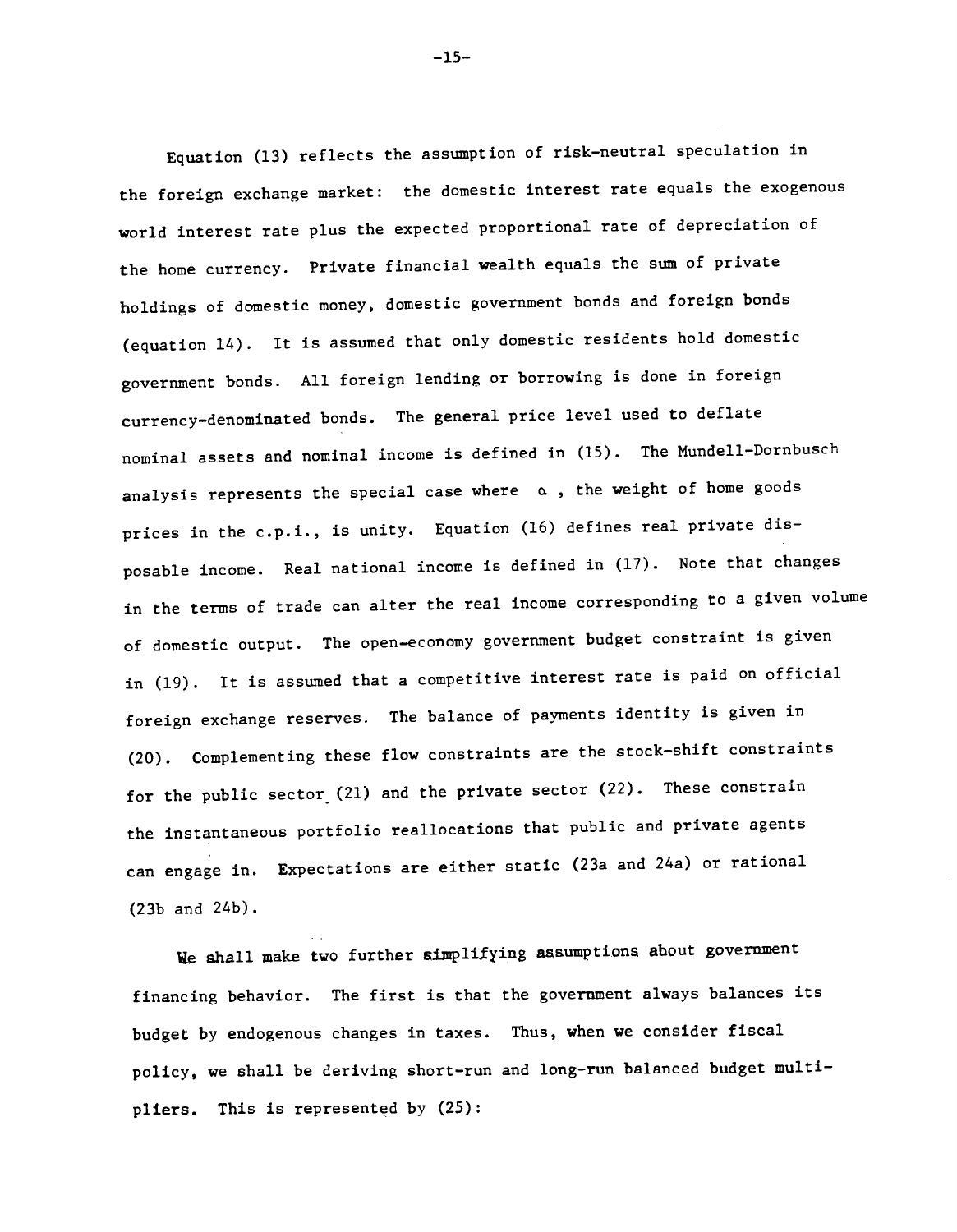(25) 
$$
Vg + iB - ei^R - pT \equiv 0
$$
.

The second assumption is that the government does not engage in "flow" open market operations and does not sterilize balance of payments deficits or surpluses. This means that

 $(26a)$   $\dot{B} = 0$ .

We shall assume that there is a pre-existing stock of government debt, i.e. that

 $(26b)$  B > 0.

The implication of  $(25)$  and  $(26a)$  is, from  $(19)$ , that

 $(27)$   $\dot{M} = eR$ .

Our model is the standard neo—Keynesian open—economy model. The country is small in the market for its imports and in the world capital market but large in the market for its exportable. The terms of trade are therefore endogenous.

Under a freely floating exchange rate,  $\dot{R} = \delta R = R = 0$ , and therefore, given our assumptions of a balanced budget and of no continuous open market operations,  $\dot{M} = 0$ . The model can be summarized as in equations  $(28)-(30)$ .

(28) 
$$
\frac{M}{v^{\alpha}e^{1-\alpha}} = \ell(i^* + (\frac{e}{e}), q, \frac{M+B+eF}{v^{\alpha}e^{1-\alpha}})
$$

$$
(29) \ \mathsf{a}\left(\left(\frac{\mathsf{V}}{\mathsf{e}}\right)^{1-\alpha}\left(\mathsf{q}-\mathsf{g}\right) + \frac{\mathsf{i}^{\star}\mathsf{e}\mathsf{F}}{\mathsf{v}^{\alpha}\mathsf{e}^{1-\alpha}}\right),\ \mathsf{i}^{\star}+\mathsf{a}\left(\left(\frac{\hat{\mathsf{e}}}{\mathsf{e}}\right)-\left(\frac{\mathsf{V}}{\mathsf{V}}\right)\right),\ \frac{\mathsf{M}+\mathsf{B}+\mathsf{e}\mathsf{F}}{\mathsf{v}^{\alpha}\mathsf{e}^{1-\alpha}}\right) + \mathsf{g} + \mathsf{x}\left(\frac{\mathsf{V}}{\mathsf{e}},\ \mathsf{a}\left(\ldots,\mathsf{v}\right)\right) = \mathsf{q} \ .
$$

(30) 
$$
e^{\frac{1}{r}} = Vx(\frac{V}{e}, a(.,.,.)) + ei^*F
$$
.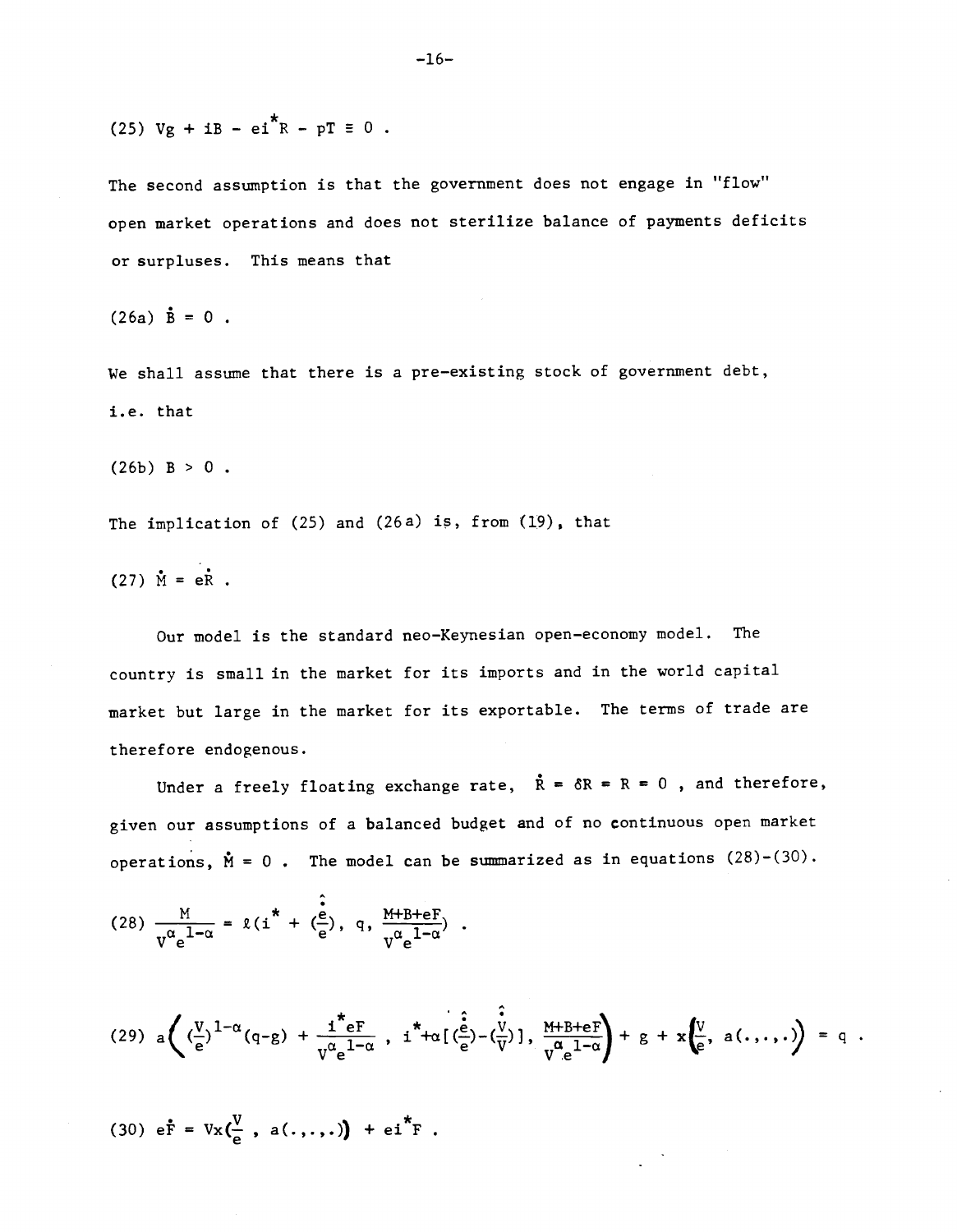# V. Adjustment With a Fixed Price of Domestic Output, V.

In this section we study the behavior of the model of section IV with a fixed price of domestic output V. This is the version of the model that is closest in spirit to the original Mundell model. The price rigidity permits us to observe output effects of policy experiments. In subsection A we study the model with static expectations; in subsection B we consider rational expectations.

## A. Static expectations

If exchange rate expectations are static,  $\stackrel{\bullet}{\mathbf{e}} = 0$ . The impact multipliers are derived from the matrix equation (31).





—17—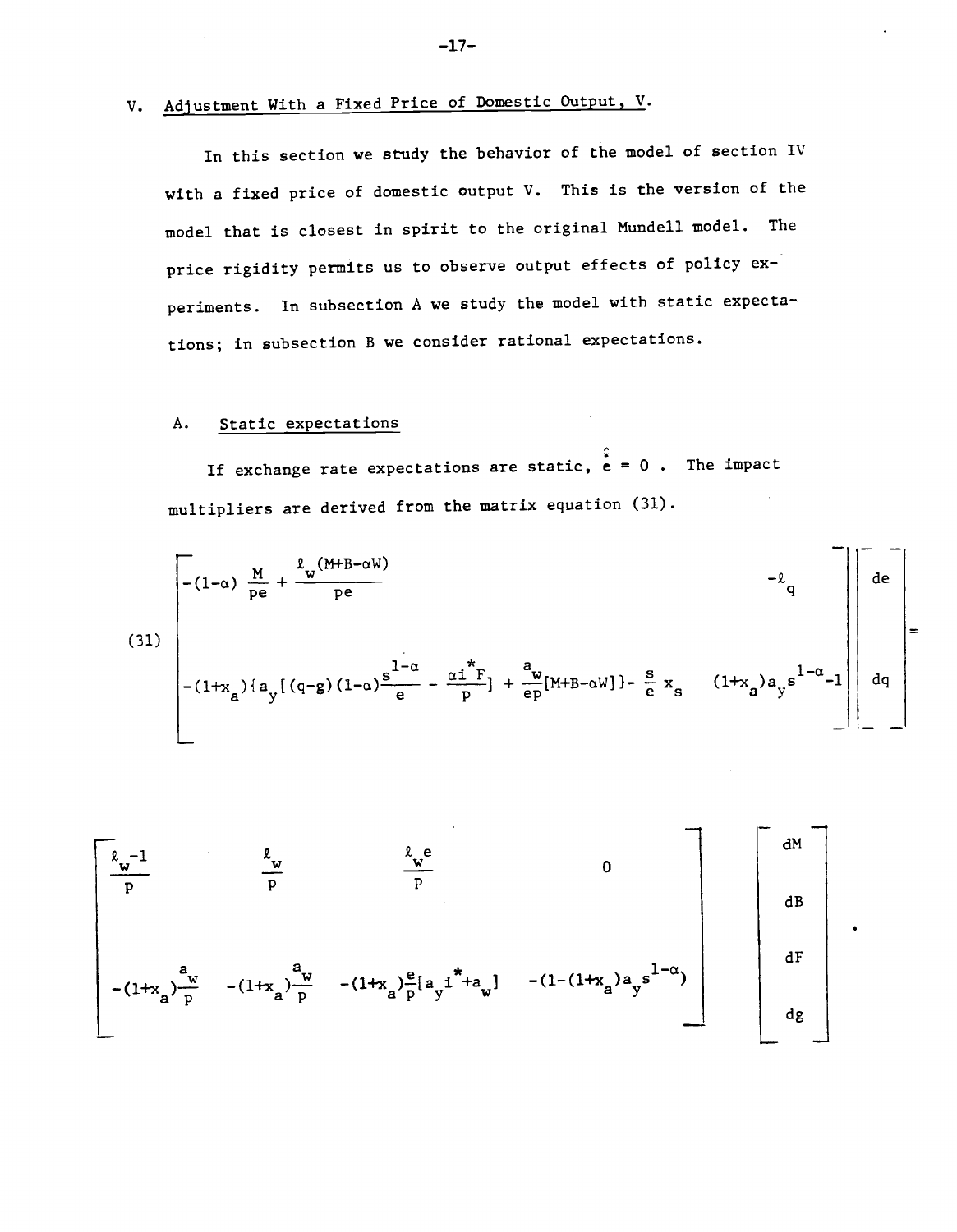For future reference we define

$$
(32a) \Omega_1 \equiv (1-\alpha) \frac{M}{pe} - \ell_w \frac{(M+B-\alpha W)}{pe} > 0.
$$

$$
(32b) \ \Omega_2 \equiv (1+x_a)\{a_y[(q-g)(1-\alpha)\frac{s^{1-\alpha}}{e} - \frac{\alpha i^*}{p}] + \frac{a_y}{ep}[M+B-\alpha W]\} + \frac{s}{e}x_s < 0.
$$

(32c) 
$$
\Omega_3 = 1 - (1 + x_a) a_y s^{1 - \alpha} > 0
$$
.

is assumed to be positive. This will be the case if depreciation of  $\Omega$ <sub>1</sub> the exchange rate, by raising the general price level, reduces the real supply of money balances by more than it reduces the demand for real money balances. This is more likely the larger the effect of import prices on the c.p.i. (the smaller  $\alpha$ ). If the country is a net external debtor (F > 0), exchange depreciation will increase the real value of debts to the rest of the world. This will reduce the demand for money if  $\ell_\mathbf{w}$  is positive. We assume that  $\ell_{\rm cr}$  is sufficiently small for this demand effect to be dominated by the effect of changes in e on the real money supply. There probably is little loss of generality in assuming  $\ell_{\rm tr} = 0$ : money is dominated by short bonds as a share of value and wealth—related demand for money is likely to be small at the margin. See Ando—Shell (1975) for a case where it is literally zero.  $\Omega_2$  is assumed to be negative. This will be so if a depreciation of the exchange rate boosts total (domestic and foreign) spending on home goods. This is the traditional assumption of the elasticities approach: exchange rate depreciation shifts the IS curve to the right. This effect, captured by  $\frac{S}{e}$  x<sub>5</sub> is present but it is countered by two absorption—reducing effects of exchange rate depreciation. Subject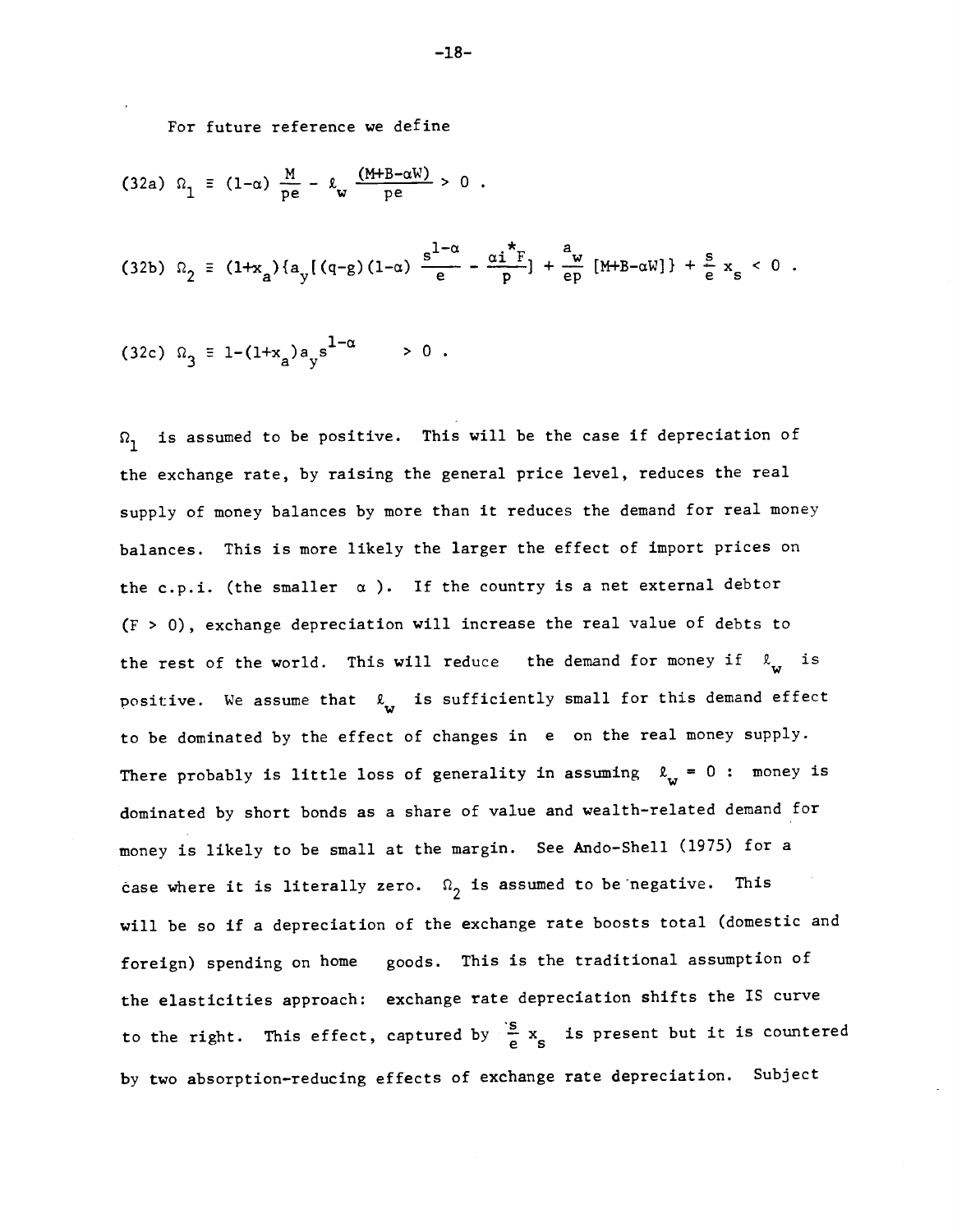to the qualification of net ownership claims on the rest of the world, exchange rate depreciation, by raising the general price level, reduces real wealth. This reduces absorption and is captured by  $\frac{a}{e^p}$  (M+B-aW). Exchange rate depreciation, by turning the terms of trade against the depreciating country, reduces the real income corresponding to a given value of domestic output. This is reflected in  $a_y(q-g)(1-\alpha)\frac{v}{e}$  . Against this goes the positive effect on real income represented by the increased real value of net property and interest income from abroad (if F is positive). This is captured by  $-a_{\rm v}$   $-\frac{1}{\rm p}$  . W  $\overline{\alpha_1^*}$  . We assume that the elasticity effects dominate the absorption reducing effects.  $\Omega_3$  is positive if an increase in output raises demand for output by less than the increase in output. We assume this to be the case.

Let the determinant of the matrix on the L.H.S. of (31) be denoted by  $\Delta$ <sub>1</sub>.

$$
(33) \Delta_1 = \Omega_1 \Omega_3 - \ell_q \Omega_2 > 0.
$$

The impact effect of an open market purchase of bonds, a balanced budget increase in public spending and an Increase in net claims on the rest of the world on the two short—run endogenous variables, e and q , are given below. The initial equilibrium is always assumed to be a full stationary equilibrium.

(34) e = h<sup>e</sup>(F; M, B, g).  
\n(35a) h<sub>M</sub><sup>e</sup> - h<sub>B</sub><sup>e</sup> = 
$$
\frac{1}{p} \Omega_3 \Delta_1^{-1} > 0
$$
.  
\n(35b) h<sub>g</sub><sup>e</sup> =  $-\Omega_3 \ell_q \Delta_1^{-1} < 0$ .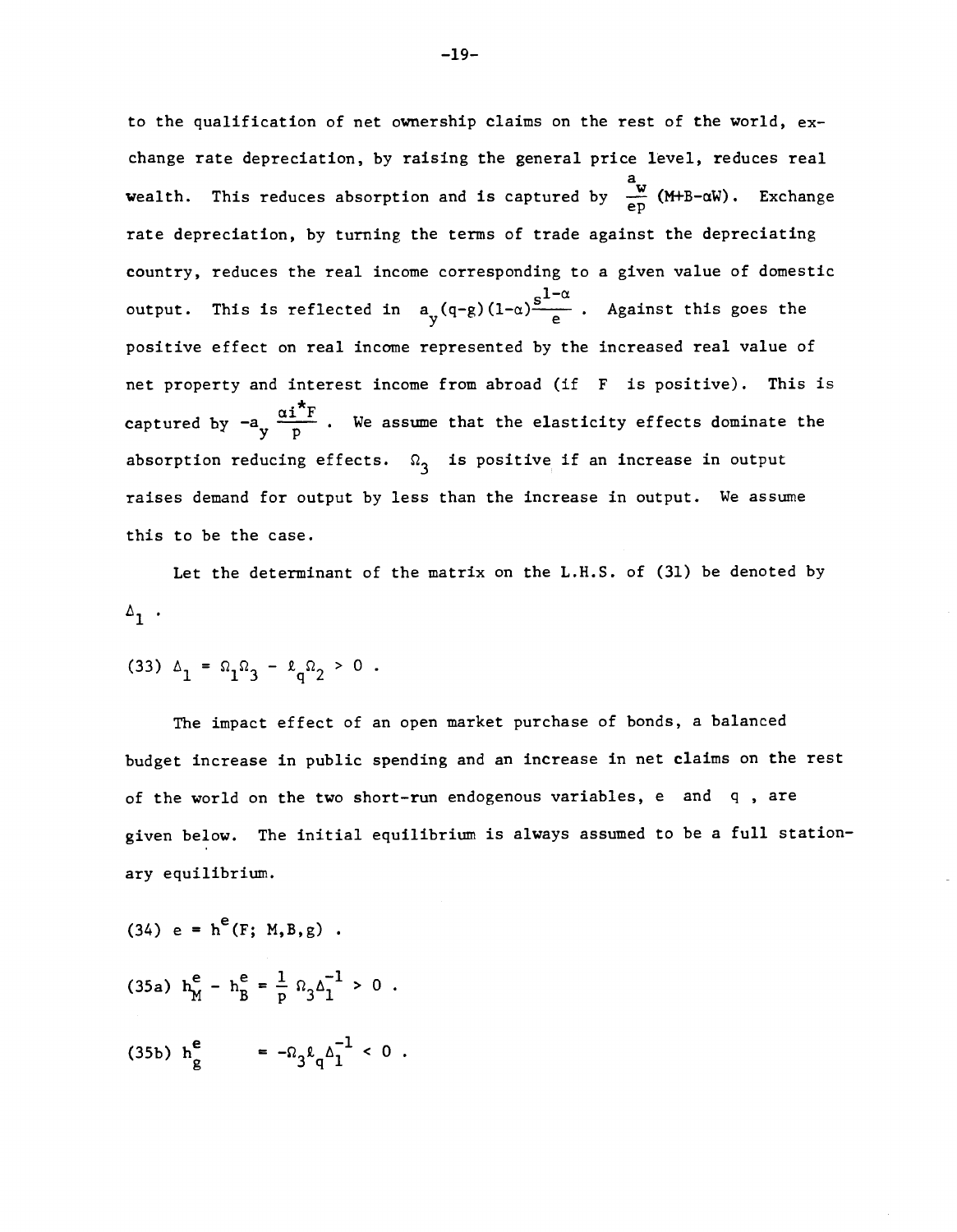(35c) 
$$
h_F^e
$$
 =  $-\left[\ell_w \frac{e}{p} \Omega_3 + (1 + x_a) \frac{e}{p} (a_w + a_y i^*) \ell_q\right] \Delta_1^{-1} < 0$ .  
\n(36)  $q = h^q(F; M, B, g)$ .  
\n(37a)  $h_M^q - h_B^q = -\frac{1}{p} \Omega_2 \Delta_1^{-1} > 0$ .  
\n(37b)  $h_g^q = \Omega_1 \Omega_3 \Delta_1^{-1} > 0$ .  
\n(37c)  $h_F^q = \left[\Omega_1 (1 + x_a) \frac{e}{p} [a_y i^* + a_y] + \frac{\ell_w e}{p} \Omega_2 \right] \Delta_1^{-1} > 0$  if  $\ell_w$  is small.

In the IS—LM space of Figure 2, an open market purchase of bonds shifts the LM curve to the right, at a given exchange rate. The resulting incipient demand for foreign bonds (capital outflow) causes the exchage rate to depreciate (35a). This depreciation shifts the IS curve to the right and, by raising the general price level, shifts the LM curve back to the left, although not all the way to its original position. In the Nundell-Dornbusch analysis the effect of the exchange rate on the LN curve is ignored. In that model the new short-run equilibrium would be at  $E_1$ <sup>t</sup> rather than at  $E_1$ as in our model. The current account, which was balanced at  $E_{\overline{O}}$  is in surplus at  $E_1$ . Output increases.

An increase in public spending raises output, causes the exchange rate to appreciate and turns the current account into deficit. This case is essentially the same as shown in Figure 1 in section III earlier. The IS curve shifts to the right at a given exchange rate. The incipient stock-shift inflow of capital causes the exchange rate to appreciate. In the Mundell model the appreciation proceeds until net exports have fallen by the same amount as the increase in public spending. In our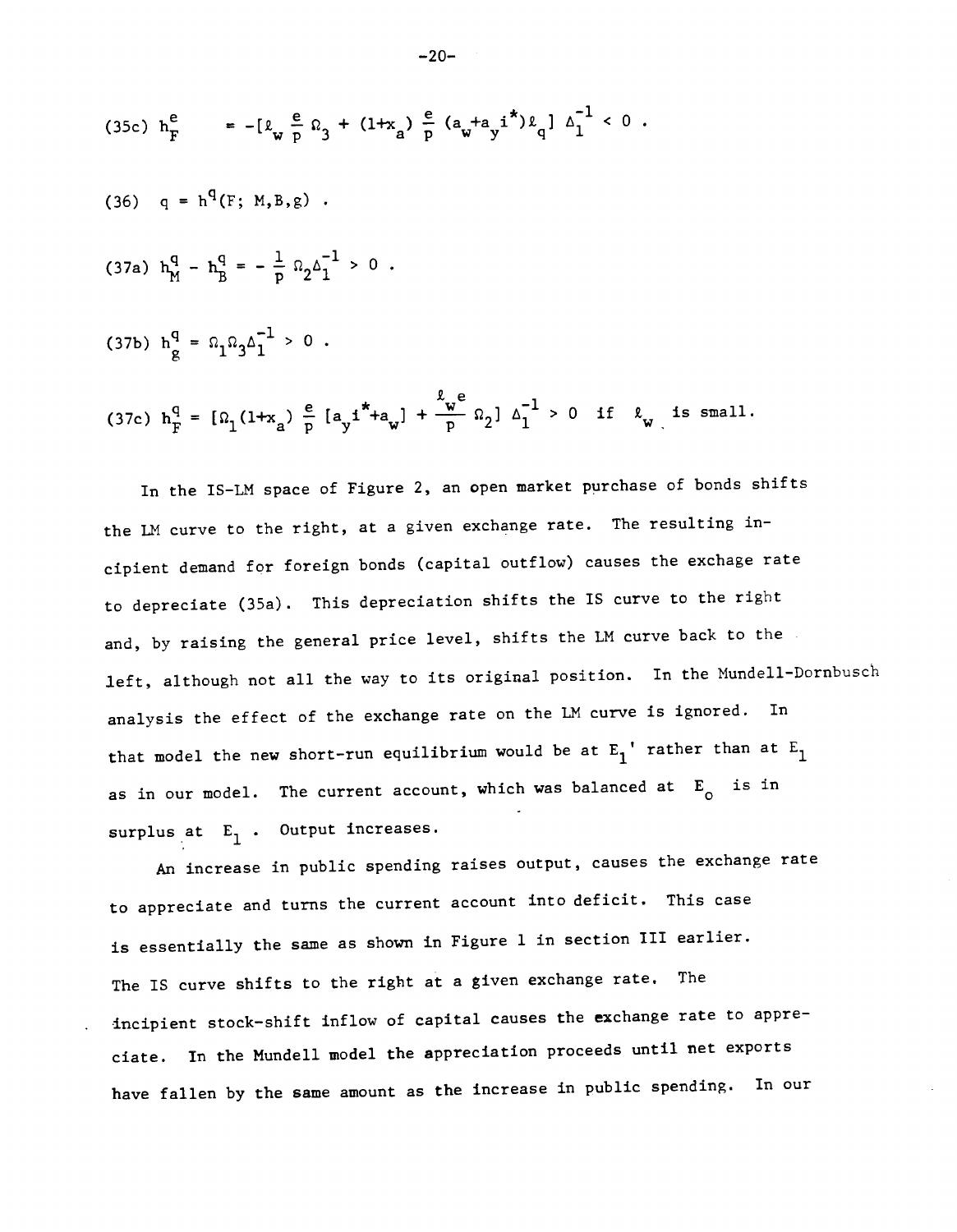model, the appreciation of the exchange rate shifts the LM curve to the right, preserving effectiveness of fiscal policy under a floating exchange rate and perfect capital mobility.

An increase in net claims on the rest of the world shifts the IS curve to the right through the wealth effect on private absorption. Output expands and the exchange rate appreciates. Any wealth effect on the demand for money is assumed to be small enough not to reverse this result.

### A.l Long—run stock equilibrium

Long—run equilbrium is defined by the IS—LM equilibrium plus current account balance:  $\dot{\mathbf{F}} = 0$  in (30). The long-run equilibrium conditions determining the steady—state values of e, q, and F are

$$
\frac{M}{v^{\alpha}e^{1-\alpha}} = \ell(i^*, q, \frac{M+B+eF}{v^{\alpha}e^{1-\alpha}}).
$$

$$
a\left((\frac{V}{e})^{1-\alpha}(q-g) + \frac{i^*eF}{v^{\alpha}e^{1-\alpha}}, i^*, \frac{M+B+eF}{v^{\alpha}e^{1-\alpha}}\right) + g + x(\frac{V}{e}, a(.,.,.)) = q.
$$
  

$$
0 = Vx\left(\frac{V}{e}, a(.,.,.)\right) + ei^*F.
$$

Note that these steady—state conditions and consequently the steady—state multipliers are the same for both static and rational expectations. These multipliers are obtained from (38).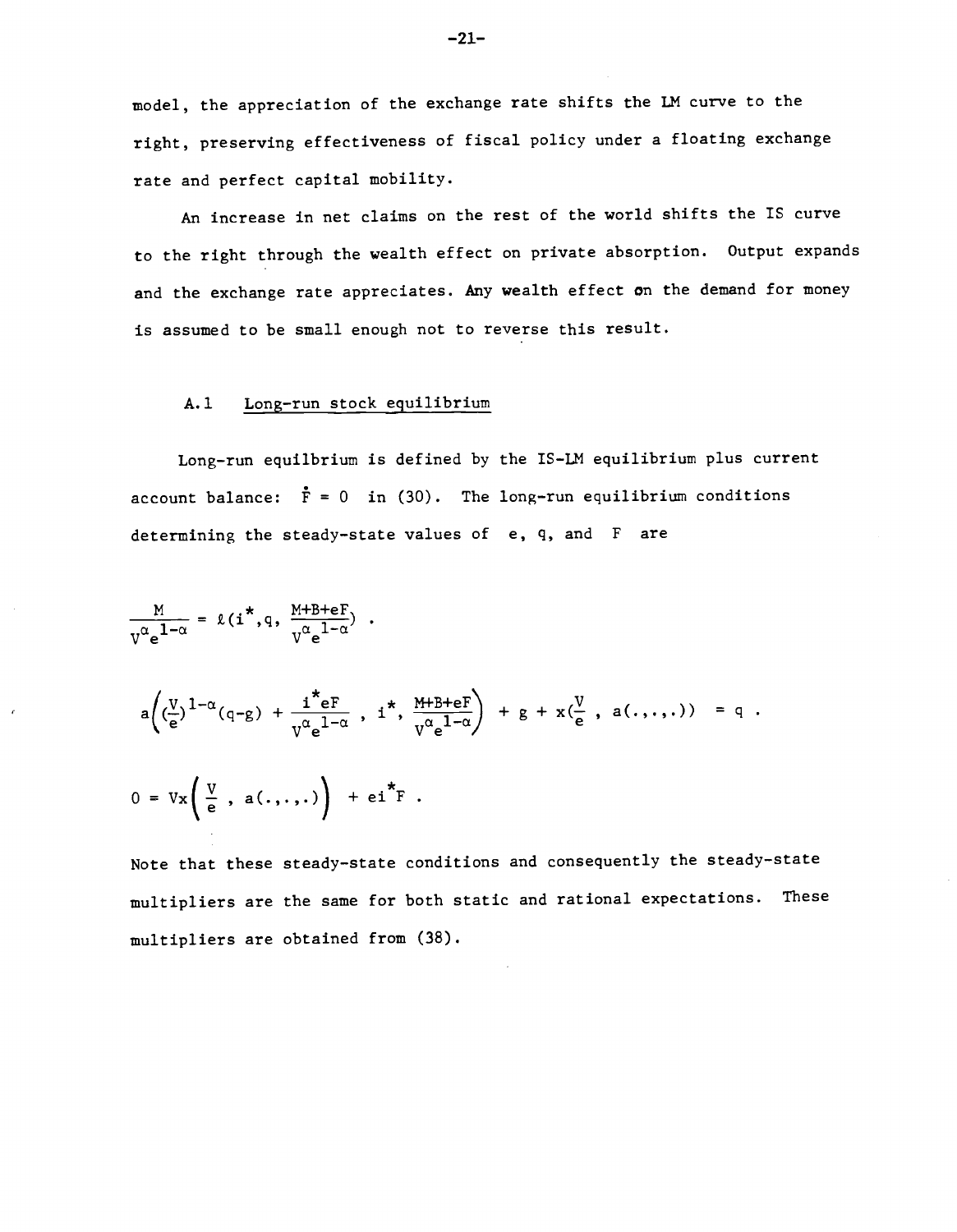(38) 
$$
\begin{bmatrix}\n-\Omega_1 & -\ell_q & -\ell_w \frac{e}{p} \\
-\Omega_2 & -\Omega_3 & (1+x_a) \frac{e}{p} (a_y i^* + a_w) \\
\Omega_4 & -Vx_a a_y s^{1-\alpha} & -\Omega_5\n\end{bmatrix}
$$



where

(39a) 
$$
\Omega_4 = x_s s^2 - i^* F + v_{a} \{a_y [(q-g)(1-\alpha)\frac{s^{1-\alpha}}{e} - \frac{\alpha i^* F}{p}] + \frac{a_w}{ep} (M+B-\alpha W) \} < 0
$$
,  
(39b)  $\Omega_5 = e[v_{a} \frac{(a_y i^* + a_w)}{p} + i^*] < 0$ .

 $\Omega_{\mu}$  is negative if exchange rate depreciation improves the current account. The elasticities effect is reinforced by the increase in the domestic currency value of service account income denominated in foreign exchange (assuming F Is positive). It is also bolstered by an adverse terms—of—trade effect which reduces absorption and by the reduction in real financial wealth associated with the rise in the general prive level resulting from the depreciation.  $\Omega_5$  is negative if an increase in F worsens the current account. This will only be true if the current-account-improving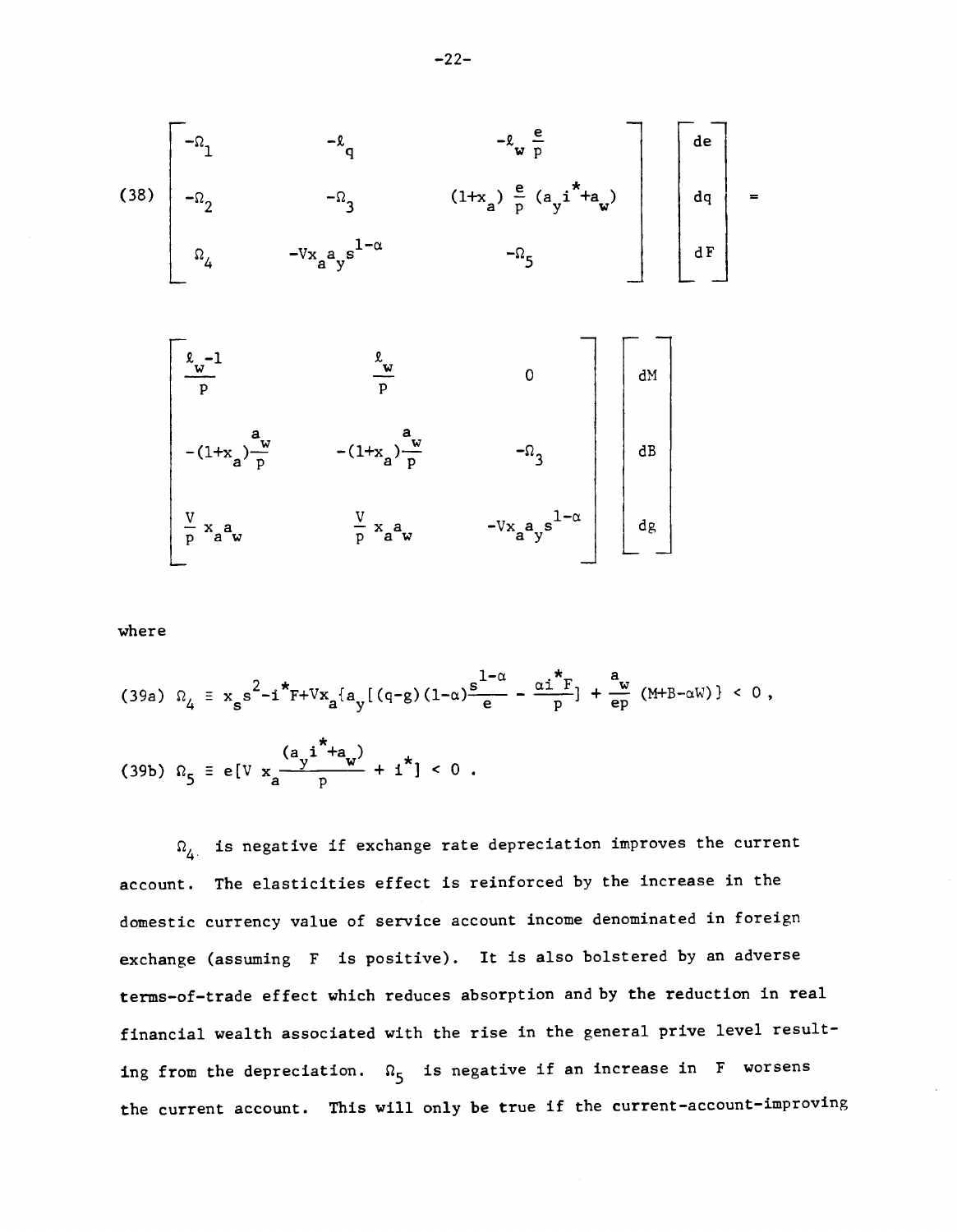effect of increased foreign interest income is more than offset by the boost to absorption caused by an increase in F via the wealth effect.

Given these assumptions, (38) has the following sign pattern:

$$
(38')\begin{bmatrix} - & - & -(0) \\ - & - & - & - \\ - & - & - & - \\ - & & \vdots \\ - & & \vdots \\ - & & \vdots \\ - & & \vdots \\ 1 & & \vdots \\ 1 & & \vdots \\ 1 & & \vdots \\ 1 & & \vdots \\ 1 & & \vdots \\ 1 & & \vdots \\ 1 & & \vdots \\ 1 & & \vdots \\ 1 & & \vdots \\ 1 & & \vdots \\ 1 & & \vdots \\ 1 & & \vdots \\ 1 & & \vdots \\ 1 & & \vdots \\ 1 & & \vdots \\ 1 & & \vdots \\ 1 & & \vdots \\ 1 & & \vdots \\ 1 & & \vdots \\ 1 & & \vdots \\ 1 & & \vdots \\ 1 & & \vdots \\ 1 & & \vdots \\ 1 & & \vdots \\ 1 & & \vdots \\ 1 & & \vdots \\ 1 & & \vdots \\ 1 & & \vdots \\ 1 & & \vdots \\ 1 & & \vdots \\ 1 & & \vdots \\ 1 & & \vdots \\ 1 & & \vdots \\ 1 & & \vdots \\ 1 & & \vdots \\ 1 & & \vdots \\ 1 & & \vdots \\ 1 & & \vdots \\ 1 & & \vdots \\ 1 & & \vdots \\ 1 & & \vdots \\ 1 & & \vdots \\ 1 & & \vdots \\ 1 & & \vdots \\ 1 & & \vdots \\ 1 & & \vdots \\ 1 & & \vdots \\ 1 & & \vdots \\ 1 & & \vdots \\ 1 & & \vdots \\ 1 & & \vdots \\ 1 & & \vdots \\ 1 & & \vdots \\ 1 & & \vdots \\ 1 & & \vdots \\ 1 &
$$

Let  $\Delta_2$  be the determinant of the matrix on the LHS of (38).

(39c) 
$$
\Delta_2 = -\Omega_1 [\Omega_3 \Omega_5 + Vx_a a_y s^{1-\alpha} (1+x_a) \frac{e}{p} (a_y i^* + a_w)]
$$
  
+  $\ell_q [\Omega_2 \Omega_5 - \Omega_4 (1+x_a) \frac{e}{p} (a_y i^* + a_w)] - \ell_w \frac{e}{p} [\Omega_2 Vx_a a_y s^{1-\alpha} + \Omega_3 \Omega_4] > 0$ .

Note that the 2x2 submatrix indicated in (38') has a negative determinant. It simplifies the long—run comparative statics to assume that the marginal wealth effect on the demand for money is zero:  $\ell_{\rm tr} = 0$ . This is assumed in the derivation of the long—run multipliers below. The steady—state multipliers can now be derived easily.

$$
(40a) \frac{de}{dq} = \frac{\begin{vmatrix} 0 & - & 0 \\ - & - & + \\ + & + & + \end{vmatrix}}{\Delta_2} = \frac{1}{+} < 0 \tag{40b} \frac{de}{dM} - \frac{de}{dB} = \frac{\begin{vmatrix} -\frac{1}{p} & - & 0 \\ 0 & + & + \\ + & \Delta_2 & + \end{vmatrix}}{\Delta_2} = \frac{+}{+} > 0 \tag{40c}
$$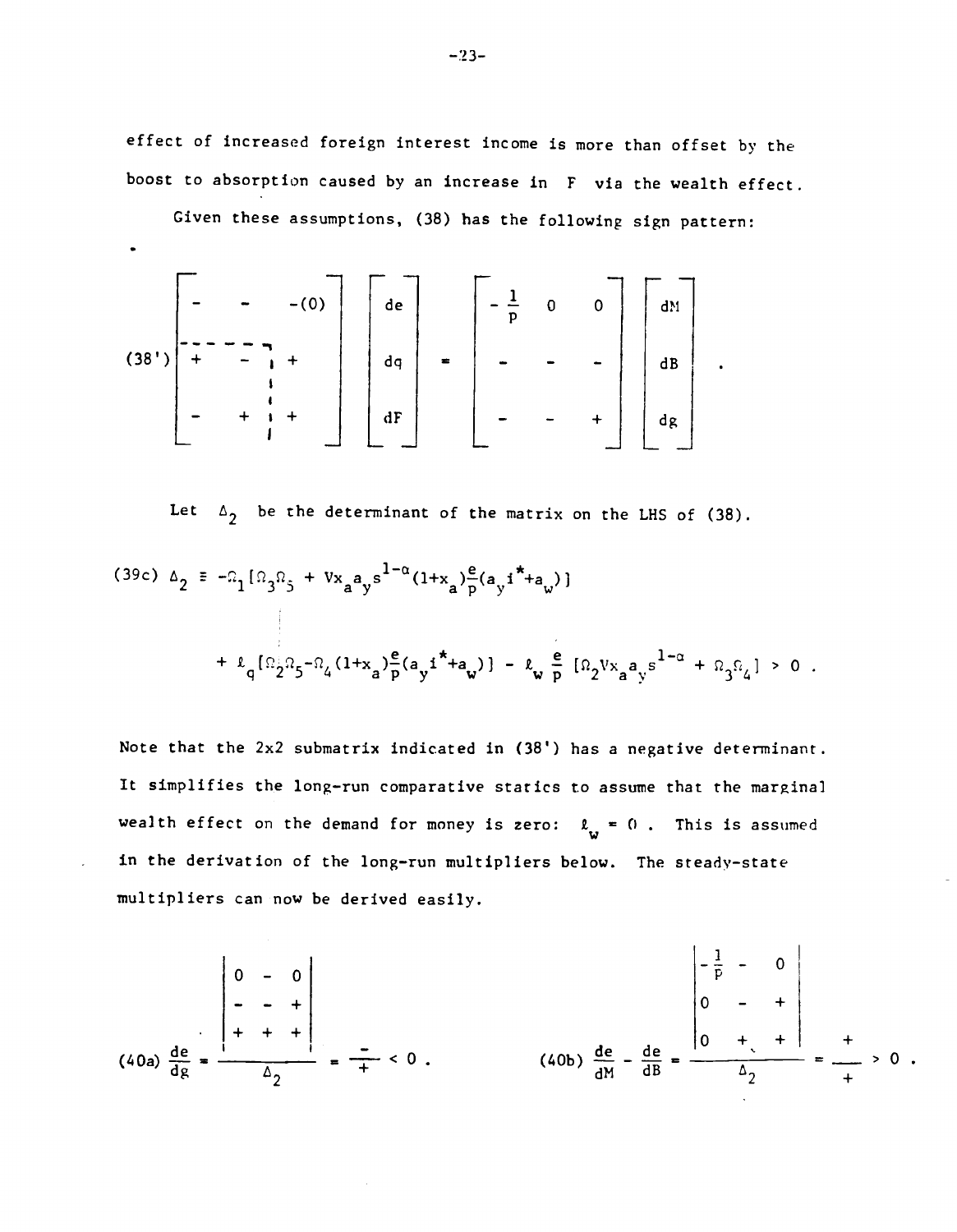$$
(40c) \frac{dq}{dg} = \frac{\begin{vmatrix} - & 0 & 0 \\ + & - & + \\ + & + & + \end{vmatrix}}{\Delta_2} = \frac{+}{+} > 0 \ . \qquad (40d) \frac{dq}{dM} - \frac{dq}{dB} = \frac{\begin{vmatrix} - & -\frac{1}{p} & 0 \\ + & 0 & + \\ - & 0 & + \end{vmatrix}}{\Delta_2} = \frac{+}{+} > 0 \ .
$$

(40e) 
$$
\frac{dF}{dg} = \frac{\ell_q[s^2x_s[1-a_s s^{1-\alpha}] - i^*F\Omega_3 + Vx_a\Omega_6]}{\Delta_2} = \frac{-}{+} < 0 ;
$$
  

$$
\begin{vmatrix} - & -\frac{1}{p} \\ + & - & 0 \\ + & - & 0 \end{vmatrix}
$$
  
(40f) 
$$
\frac{dF}{dM} - \frac{dF}{dB} = \frac{- + \frac{1}{p} \left[ \frac{s^2x_s[1-a_s s^{1-\alpha}] - i^*F\Omega_3 + Vx_a\Omega_6}{\Delta_2} \right] - \frac{1}{p} < 0 ;
$$

where

(41) 
$$
\Omega_6 \equiv a_y [(q-g)(1-\alpha)\frac{s^{1-\alpha}}{e} - \frac{\alpha i^* F}{p}] + \frac{a_w}{ep} [M+B-\alpha W] > 0
$$
.

The signs of these long-run multipliers are as expected. Expansionary fiscal policy creates a current account deficit in the short run and a lower stock of claims on the rest of the world in the long run (40e). Expansionary monetary policy has the opposite effect on  $\dot{F}$  in the short run and on F in the long run (40f).

Assuming  $l_{1} = 0$ , the only direct consequence of the lower long-run stock of external net worth associated with an increase in g is on the IS curve. It shifts to the left relative to the new short—run equilibrium. The result is a depreciation of the exchange rate and a decline in output relative to the new short-run equilibrium. Relative to the initial equilibrium, however, the exchange rate appreciates and output expands.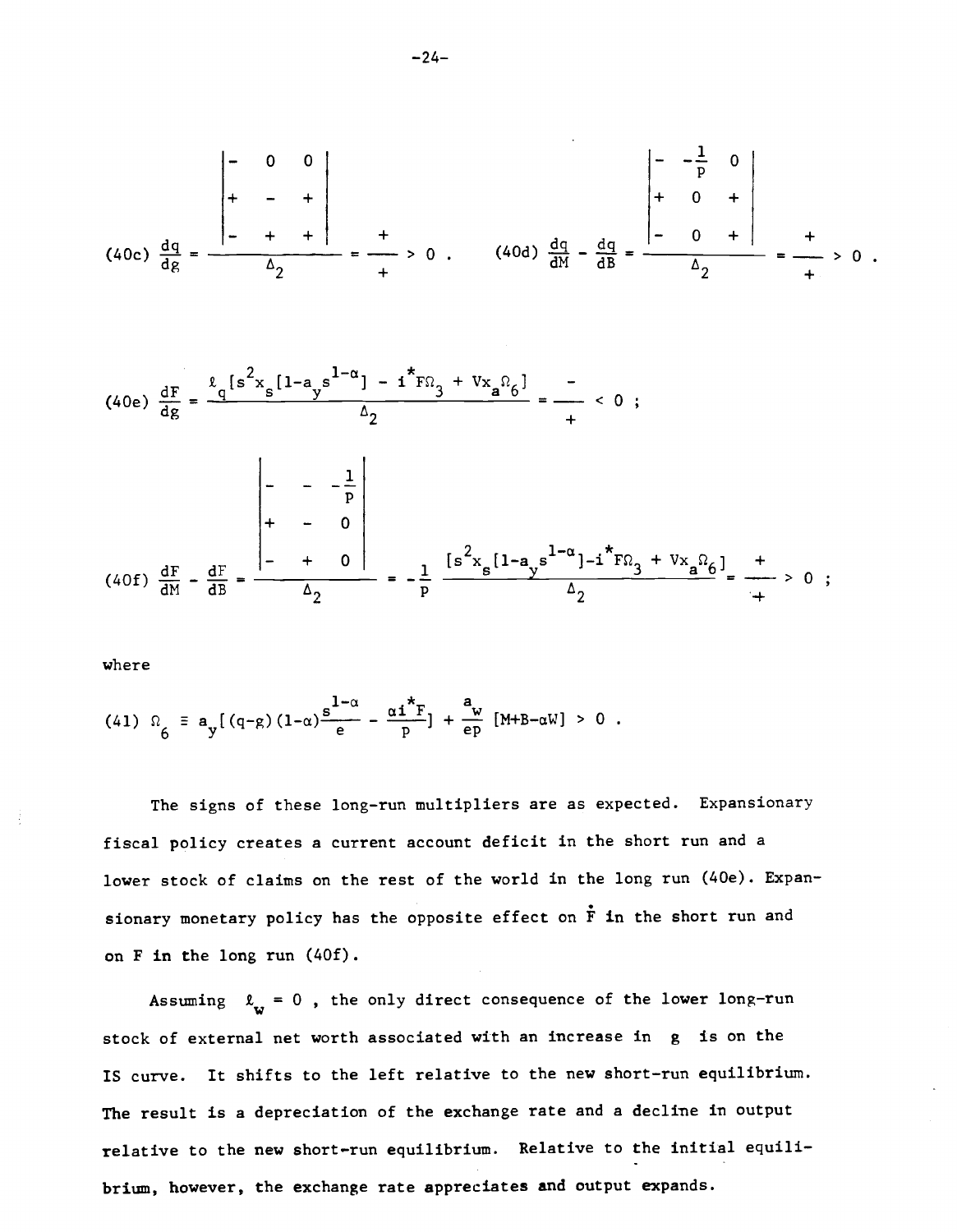The long—run effect of an open market purchase is to further increase output above its new short—run equilibrium level. The exchange rate appreciates relative to the new short—run equilibrium level but not enough to bring it below the initial equilibrium value: there remains a long—run depreciation of the currency.

## A.2 Stability

The stability of the model under static expectations can be studied by substituting the short—run equilibrium solutions for e and q ((34) and (36)) into the dynamic equation for  $\dot{r}$  given in (30). Linearizing the resulting expression at the long—run equilibrium yields:

(42) 
$$
\dot{F} = \left[ s x_a \left\{ a_y (s^{1-\alpha} h_F^q - \left[ (q-g)(1-\alpha) \frac{s^{1-\alpha}}{e} - \frac{i^* F \alpha s^{-\alpha}}{e} \right] h_F^e + i^* s^{-\alpha} \right\} - a_w \frac{(M+B-\alpha W)}{ep} h_F^e - \frac{e}{p} \right]
$$
  
-  $\frac{s}{e} (x + sx_s) h_F^e + i^* \right] F$ .

This is the full version of the simpler "super Marshall—Lerner" condition in Branson (1977).

A clear destabilizing influence is exercised by the effect of larger external net worth on the service account  $(i \gt 0)$ . Foreign asset accumulation causes exchange rate appreciation  $(h_F^e < 0)$  and provided the Marshall-Lerner conditions are satisfied this will cause the trade balance to deteriorate  $\left(\frac{-s}{e}(x+s_{x_{s}})h_{F}^{e} < 0\right)$ . Increased service account income raises absorption and this causes the trade balance to deteriorate  $(sx_{a}a_{v}i^*s^{-\alpha} < 0)$ . Larger F boosts output which will also increase absorption and reduce net exports  $(sx_a^a{}_s^{1-\alpha}h_F^q < 0)$ . The exchange rate appreciation resulting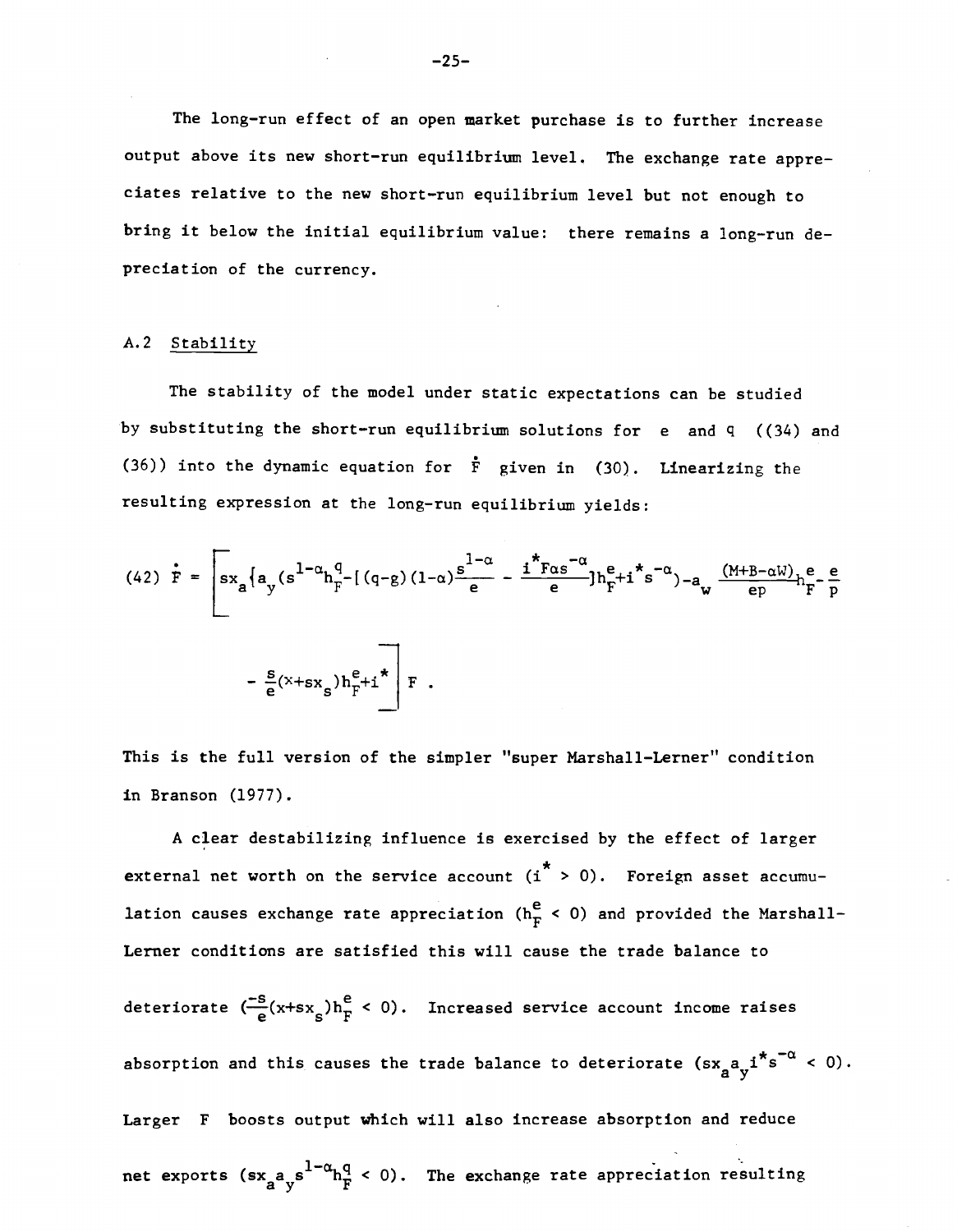from the larger stock of foreign assets has two further effects on private

\n Income. It improves the terms of trade, raising real income and absorption and reducing net exports 
$$
(-sx_{a}a_{y}(q-g)(1-\alpha)\frac{1-\alpha}{e}h_{F}^{e}<0)
$$
. It also reduces the real value of foreign interest income which works in the opposite direction  $(sx_{a}a_{y}\frac{1}{e}Fas^{-\alpha}h_{F}^{e}>0)$ . Larger F, by increasing wealth, raises absorption and worsens the trade balance  $(sx_{a}a_{w}\frac{e}{p}<0)$ . The exchange rate appreciation further raises wealth by lowering the general price level. (This assumes the country is not a very large net foreign creditor in which case exchange rate appreciation would cause a large capital loss on external holdings). This again worsens the trade\n

balance  $(-sx_{a}a_{w} \frac{(M+B-\alpha W)}{ep}h_{F}^{e} < 0)$ . Whether the stability condition that an increase in net claims on the rest of the world worsens the trade balance by more than it improves the service account is satisfied, is an empirical issue.

## B. Rational Expectations

With rational expectations or perfect foresight, the model of equations (28), (29) and (30) becomes:

(43) 
$$
\frac{M}{v^{\alpha}e^{1-\alpha}} = \ell(i^* + \frac{e}{e}, q, \frac{M+B+eF}{v^{\alpha}e^{1-\alpha}}).
$$

(44) 
$$
a(\frac{V}{e})^{1-\alpha} (q-g) + \frac{i^* eF}{v^{\alpha} e^{1-\alpha}}, i^* + \alpha \frac{e}{e}, \frac{M+B+eF}{v^{\alpha} e^{1-\alpha}} + g + x(\frac{V}{e}, a(.,.,.)) = q.
$$

 $\sim$   $\sim$ 

ستريب

(45) 
$$
\vec{F} = \frac{V}{e} x(\frac{V}{e}, a(.,.,.)) + i \vec{F}
$$
.

القاربين والمرادي

**Service Control**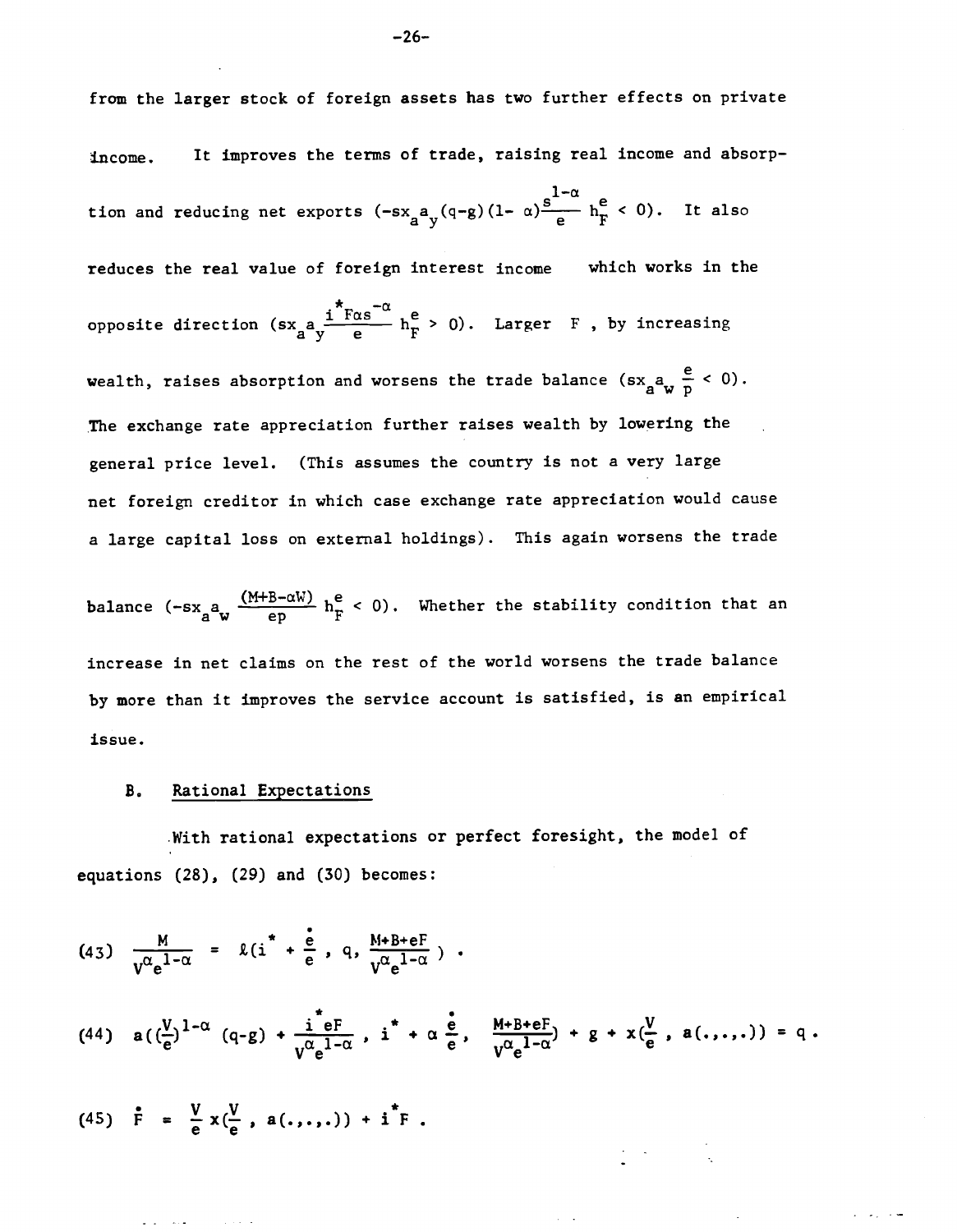Linearizing this system at the long-run equilibrium where  $\dot{\mathbf{e}} = \dot{\mathbf{F}} = 0$ , we obtain:

$$
(46)
$$
\n
$$
\begin{bmatrix}\n\mathbf{e} \\
\mathbf{e} \\
\mathbf{f} \\
\mathbf{f} \\
\mathbf{f} \\
\mathbf{f} \\
\mathbf{f} \\
\mathbf{f} \\
\mathbf{f} \\
\mathbf{f} \\
\mathbf{f} \\
\mathbf{f} \\
\mathbf{f} \\
\mathbf{f} \\
\mathbf{f} \\
\mathbf{f} \\
\mathbf{f} \\
\mathbf{f} \\
\mathbf{f} \\
\mathbf{f} \\
\mathbf{f} \\
\mathbf{f} \\
\mathbf{f} \\
\mathbf{f} \\
\mathbf{f} \\
\mathbf{f} \\
\mathbf{f} \\
\mathbf{f} \\
\mathbf{f} \\
\mathbf{f} \\
\mathbf{f} \\
\mathbf{f} \\
\mathbf{f} \\
\mathbf{f} \\
\mathbf{f} \\
\mathbf{f} \\
\mathbf{f} \\
\mathbf{f} \\
\mathbf{f} \\
\mathbf{f} \\
\mathbf{f} \\
\mathbf{f} \\
\mathbf{f} \\
\mathbf{f} \\
\mathbf{f} \\
\mathbf{f} \\
\mathbf{f} \\
\mathbf{f} \\
\mathbf{f} \\
\mathbf{f} \\
\mathbf{f} \\
\mathbf{f} \\
\mathbf{f} \\
\mathbf{f} \\
\mathbf{f} \\
\mathbf{f} \\
\mathbf{f} \\
\mathbf{f} \\
\mathbf{f} \\
\mathbf{f} \\
\mathbf{f} \\
\mathbf{f} \\
\mathbf{f} \\
\mathbf{f} \\
\mathbf{f} \\
\mathbf{f} \\
\mathbf{f} \\
\mathbf{f} \\
\mathbf{f} \\
\mathbf{f} \\
\mathbf{f} \\
\mathbf{f} \\
\mathbf{f} \\
\mathbf{f} \\
\mathbf{f} \\
\mathbf{f} \\
\mathbf{f} \\
\mathbf{f} \\
\mathbf{f} \\
\mathbf{f} \\
\mathbf{f} \\
\mathbf{f} \\
\mathbf{f} \\
\mathbf{f} \\
\mathbf{f} \\
\mathbf{f} \\
\mathbf{f} \\
\mathbf{f} \\
\mathbf{f} \\
\mathbf{f} \\
\mathbf{f} \\
\mathbf{f} \\
\mathbf{f} \\
\mathbf{f} \\
\mathbf{f} \\
\mathbf{f} \\
\mathbf{f} \\
\mathbf{f} \\
\mathbf{f} \\
\mathbf{f} \\
\mathbf{f} \\
\mathbf{f} \\
\mathbf{f} \\
\mathbf{f} \\
\mathbf{f} \\
\mathbf{f}
$$

in e , <sup>F</sup> , plus

(47) 
$$
q = \left[ -\frac{a_1^{\alpha}}{e} \Omega_1 - \frac{\ell_1}{e} \Omega_2 \right] \Omega_7 e + \left[ -\frac{a_1^{\alpha}}{e} \alpha \ell_w \frac{e}{p} + \frac{\ell_1}{e} (1 + x_a) \left[ a_w^{\alpha} + a_y^{\alpha} \right] \frac{e}{p} \right] \Omega_7 F
$$

for q , where

(48) 
$$
\Omega_{7} \equiv [\Omega_{3} \frac{\ell_{1}}{e} + \frac{a_{1}}{e} \alpha \ell_{q}]^{-1} < 0
$$
.

The sign pattern of the matrix in (46) is

$$
(46') \qquad \begin{bmatrix} \cdot \cdot \\ \cdot \cdot \\ \cdot \cdot \\ \cdot \cdot \cdot \end{bmatrix} = \begin{bmatrix} + & + \\ & \cdot \\ & \cdot \cdot \cdot \end{bmatrix} \begin{bmatrix} e \\ e \\ F \end{bmatrix}.
$$

 $\frac{\partial \dot{F}}{\partial F}$  is negative if the effect of an increase in F improving the service account is more than balanced by a deterioration in the trade account.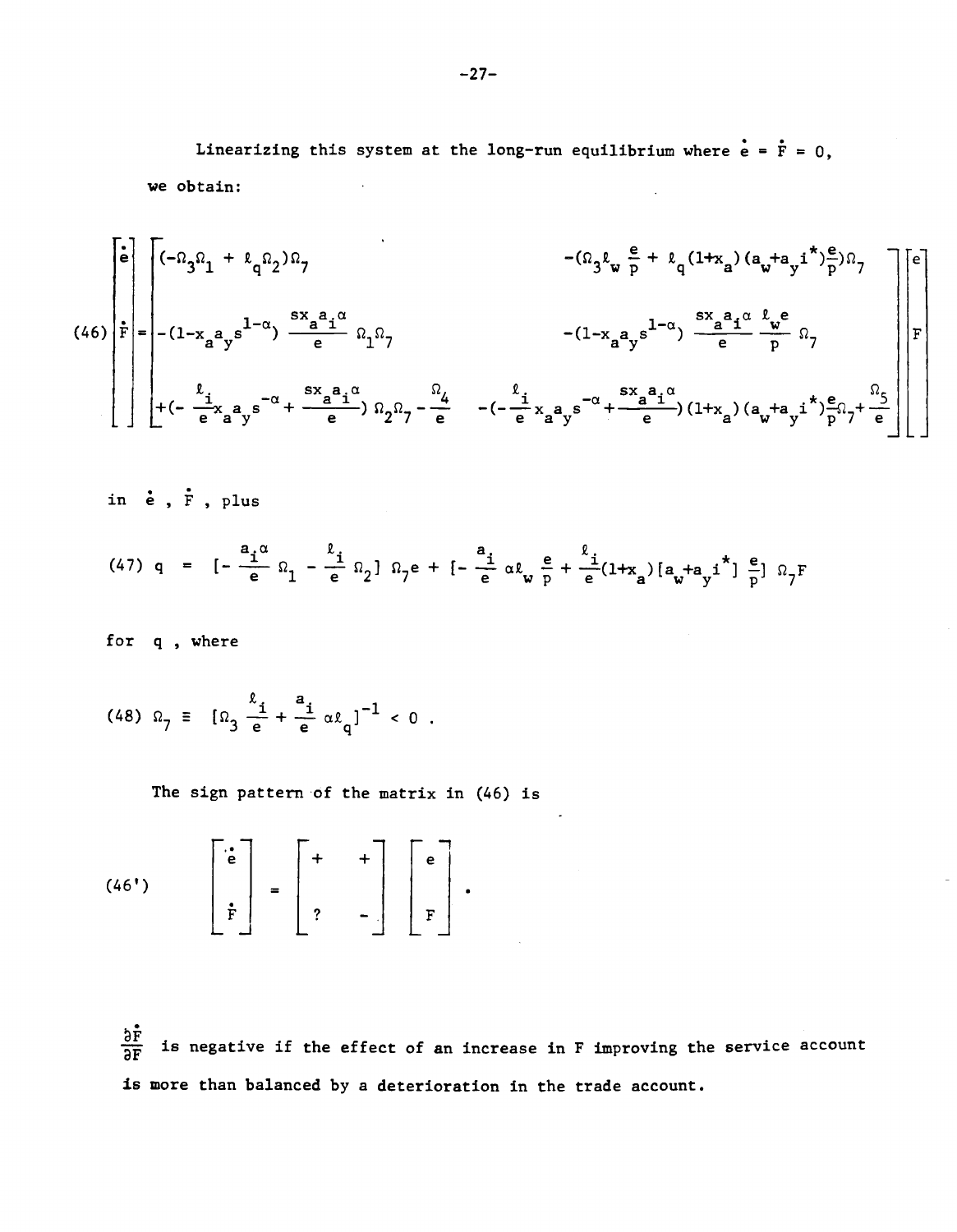For this system to have a unique "saddle path" converging to the steady state, the determinant of the matrix in (46) must be negative. This will always be the case if  $\frac{\partial \tilde{F}}{\partial \rho}$  is positive. In e-F space, the  $\dot{e} = 0$  locus is downward sloping. If the  $\dot{F} = 0$  is upward-sloping, a unique downward-sloping saddle path exists. This is shown in Figure 3, where the saddle path is labeled SS' . if  $\frac{\partial \tilde{F}}{\partial \rho}$  is negative, the  $\tilde{F}=0$  locus too is downward-sloping. A unique convergent solution then exists only if the  $\dot{\mathbf{r}}=0$  locus is steeper than the  $\dot{\mathbf{e}}=0$  locus.

F is predetermined at any given moment but e is free to make discrete jumps in response to "news". Unanticipated current or future (announced) policy changes or other parameter changes cause e to jump onto the unique convergent solution path. This is the implication of the assumptions of complete (short—run and long—run) perfect foresight and an efficient foreign exchange market. For simplicity, we only consider the case where the policy changes are both unanticipated and implemented as soon as they are announced.

To obtain the complete solution under rational expectations, we combine the information of Figure 3 with the long—run comparative statics of equations 40a—f.

The long-run effect of an open market purchase is for both F and e to rise. In Figure 4, the initial long-run equilibrium is at  $E_0$ , the new one at  $E_1$ . In response to the unanticipated open market purchase, the exchange rate depreciates at once to  $e_{01}$ . With F predetermined, this is the only way the economy can move onto the convergent solution path through  $E_1$ . The exchange rate overshoots its long-run equilibrium and after the initial jump depreciation, appreciates smoothly towards  $e_1$ . Along the adjustment path, the current account is in surplus and external assets are accumulated.

—28—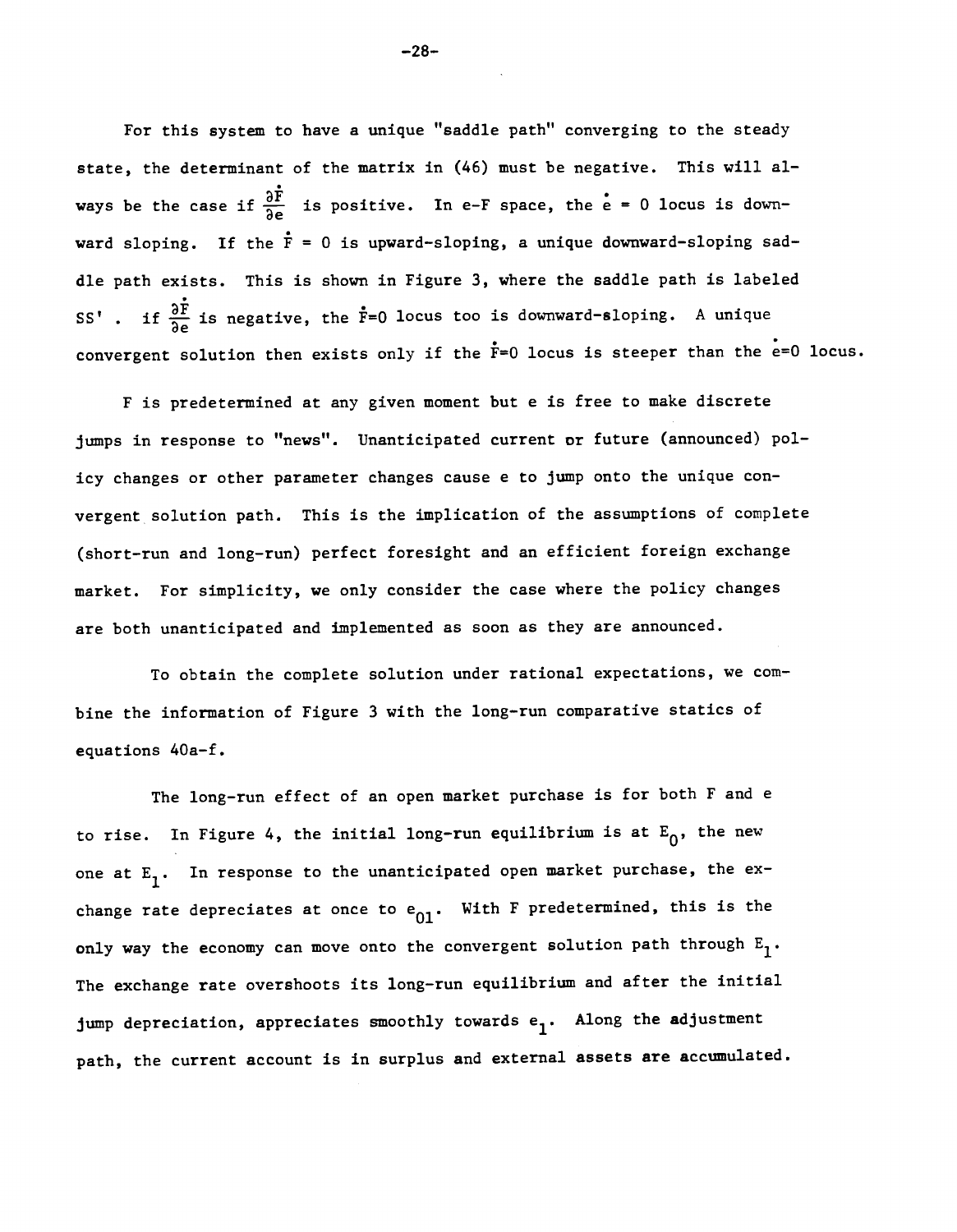With static expectation, too, the exchange rate depreciates in jump fashion and afterwards appreciates continuously towards the new long-run equilibrium. $^{1}_{-}$ It can be shown, however, that the jump will be smaller under rational extations. The intuitive reason is that with rational expectations speculators are aware of the future appreciation of the currency. This increases the demand for domestic money and reduces the amount of the initial depreciation. $2^{1/2}$ 

The comparison of the impact effects of an open market purchase under static and rational expectations is represented in Figures 4 and 5. In Fig ure 4, the economy moves to  $E_{01}$  on the e=0 locus with static expectations, above  $E_{01}$ , the rational expectations equilibrium. In Figure 5, with static expectations, the new momentary equilibrium is at  $E_1$ , say. The domestic \* interest rate is equal to the exogenous world interest rate at i . With rational expectations, the new IS and LM curves have to intersect at an interest rate equal to  $\dot{a} + \frac{\dot{e}}{e}$ . From Figure 4, we know that  $\frac{\dot{e}}{e}$  is negative immediately after the unanticipated open market purchase. Since we know also from Figure 4 that the exchange rate sharply depreciates on impact, the new equilibrium must lie between  $A_1$  and  $A_2$ , i.e. at a point such as  $E_2$ . e is higher at  $E_2$  than at  $E_0$  but lower than at  $E_1$ . Thus, relative to  $E_1$ , the IS curve shifts to the left and the LM curve to the right. q has increased at  $E_2$  relative to  $E_0$ , but it can be either below or above the value of output associated with  $E_1$ .

—29—

 $1/with$  static expectations, it is irrelevant whether the policy changes are anticipated or unanticipated.

 $2/w$ ith static expectations the economy always moves along the  $e=0$  locus in Figure 3. This can be seen by noting that (35c) gives the same relationship between e and F under static expectations as does  $e=0$  under rational expectations (46).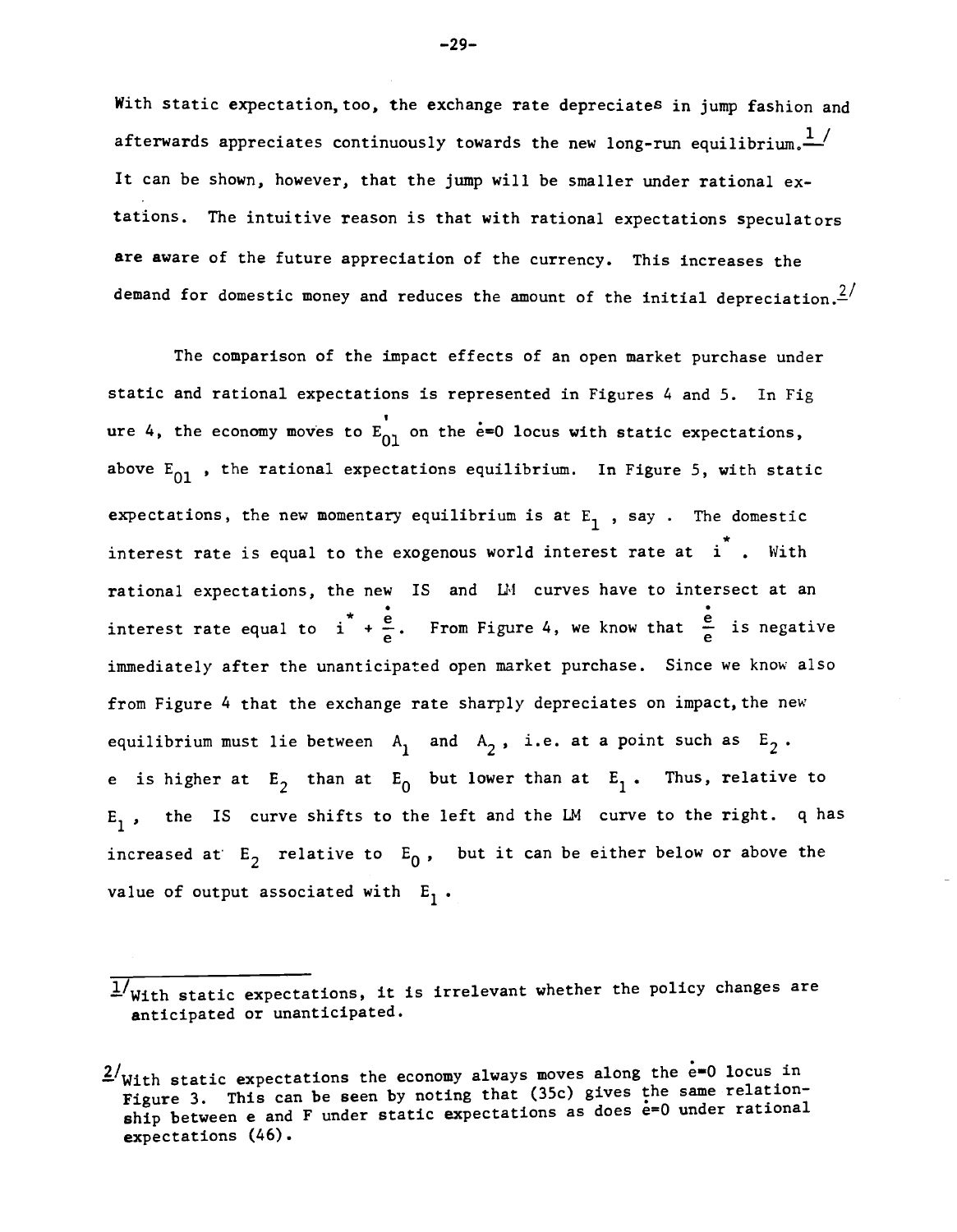The long—run effect of a balanced budget increase in public spending is for both e and F to fall. The solution in e-F space is shown in Figure 6. The original long-run equilibrium is at  $E_0$ , the new one at  $E_1$ . On impact, the exchange rate appreciates with a jump to  $E_{01}$ . It overshoots its new long-run equilibrium value. Afterwards, the country runs a current account deficit and the exchange rate depreciates smoothly toward  $E_1$ . Since e is positive along the adjustment path, the currency is at a forward discount throughout. The jump appreciation of the exchange rate is less under rational expectations than under static expectations because the forward discount reduces the demand for domestic money. The reasoning is identical to the case of an open market purchase. The impact effect on output under rational expectations is positive but many either fall short or exceed that under static expectations.

## VI. Adjustment with a Flexible Price of Domestic Output

We now consider the case in which output is always equal to its full employment level and the price of domestic output, V, adjusts flexibly to clear the domestic goods market. This is the version of the model that is closest in spirit to Dornbusch (1976). Full employment output is taken to be constant, Changes in labour supply due to changes in the terms of trade are not considered. See Branson—Rotemberg (1980) for these complications. The recent paper by Dornbusch and Fischer (1980) treats a version of the model, simplified by the elimination of domestic bonds and the service account in the balance of payments. Our results can be considered an extension of theirs to include these aspects of portfolio choice and dynamic behavior.

#### A. Static Expectations

With static expectations,  $\dot{e} = \dot{V} = 0$ . Since q is exogenous, the two short-run endogenous variables determined by the IM and IS curves are V and e

—30—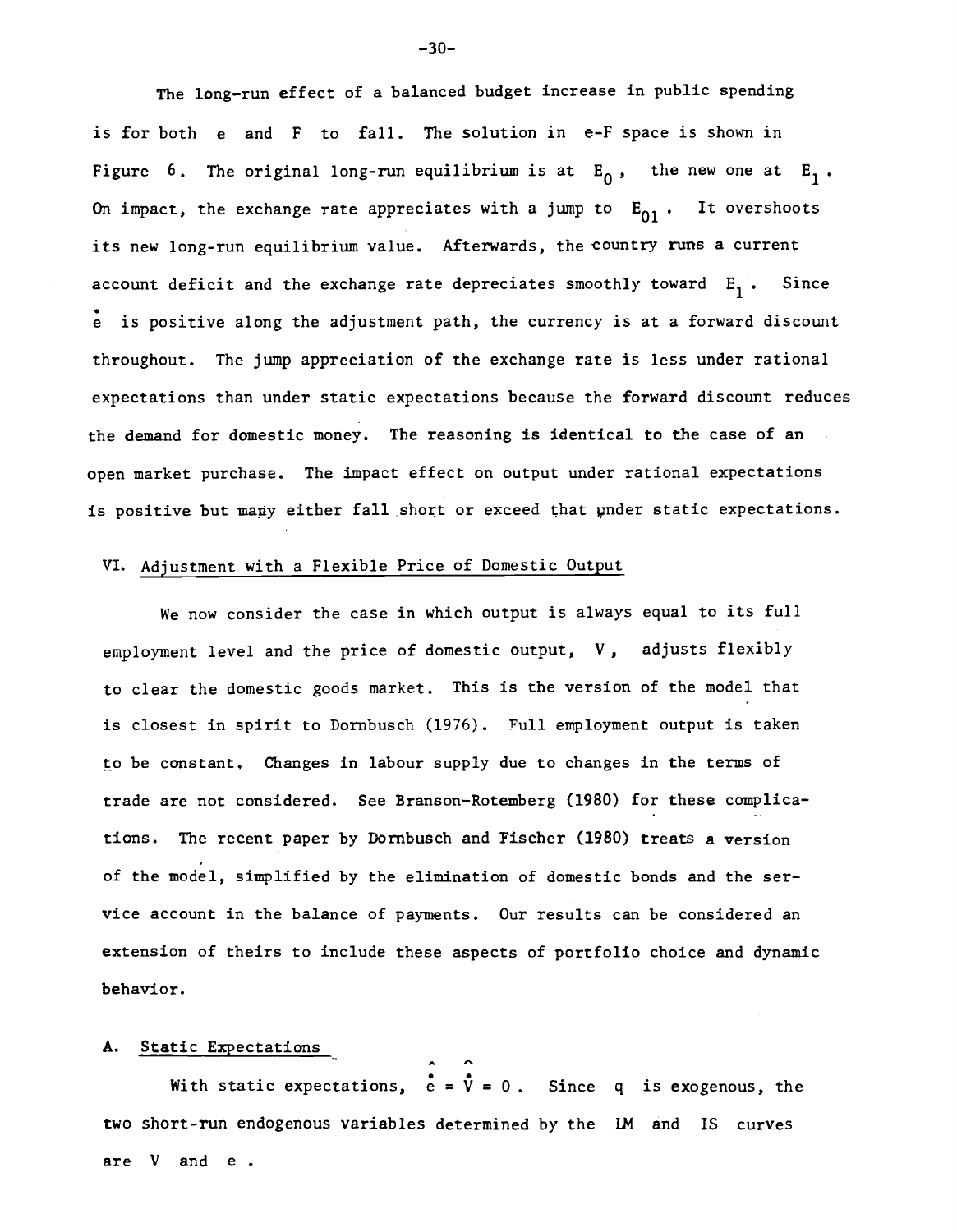$$
\begin{bmatrix} -\Omega_{1} & -\Omega_{8} \\ -\Omega_{2} & \Omega_{9} \end{bmatrix} \begin{bmatrix} d\mathbf{e} \\ d\mathbf{v} \\ d\mathbf{v} \end{bmatrix} = \begin{bmatrix} \frac{R_{w}-1}{p} & \frac{R_{w}}{p} & R_{w}\frac{\mathbf{e}}{p} & 0 \\ -\left(1+x_{a}\right)\frac{a_{w}}{p} & -\left(1+x_{a}\right)\frac{\mathbf{e}}{p} & -\left(1+x_{a}\right)\frac{\mathbf{e}}{p}[a_{w}+a_{y}i^{*}] & -\Omega_{3} \end{bmatrix} \begin{bmatrix} dM \\ dB \\ dB \\ dF \\ dg \end{bmatrix},
$$
\n(49)

where

50a) 
$$
\Omega_{g} = \frac{\alpha s^{\alpha - 1}}{p^{2}} [M - \ell_{w} W] > 0
$$
;  
\n50b)  $\Omega_{g} = (1 + x_{a}) \{a_{y}[(q - g)(1 - \alpha) \frac{s^{-\alpha}}{e} - \frac{\alpha i^{*} F s^{-\alpha}}{V} - \frac{a_{w} \alpha W s^{\alpha - 1}}{p^{2}} + \frac{1}{e} x_{s} < 0$ .

The effect of a change in V on money market equilibrium is given by  $\Omega_8$ . If an increase in the price of domestic output reduces the real supply of money balances by more than it lowers the demand for real money balances, as we shall assume,  $\Omega_{g}$  is positive.  $\Omega_{g}$  measures the effect of V on domestic goods market equilibrium. An increase in V cet.par. worsens competitiveness and lowers net exports  $(\frac{1}{6} x_{\frac{1}{6}} < 0)$ . By raising the general price level, it also reduces absorption via the wealth effect  $(- (1+x^a)^a)^a$   $\frac{\alpha W s^{\alpha-1}}{2}$  < 0). An increase in V also represents an improvement  $p^{-}$ in the terms of trade. This raises real income and boosts absorption  $((1+x_a)a_y(q-g)(1-a) \frac{s^{-\alpha}}{e} > 0)$ . Finally, the real value of any net interest income from abroad is reduced by a higher value of  $V (-1+x_a)a_y\alpha i \frac{x_{Fs}^{-\alpha}}{V} \leq 0$ as  $F \stackrel{\text{<}}{>} 0$ ).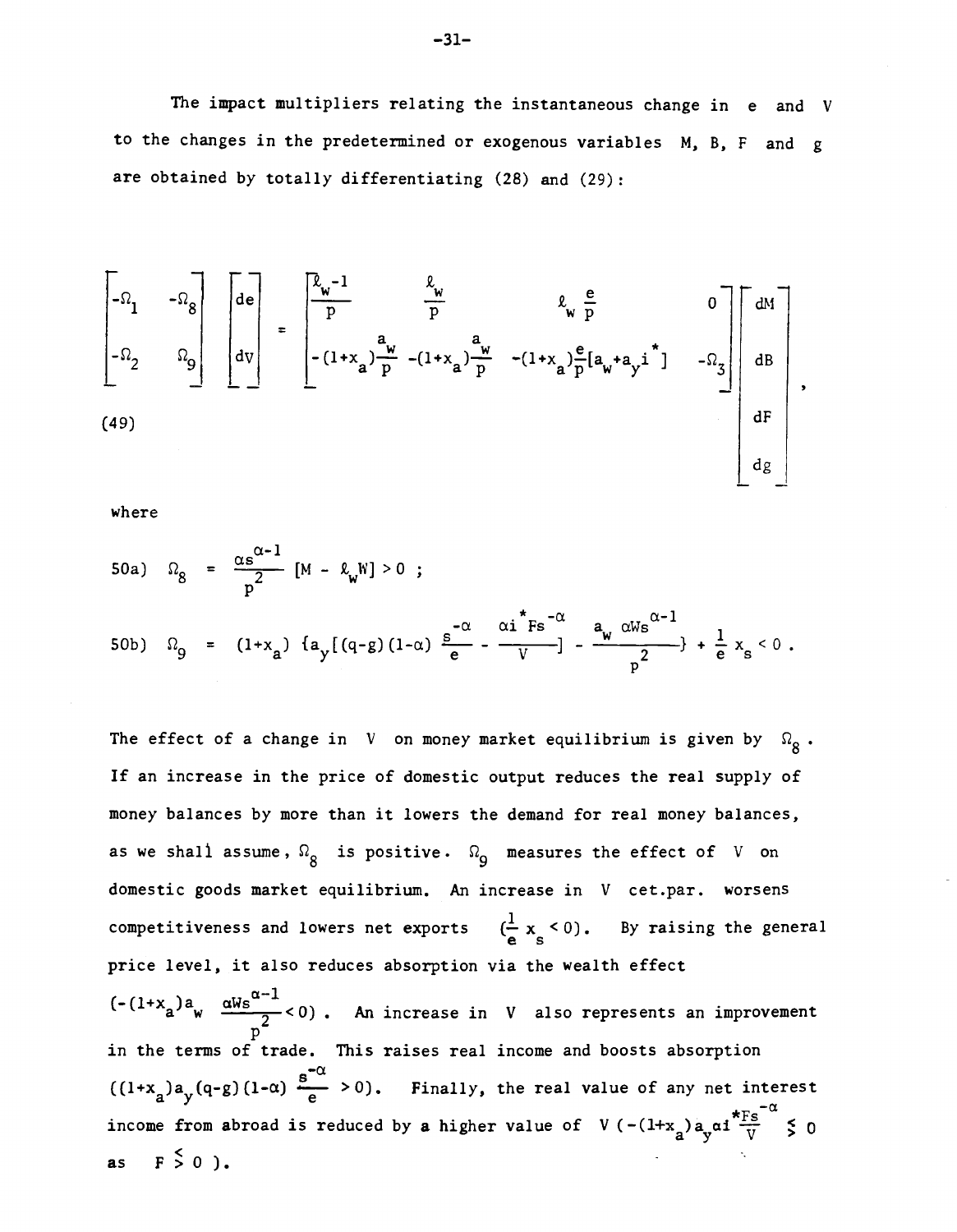We assume that, on balance, an increase in V will tend to create an excess supply of domestic output, i.e. that  $\Omega_g < 0$ . Given these conditions,  $\Delta_{\mathbf{Z}}$ , the determinant of the matrix on the L.H.S. of (49) is positive:

(51) 
$$
\Delta_3 = -[\Omega_1 \Omega_9 + \Omega_2 \Omega_8] > 0
$$
.

From (49), we obtain the reduced form expressions for e and V.

52) 
$$
e = h^e(F; M, B, g),
$$

with

53a) 
$$
h_M^e - h_B^e = -\frac{1}{p} \Omega_g \Delta_3^{-1} > 0
$$
;

53b) 
$$
h_g^e = -\Omega_3 \Omega_8 \Delta_3^{-1} < 0
$$
,

53c) 
$$
h_F^e = [\ell_w \frac{e}{p} \Omega_g - (1 + x_a) \frac{e}{p} (a_w + a_y i^*) \Omega_g] \Delta_3^{-1} < 0
$$
.

54) 
$$
V = h^{V}(F; M, B, g)
$$
,

with

55a) 
$$
h_M^V - h_B^V = -\frac{1}{p} \Omega_2 \Delta_3^{-1} > 0
$$
,

55b) 
$$
h_g^V = \Omega_1 \Omega_3 \Delta_3^{-1} > 0
$$
,

55c) 
$$
h_F^V = [\Omega_1(1+x_a) \frac{e}{p} (a_y i^* + a_w) + \frac{\ell_w e}{p} \Omega_2] \Delta_3^{-1} > 0
$$
 if  $\ell_w$  is small.

Qualitatively, these results are similar to those derived for the fixed domestic price level case (reported in  $34-37$ ), with the role of q as the short-run endogenous variable taken over by  $V$ . An open-market purchase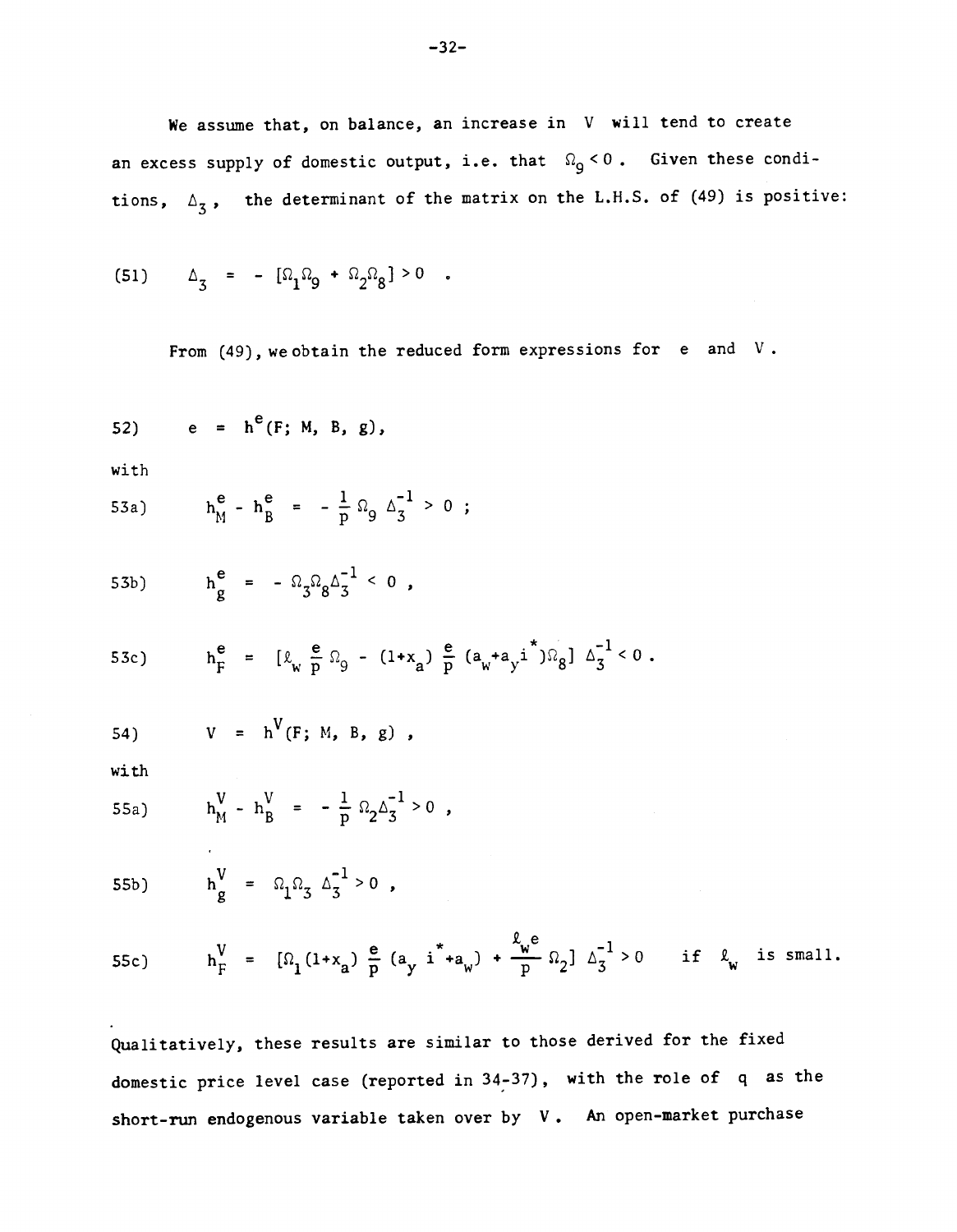causes exchange rate depreciation (53a) and a rise in the general price level (55a ). Note that an increase in the money supply will only be neutral (i.e. will only lead to a depreciation of e and a rise in V by the same percentage as the rise in M) if nominally denominated public sector debt (bonds) is absent from the model. This will be the case either if bonds are not neutral but B happens to be zero or if bonds are neutral, in which case they cease to be part of private sector net worth. With B omitted from the model, it is immediately apparent from (28) and (29) that money is neutral in the short-run. $\frac{1}{1}$ 

With a positive value of B entering into private sector wealth, a percentage rise in V and e equal to the percentage rise in M (brought about either by a helicopter drop or by an open market purchase) would not leave the real equilibrium unaltered: the real value of the stock of in terest-bearing public debt would be reduced, With output given exogenously, there would be downward pressure on the interest rate. With perfect capital mobility and static expectations, this would be translated into further depreciation of the exchange rate. After an initial open market purchase, the original i,q equilibrium is regained via further depreciation of e and an increase in the price level.

A balanced budget increase in public spending raises V and causes the exchange rate to appreciate (53b and 55b). In i—q space, the IS curve shifts to the right at given e and V, creating excess demand for home goods and, by raising i above  $\overrightarrow{i}$  threatening a stock-shift gain in reserves. The original i,q equilibrium is restored by a rise in V and a fall in e that shifts the IS curve back to its original position. The increase in V and the reduction in e exactly cancel each other out as regards their combined effects on money market equilibrium.

 $\frac{1}{w}$  With  $B = 0$ , the effect of a change in M on e and V is given by  $h_w^e$  and  $h_v^e$ .

—33—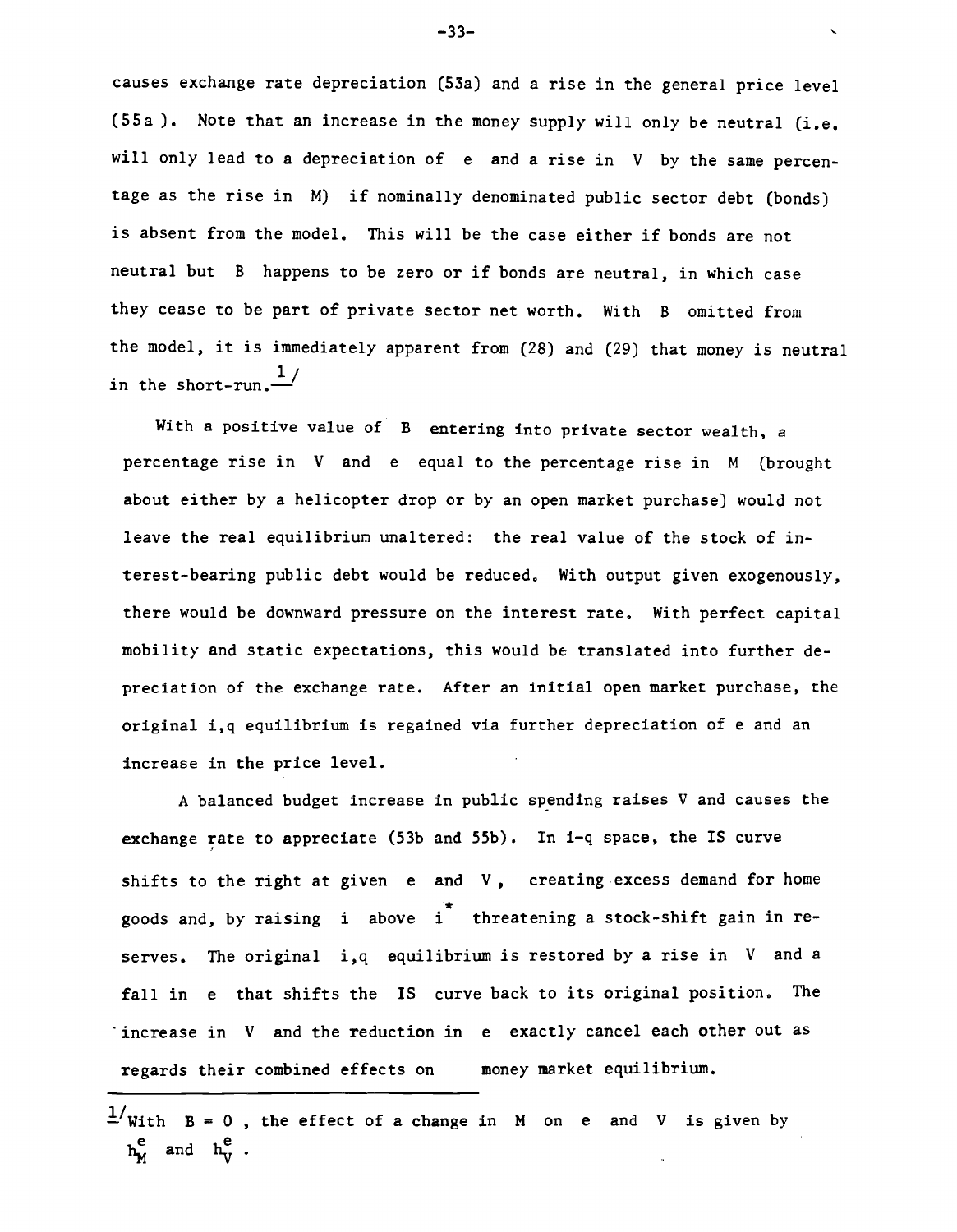A larger value of net claims on the rest of the world will be associated with an appreciation of the currency (53c) and an increase in the price of domestic output (55c).

An increase in public spending will lead to a current account deficit (assuming the initial equilibrium to be a stationary state). An open market purchase will not affect the current account (or any other real variable), if money is neutral which in turn requires bonds to be neutral. If bonds are non-neutral, then e increases more (in percentage terms) than V. This improvement in competitive position should lead to a current account surplus

# A.1 Long-run Effects of Monetary and Fiscal Policy

The long-run comparative static results again apply to both the static and the rational expectations cases. The long-run multipliers are derived from (56) which is obtained by totally differentiating (28), (29) and (30) with  $\mathbf{\dot{F}}=0$ .

 $\bar{\rm H}$ 

$$
(56)\begin{bmatrix}\n-\Omega_1 & -\frac{(M-\ell_w W) \alpha}{pV} & -\ell_w \frac{e}{p} \\
-\Omega_2 & \Omega_g & (1+x_a) \frac{e}{p} (a_y i^* + a_w)\n\end{bmatrix}\begin{bmatrix}\nde \\
d\theta \\
dV\n\end{bmatrix}
$$
\n
$$
\begin{bmatrix}\n\frac{\ell_w - 1}{p} & \frac{\ell_w}{p} & 0 \\
-(1+x_a) \frac{w}{p} & -(1+x_a) \frac{a_w}{p} & -\Omega_3 \\
-\frac{\nu_w}{p} x_a a_w & \frac{\nu_w}{p} x_a a_w & -\nu x_a a_y s^{1-\alpha}\n\end{bmatrix}\begin{bmatrix}\ndM \\
dB \\
dB \\
dB\n\end{bmatrix}
$$

where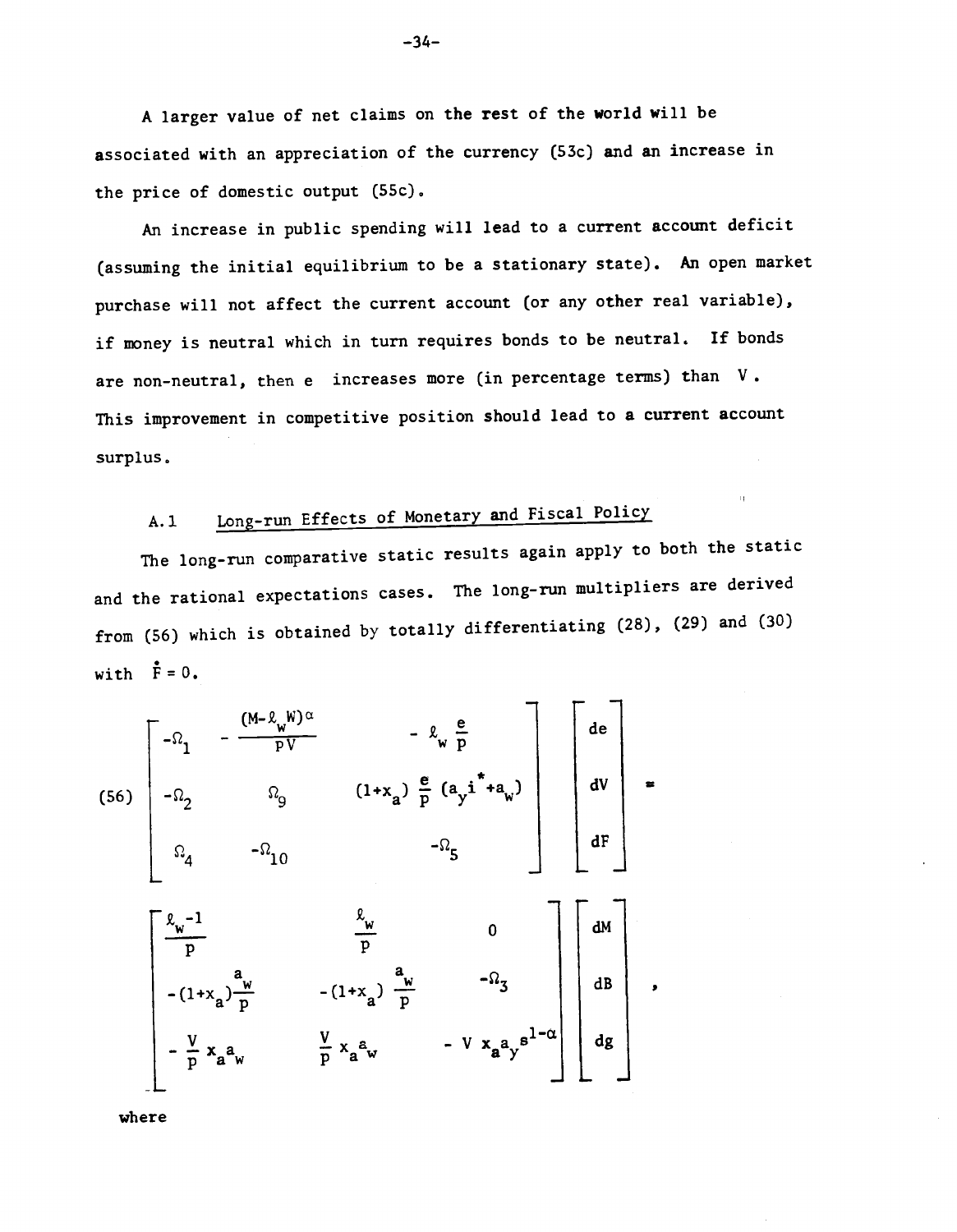(57) 
$$
\Omega_{10} = x + sx_s + V x_a \{a_y[(q-g)(1-\alpha)\frac{s^{-\alpha}}{e} - \frac{\alpha t^*Fs^{-\alpha}}{V} ] - a_w \frac{W}{p^2} \alpha s^{\alpha-1} \} < 0
$$
.

 $\Omega_{10}$  is negative if an increase in the price of domestic output tends to worsen the current account. The elasticities approsch suggests that this will be so, provided the Warshall-Lerner conditions are satisfied  $(x+s x s<sub>s</sub><sup>0</sup>)$ . Against this, the monetary approach focuses on the effect of changes in the general price level on the real value of given stocks of nominal assets and thus in private spending. A higher value of V would tend to improve the  $(-Vx_a^a{}_w \frac{W}{r^2} \alpha s^{\alpha-1} > 0)$ . current account through this channel

 $p$ Similarly, if F is positive, a higher value of V reduces the real value of income from foreign ownership  $(-Vx_a^a)^{\alpha}$   $\alpha i^* \frac{Fs}{V} \geq 0$  as  $F \leq 0$ . The improvement in the terms of trade associated with an increase in V increases the real income corresponding to any given amount of domestic output. This will boost spending and worsens the current account  $(Vx_a^a(v_q-g)(1-a) \frac{s^{-\alpha}}{e} < 0)$ . On balance, we assume that an increase in V will cause the current account to deteriorate.

A sufficiently small value of  $\ell_{w}$  is again sufficient (although not necessary) to ensure that  $\Delta_{\mathbf{A}}$ , the determinant of the matrix on the LHS of (56), is positive.

(58) 
$$
\Delta_4 = \Omega_1 [\Omega_9 \Omega_5 - \Omega_{10} (1 + x_a) \frac{e}{p} (a_y i^* + a_w)]
$$
  
+  $\frac{M - \ell_w W}{pV} \propto [\Omega_2 \Omega_5 - \Omega_4 (1 + x_a) \frac{e}{p} (a_y i^* + a_w)]$   
-  $\ell_w \frac{e}{p} [\Omega_2 \Omega_{10} - \Omega_4 \Omega_9] > 0$ .

lhe long-run monetary and fiscal policy multipliers (assuming that  $\ell_{\rm in} = 0$ ) are given by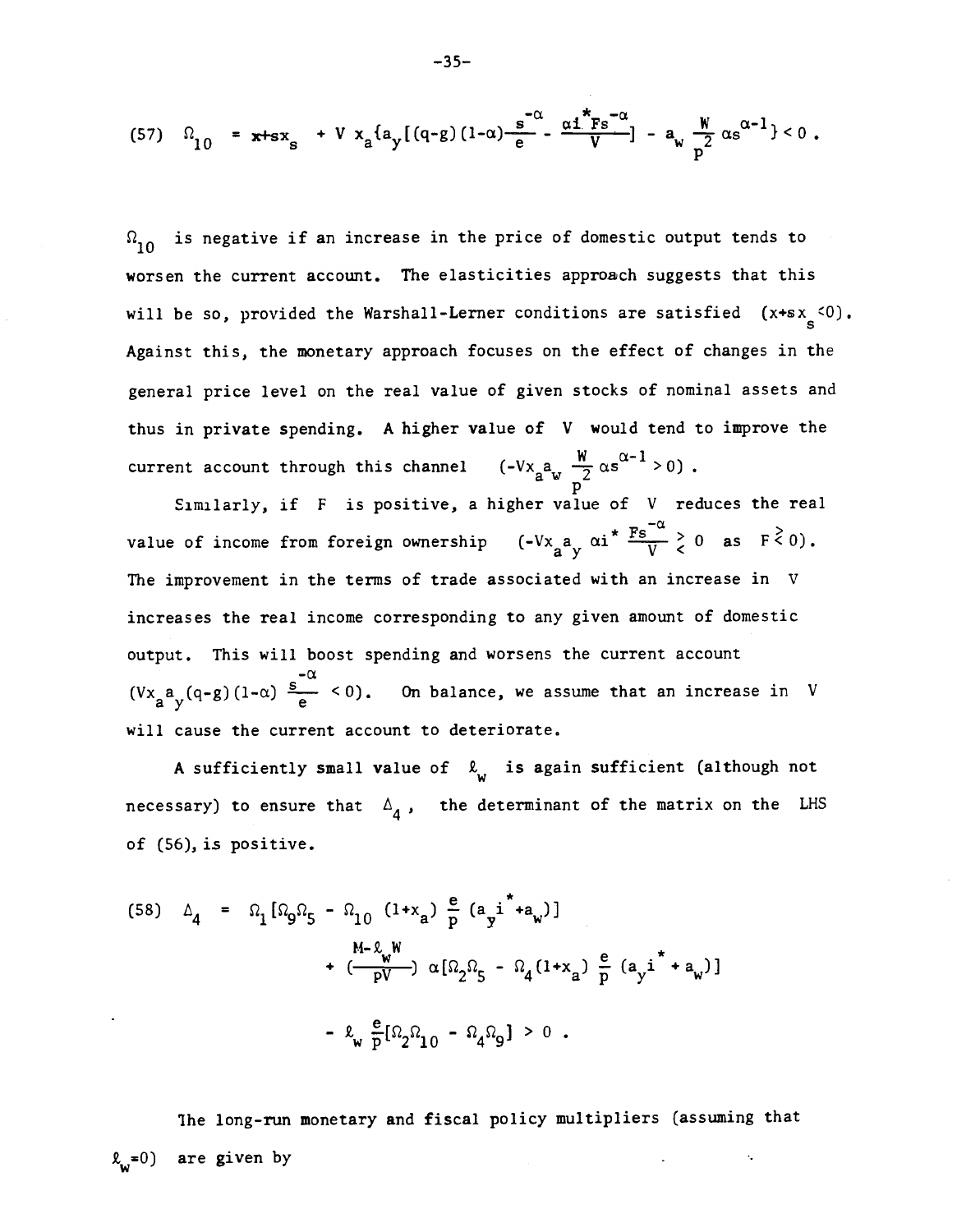(59a) 
$$
\frac{de}{dg} = \frac{\begin{vmatrix} 0 & - & 0 \\ - & - & + \end{vmatrix}}{\Delta_4} = \frac{-}{+} < 0
$$
 (59b) 
$$
\frac{de}{dM} - \frac{de}{dB} = \frac{\begin{vmatrix} -\frac{1}{p} & - & 0 \\ 0 & - & + \end{vmatrix}}{\Delta_4} = \frac{+}{+} > 0.
$$

$$
(59c) \quad \frac{dV}{dg} = \frac{\begin{vmatrix} - & 0 & 0 \\ + & - & + \\ - & + & + \end{vmatrix}}{\Delta_4} = \frac{+}{+} > 0. \quad (59d) \quad \frac{dV}{dM} - \frac{dV}{dB} = \frac{\begin{vmatrix} - & -\frac{1}{p} & 0 \\ + & 0 & + \\ - & 0 & + \end{vmatrix}}{\Delta_4} = \frac{+}{+} > 0.
$$

(59e) 
$$
\frac{dF}{dg} = \frac{\left[ -\frac{M - \ell_w(M + B)}{ep} \right] \left\{ (x + sx_s)(1 - a_s s^{1 - \alpha}) + Vx_a [a_y((q - g)(1 - \alpha)\frac{s - \alpha}{e} - \frac{\alpha i^* Fs^{-\alpha}}{V}) - \frac{a_w Was^{\alpha - 1}}{p^2} \right\}}{\Delta_4}
$$

$$
+\frac{\alpha [M - \ell_{w} W]}{pV} \left\{ x_{a}^{a} y^{s} \right\}^{1-\alpha} i^{*} F + V x_{a} (1 + x_{a}) \frac{a_{w}}{ep} (M + B) \right\}
$$

$$
(59f) \quad \frac{dF}{dM} - \frac{dF}{dB} = \frac{-\frac{1}{p}(\Omega_2 \Omega_{10} - \Omega_4 \Omega_9)}{\Delta_4} = \frac{-\frac{1}{p}[\frac{a_w}{ep}(M+B)(1+x_a)x + sx_s]}{\Delta_4} > 0 \quad .
$$

 $\overline{11}$  Note that to obtain the result that money is neutral, it is not sufficient in (59f). One also has to replace (59f) by to set B=0 in (59f). One also has to replace (59f) by<br>  $(M-\ell_w W)\alpha$   $\ell_w^{-1}$ 

$$
\frac{dF}{dM} = \begin{vmatrix}\n-\Omega_1 & -\frac{(M - \ell_w W)\alpha}{pV} & \frac{\ell_w - 1}{p} \\
-\Omega_2 & \Omega_9 & (1 + x_a) \frac{a_w}{p} \\
\Omega_4 & -\Omega_{10} & \frac{V}{p} x_a a_w\n\end{vmatrix} \mathbf{A}_4^{-1}
$$

The neutrality results is more easily established through inspection of the long-run equilibrium conditions (28, 29 and 30). - $\mathcal{L}_\mathrm{c}$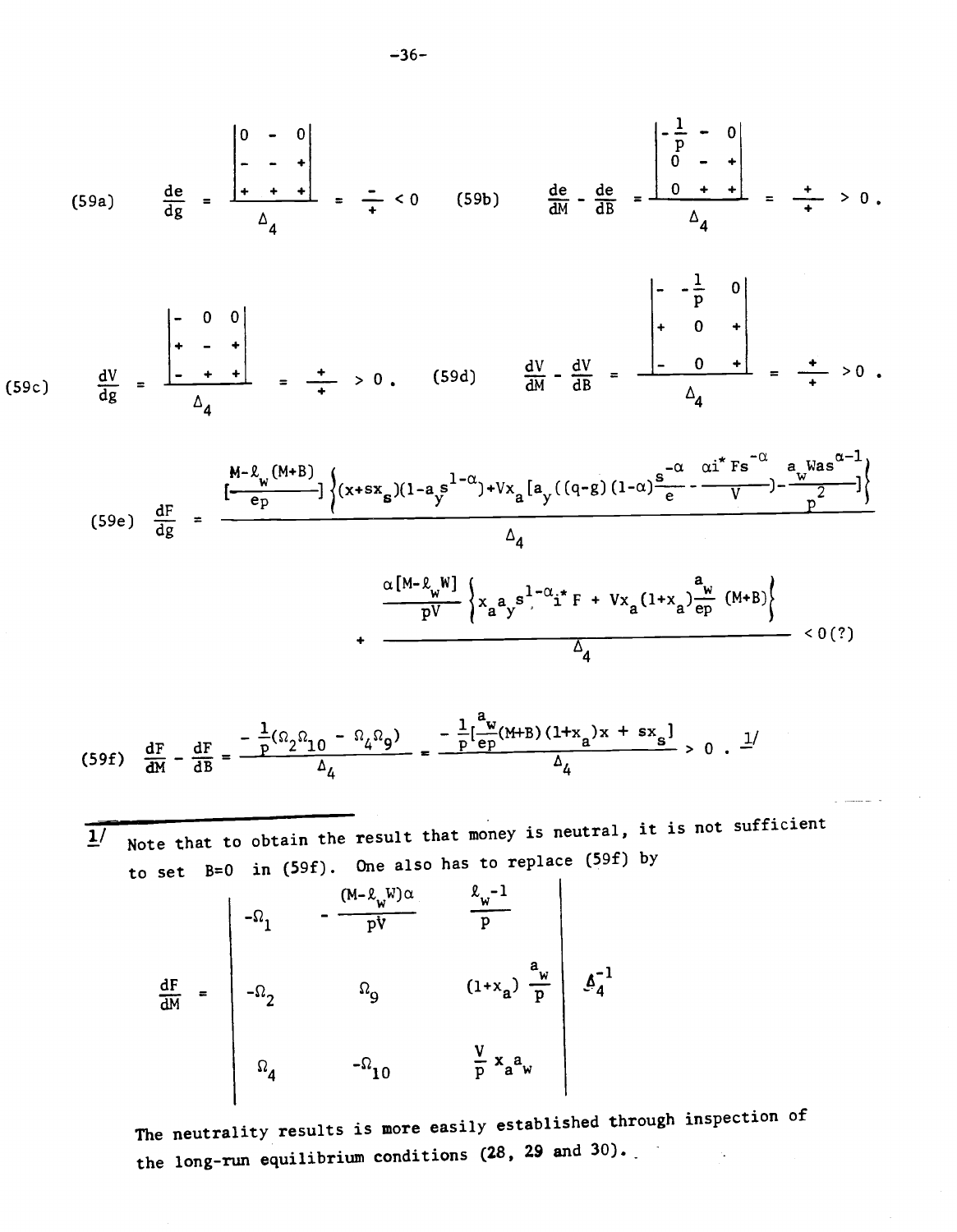The long—run effect of an expansionary open—market operation is to raise the price of domestic output (59d), depreciate the exchange rate (59b), and to increase the stock of private claims on the rest of the world (59f), with no effect on i and q. The impact effect with flexible prices is to create a current account surplus, which increases the long—run stock of external wealth. If there are no domestic bonds or if domestic government debt is neutral, an increase in M causes e, V, and p to rise in the same proportion as the increase in M with no effect on F. In that case, the impact effect and steady state effect are identical.

A balanced—budget increase in public spending leads to long—run exchange rate appreciation (59a), an increase in the price of domestic output (59c), and (probably) a net loss of external wealth (59e). The impact effect of a balanced budget increase in g is to create a current account deficit. This is matched by a decline in the long—run stock of external wealth.

Note that with e falling and V increasing, there is a magnified long—run appreciation of the real exchange rate (or loss of competitiveness) as a result of an increase in g . To maintain current account equilibrium, private absorption has to fall. This fall in absorption is brought about by a reduction in external wealth,  $1/$  For both fiscal and monetary policy, the long-run endogeneity of F reduces the magnitudes of the effects on e and V but does not reverse them.

## A.2 Stability

To analyze the stability of the system under static expectations, we substitute (52) and (54) into (20). This yields:

 $\frac{1}{k}$  we must assume that the loss of service account income when F falls is not too strong.

—37—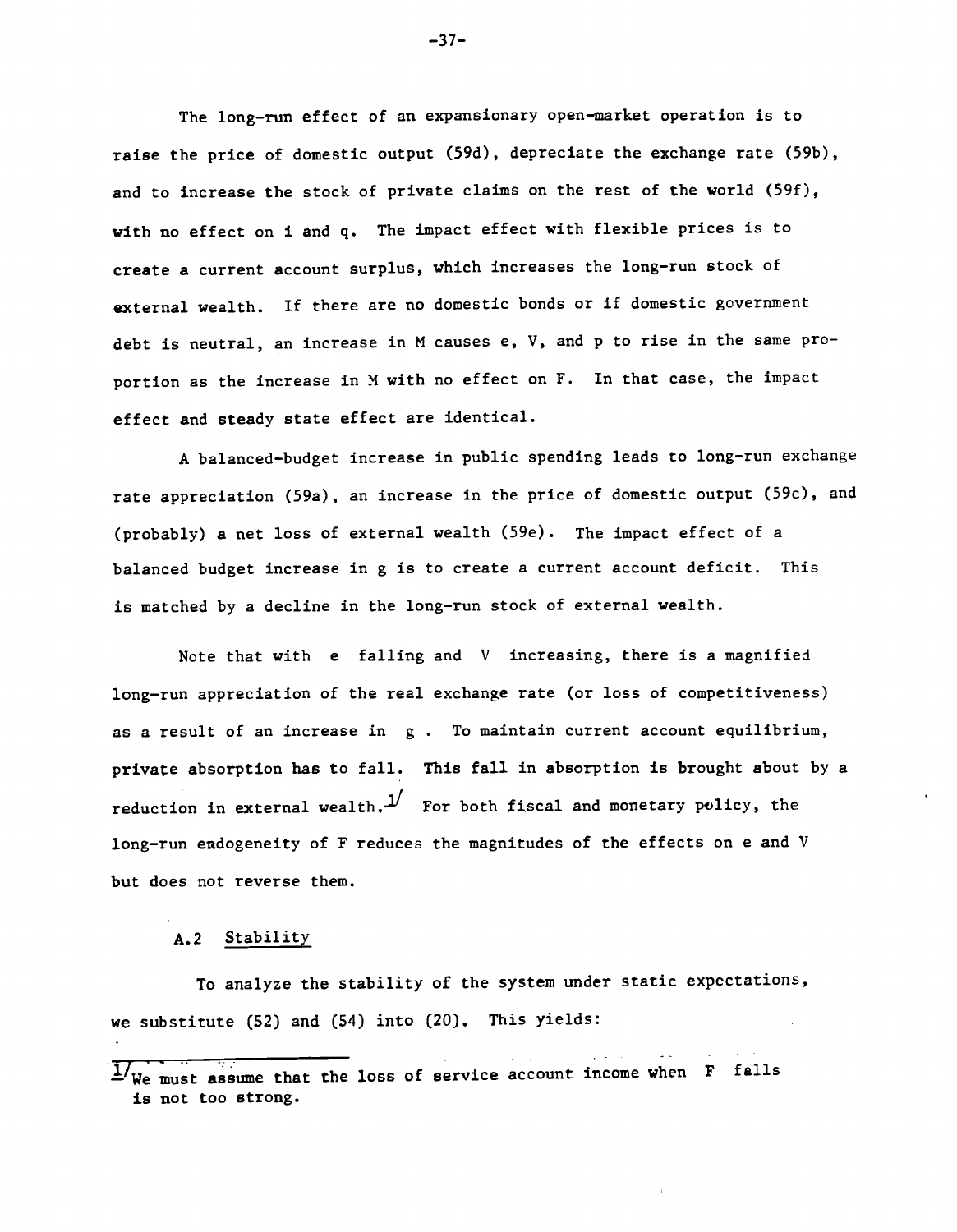(60) 
$$
\dot{F} = \frac{h^V(V; \cdot)}{h^e(F; \cdot)} \times \left[ \frac{h^V(F; \cdot)}{h^e(F; \cdot)} \right]_{a} \left( \frac{h^V(F; \cdot)}{h^e(F; \cdot)} \right)^{1-\alpha} (q-g) + \frac{\dot{i}^F}{h^V(F; \cdot)} \left( \frac{h^e(F; \cdot)}{h^e(F; \cdot)} \right)^{1-\alpha} \left( \frac{q-g}{h^V(F; \cdot)} \right)^{1-\alpha} + \frac{\dot{i}^F}{h^V(F; \cdot)^{\alpha}h^e(F; \cdot)} \left( \frac{h^e(F; \cdot)F}{h^V(F; \cdot)^{\alpha}h^e(F; \cdot)} \right)^{1-\alpha} \left( \frac{1}{h^V(F; \cdot)} \right)^{1-\alpha} \left( \frac{h^e(F; \cdot)}{h^V(F; \cdot)^{\alpha}h^e(F; \cdot)} \right)^{1-\alpha}
$$

This external wealth adjustment equation will be stable if an increase in F causes the trade balance to deteriorate by enough to offset the increased service income from the rest of the world. Since a higher value of F raises V and lowers e, a significant deterioration in the trade balance due to loss of competitiveness is certainly possible. The precise stability condition (for local stability) is  $\frac{91}{\delta F}<0$ .

## B. Rational Expectations

With rational expectations and a flexible domestic price level, the dynamic model of (28), (29) and (30) becomes:

$$
\frac{M}{v^{\alpha}e^{1-\alpha}} = \ell(i^* + \frac{e}{e}, q, \frac{M+B+eF}{v^{\alpha}e^{1-\alpha}}).
$$

$$
a\left((\frac{V}{e})(1-\alpha)(q-g) + \frac{i^*eF}{v^{\alpha}e^{1-\alpha}}, i^* + \alpha(\frac{e}{e} - \frac{v}{V}), \frac{M+B+eF}{v^{\alpha}e^{1-\alpha}})\right) + g + x(\frac{V}{e}, a(\cdot, \cdot, \cdot)) = q.
$$
  

$$
\vdots = \frac{V}{e}x(\frac{V}{e}, a(\cdot, \cdot, \cdot)) + i^*F.
$$

Satisfactory treatment of this model would involve dealing with a system of three simultaneous differential equations, in e , V and F. To be able to continue our convenient diagrammatic analysis, it is necessary to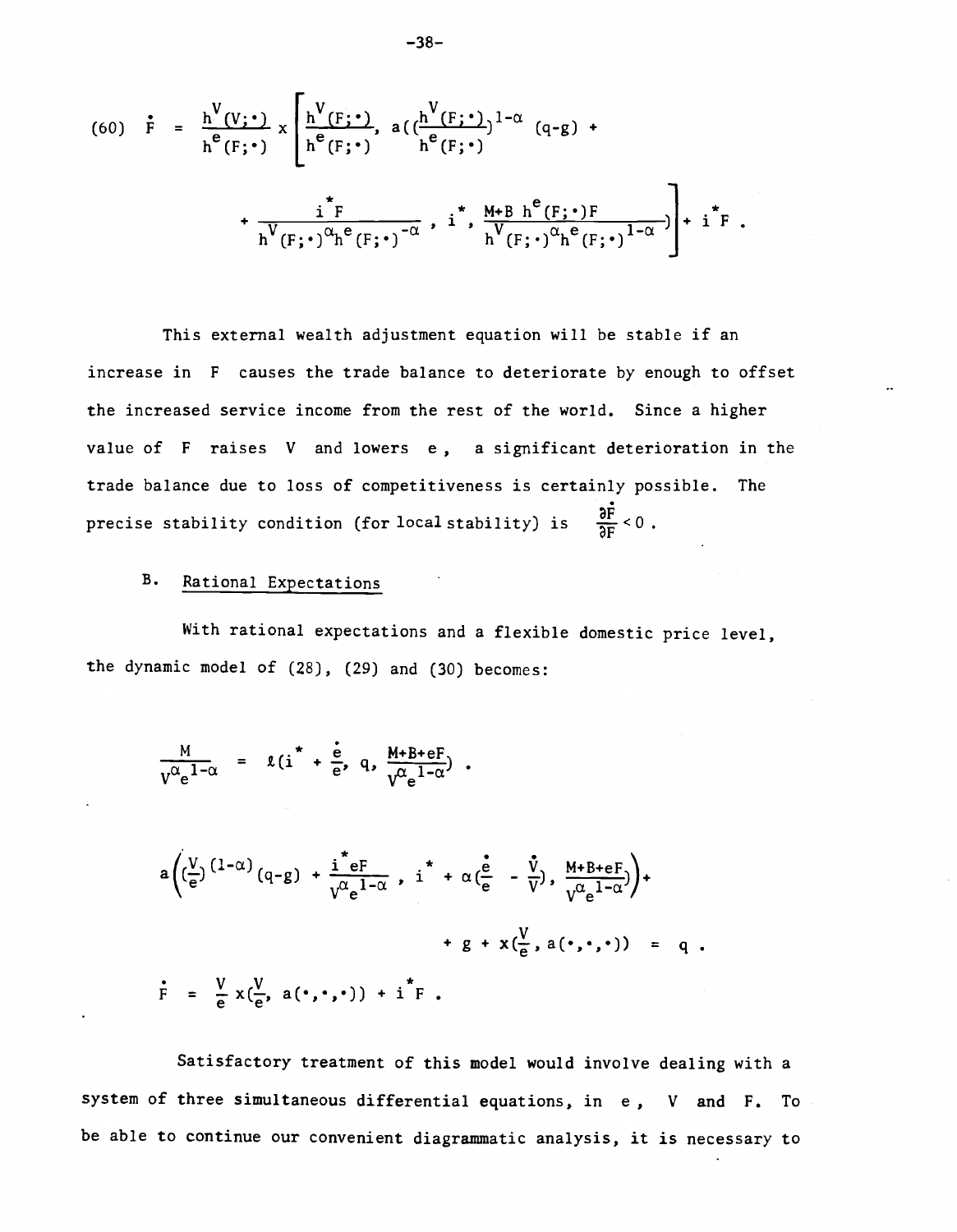remove V from the model. This can be done provided one of the following three conditions is satisfied:

- 1. Absorption is interest inelastic  $(a_i = 0)$ ;
- 2. It is the nominal rather than the real interest rate that **State Control** affects absorption, in which case  $i + \frac{1}{2}$  is the appropriate argument in the a function;
- 3. While exchange rate expectations are rational,expectations about the price of domestic output are static. In this case,  $\bullet$  such as  $\bullet$  $i + \alpha \frac{e}{\alpha}$  is the appropriate argument in the a function.

**State State** We shall include  $i + \alpha \frac{e}{\alpha}$  as the interest rate argument in the absorption function to stay as close as possible to the analysis of the fixed domestic price level case.

Linearizing the system at the long-run equilibrium where  $\dot{\mathbf{e}} = \dot{\mathbf{F}} = 0$ , we obtain:

(61)

$$
\begin{bmatrix}\n\mathbf{e} \\
\mathbf{f} \\
\mathbf{f} \\
\mathbf{f}\n\end{bmatrix} = \begin{bmatrix}\n(\Omega_9 \Omega_1 + \Omega_8 \Omega_2) \Omega_{11} & \n\mathbf{i} & \n\frac{(\Omega_9 \Omega_w e)}{p} - \Omega_8 & (1 + x_a) (a_w + a_y i^*) & \n\frac{e}{p} \Omega_{11} \\
-\frac{a_y \alpha}{e} & \n\frac{a_x \alpha_1 \alpha}{e} & \n\frac{a_y \alpha_1 \alpha}{e} & \n\frac{a_y \alpha}{e} & \n\frac{a_x \alpha_1 \alpha}{e} & \n\frac{a_y \alpha}{e} & \n\frac{e_y e}{e} & \n\frac{e}{e} \\
\mathbf{i} & \n\frac{e_x \Omega_{10}}{e} + \frac{sx_a a_y \alpha}{e} & \n\frac{a_z \Omega_{11}}{e} - \frac{a_z \Omega_{10}}{e} + \frac{sx_a a_y \alpha}{e} & \n\frac{a_z \alpha}{e} \\
\mathbf{i} & \n\frac{e_x \Omega_{10}}{e} + \frac{a_z \Omega_{11}}{e} & \n\frac{a_z \Omega_{12}}{e} & \n\frac{a_z \Omega_{13}}{e} & \n\frac{a_z \Omega_{14}}{e} & \n\frac{a_z \Omega_{15}}{e} & \n\frac{a_z \Omega_{16}}{e} & \n\frac{a_z \Omega_{17}}{e} & \n\frac{a_z \Omega_{18}}{e} & \n\frac{a_z \Omega_{19}}{e} & \n\frac{a_z \Omega_{11}}{e} & \n\frac{a_z \Omega_{11}}{e} & \n\frac{a_z \Omega_{12}}{e} & \n\frac{a_z \Omega_{13}}{e} & \n\frac{a_z \Omega_{14}}{e} & \n\frac{a_z \Omega_{15}}{e} & \n\frac{a_z \Omega_{16}}{e} & \n\frac{a_z \Omega_{17}}{e} & \n\frac{a_z \Omega_{18}}{e} & \n\frac{a_z \Omega_{19}}{e} & \n\frac{a_z \Omega_{11}}{e} & \n\frac{a_z \Omega_{11}}{e} & \n\frac{a_z \Omega_{10}}{e} & \n\frac{a_z \Omega_{10}}{e} & \n\frac{a_z
$$

for  $\dot{e}$  and  $\dot{F}$ , plus

(62) 
$$
V = -\left(\frac{a_1 \alpha}{e} \Omega_1 + \frac{\ell_1}{e} \Omega_2 \right) \Omega_{11} e + \left[ -\frac{a_1 \alpha}{e} \ell_w \frac{e}{p} + \frac{\ell_1}{e} (1 + x_a) (a_w + a_y i^*) \frac{e}{p} \right] \Omega_{11} F
$$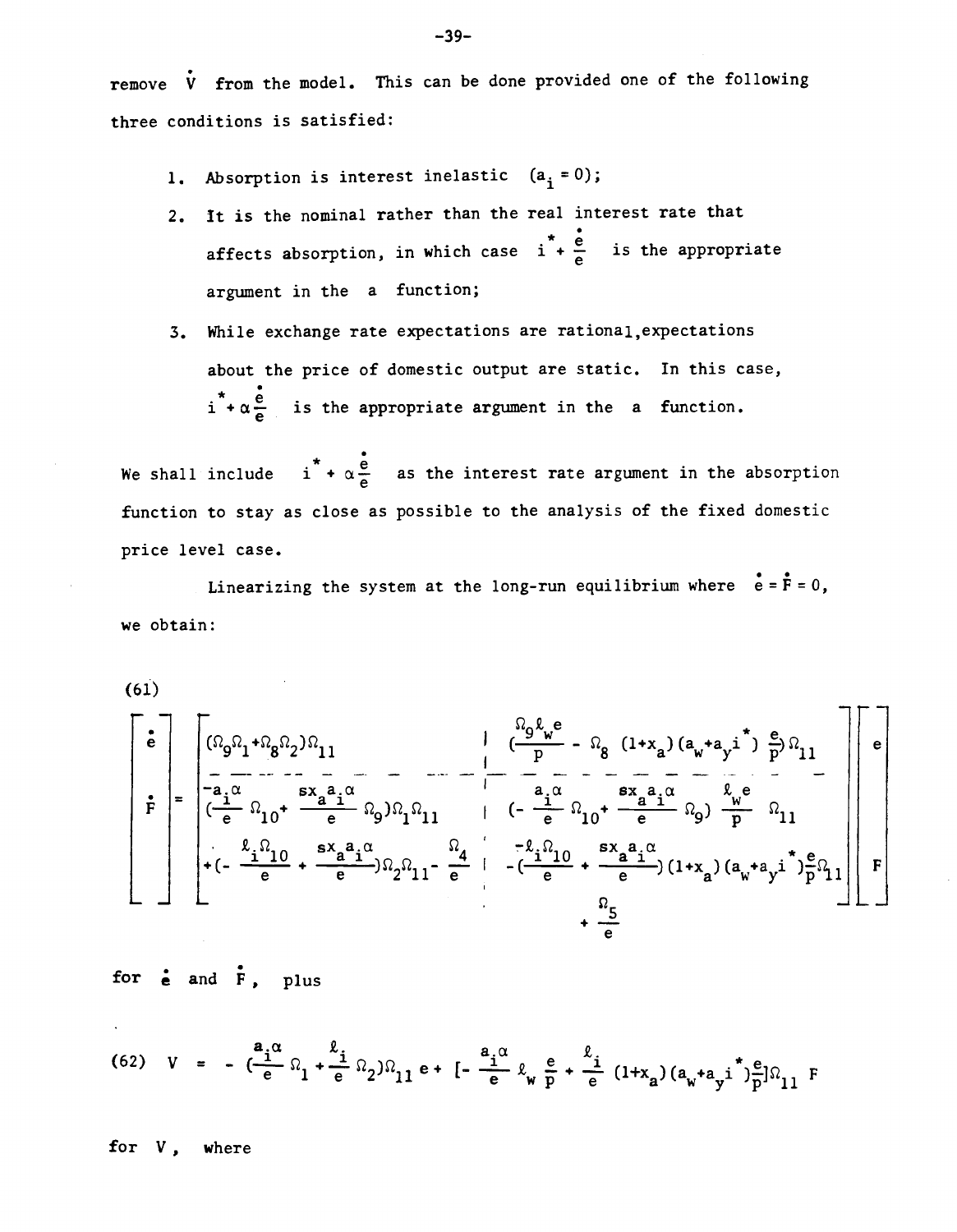(63) 
$$
\Omega_{11} = -\left(\frac{\ell_1 \Omega_9}{e} - \frac{a_1 \alpha}{e} \Omega_8\right)^{-1} < 0
$$
.

The sign pattern of the matrix in (62) is (assuming  $\ell_{w}$  to be small)

(61') + e <sup>F</sup> +(?) —(?) F

For reasons of space, we shall ignore the possible ambiguities, indicated in (61'), attached to the signs of  $\frac{\partial \dot{F}}{\partial \epsilon}$  and  $\frac{\partial \dot{F}}{\partial F}$ .

We therefore have a saddlepoint equilibrium with the same general properties as the one drawn in Figure 3.. Combining the downward slope of the convergent saddle path with our long-run comparative static results, the complete dynamic adjustment paths after an unanticipated open market purchase and an unanticipated balanced budget increase in public spending can be derived. The diagrams drawn from the fixed domestic price level case can also serve for the flexible price level case. Thus in Figure 4, after an unanticipated open market purchase, the currency jump depreciates from  $E_0$  to  $E_{01}$  , overshooting its long-run equilibrium. The current account goes into surplus. After the initial jump, the currency gradually appreciates to  $E_1$  with F rising along the way.<sup>1</sup>/ The absence of long-run neutrality may seem surprising even if bonds are net worth, as domestic and foreign bonds are perfect substitutes. The reason that a restoration of the original value of private bond holdings (domestic and foreign) does not take place in the long run is the following. Let the open-market

 $\frac{1}{w}$  assume that bonds are net worth and that money therefore is not neutral.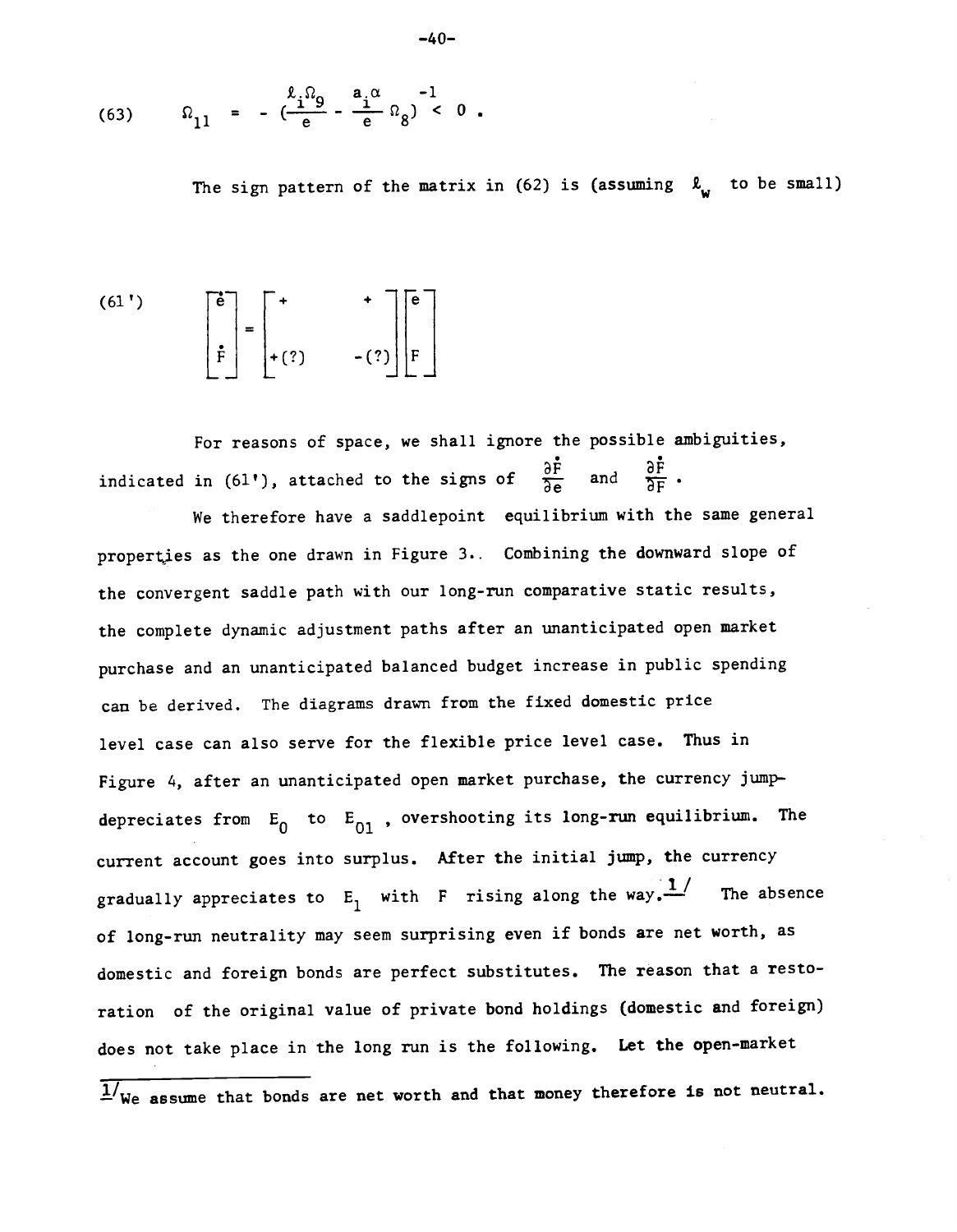purchase increase M by a fraction  $\lambda$ . M+B is constant. If this operation were to be neutral in the long run, e and V would have to increase by the same fraction  $\lambda$ . To maintain real net worth at its original level with  $M+B$  constant, F will have to increase by a fraction  $\delta$ , defined by:  $(1+\lambda)$  (M+B+eF) = M+B+(1+ $\lambda$ )e(1+ $\delta$ )F. However, any change in F will affect \* the current account equilibrium through its effect on the term i F (it will also affect disposable income). Therefore, unless there is debt neutrality, changes in portfolio composition effected through current account deficits or surpluses will not make open market purchases neutral, even in the long run.

The dynamics of a government spending increase under rational expectations are shown in Figure 6. The impact effect of an unanticipated increase in g is a jump appreciation of the exchange rate from  $E_0$  to  $E_{01}$ which overshoots its long-run equilibrium. The economy runs a current account deficit. After the initial shock, the exchange rate depreciates smoothly towards  $E_1$  with the economy reducing its stock of claims on the rest of the world.

As with a fixed  $V$ , rational expectations reduce the magnitude of the initial jump in e relative to what it would be under static expectations. Under static expectations, the impact effect on e exceeds the long run effect. For example, with an open market purchase, the initial jump depreciation overshoots the long—run equilibrium depreciation. After the jump, the currency appreciates steadily. Speculators and arbitrators endowed with rational expectations are aware of this steady future rate of appreciation. They immediately increase their demand for the domestic currency, thus reducing but not eliminating the magnitude of the initial jump and the extent to which the exchange rate overshoots its long-run equilibrium.

 $-41-$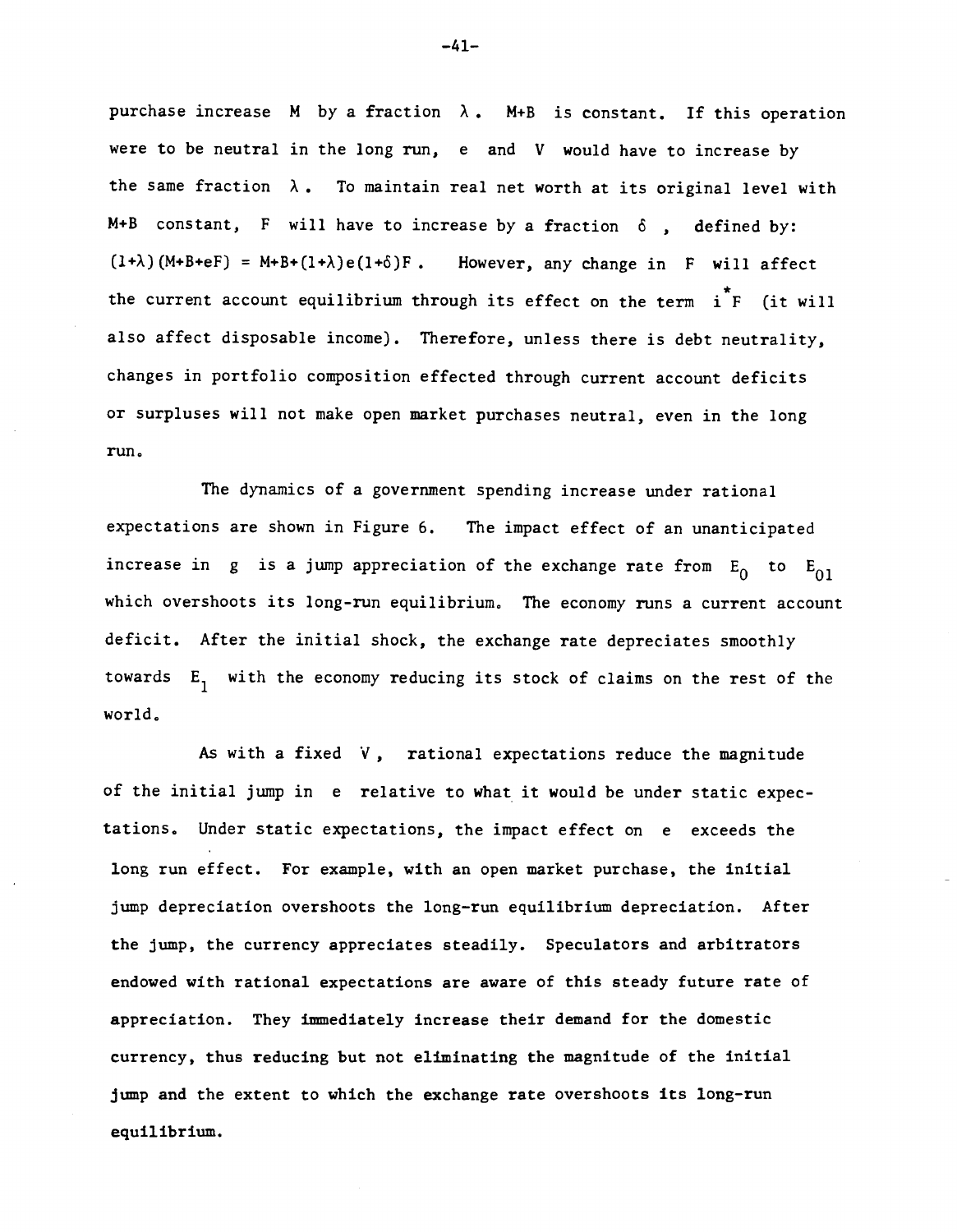



Figure 2: Static Expectations, Short—run Effects of Open Market Purchase



$$
e_1 > e_0
$$
;  $M_1 > M_0$ 

Original equilibrium  $E_0$  ; New equilibrium  $E_1$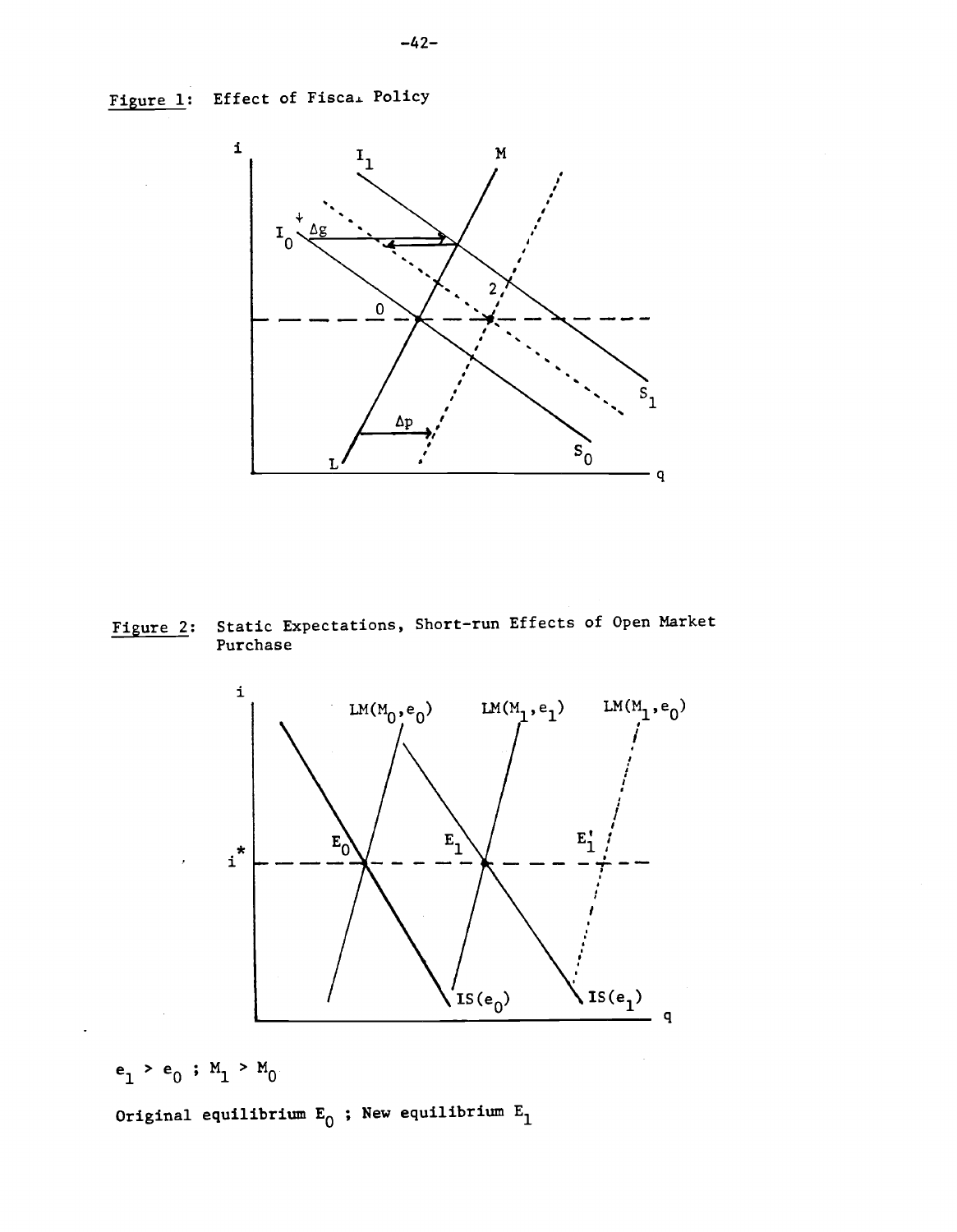



Figure 4: Rational Expectations, Open Market Purchase

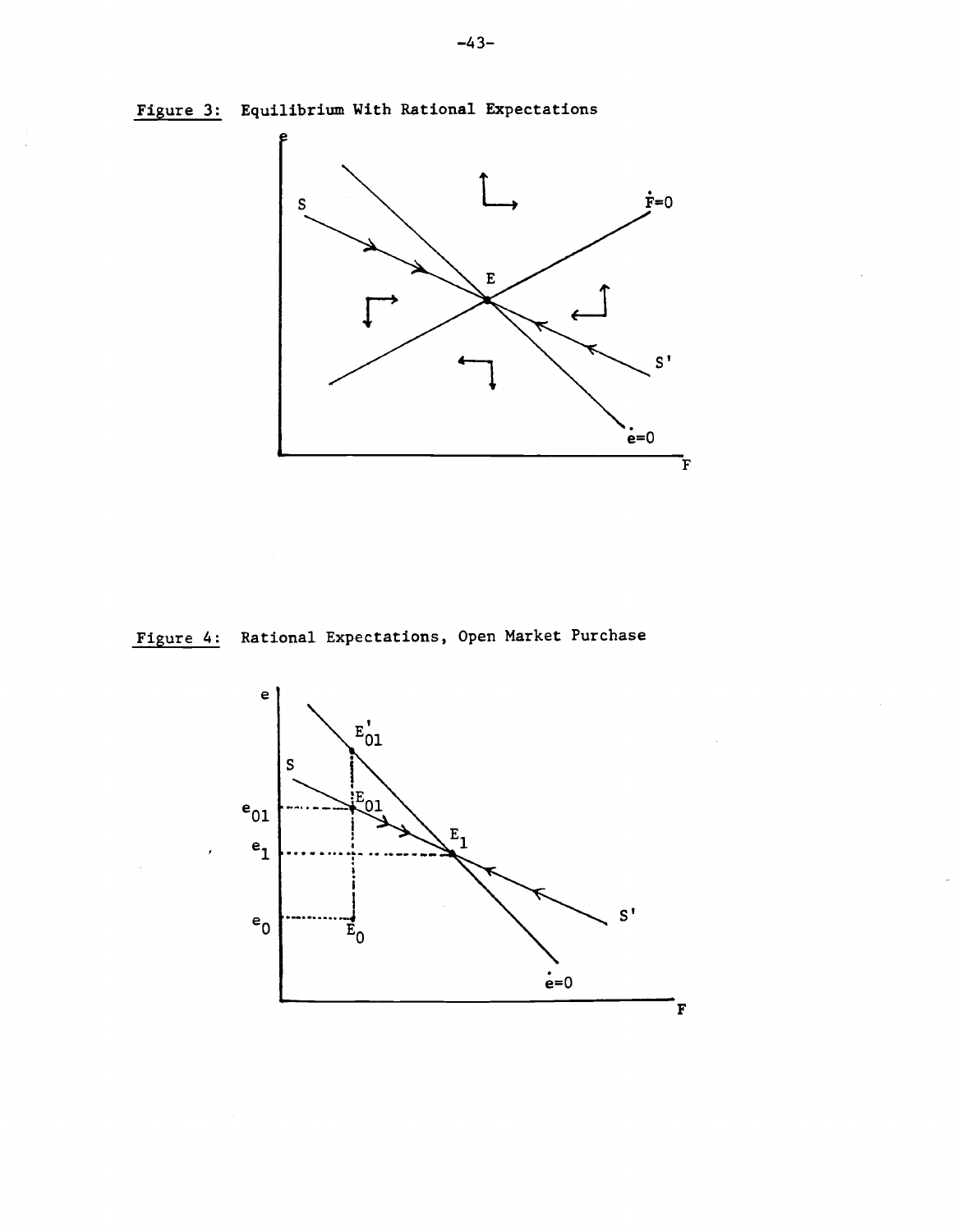Figure 5: Open Market Purchase, Comparison of Impact Effects Under Static and Rational Expectations



Short-run Equilibrium Under Rational Expectations:  $E_{\gamma}$  $M_1 > M_0; e_1 > e_2 > e_0$ 

Figure 6: Rational Expectations, Public Spending Increase

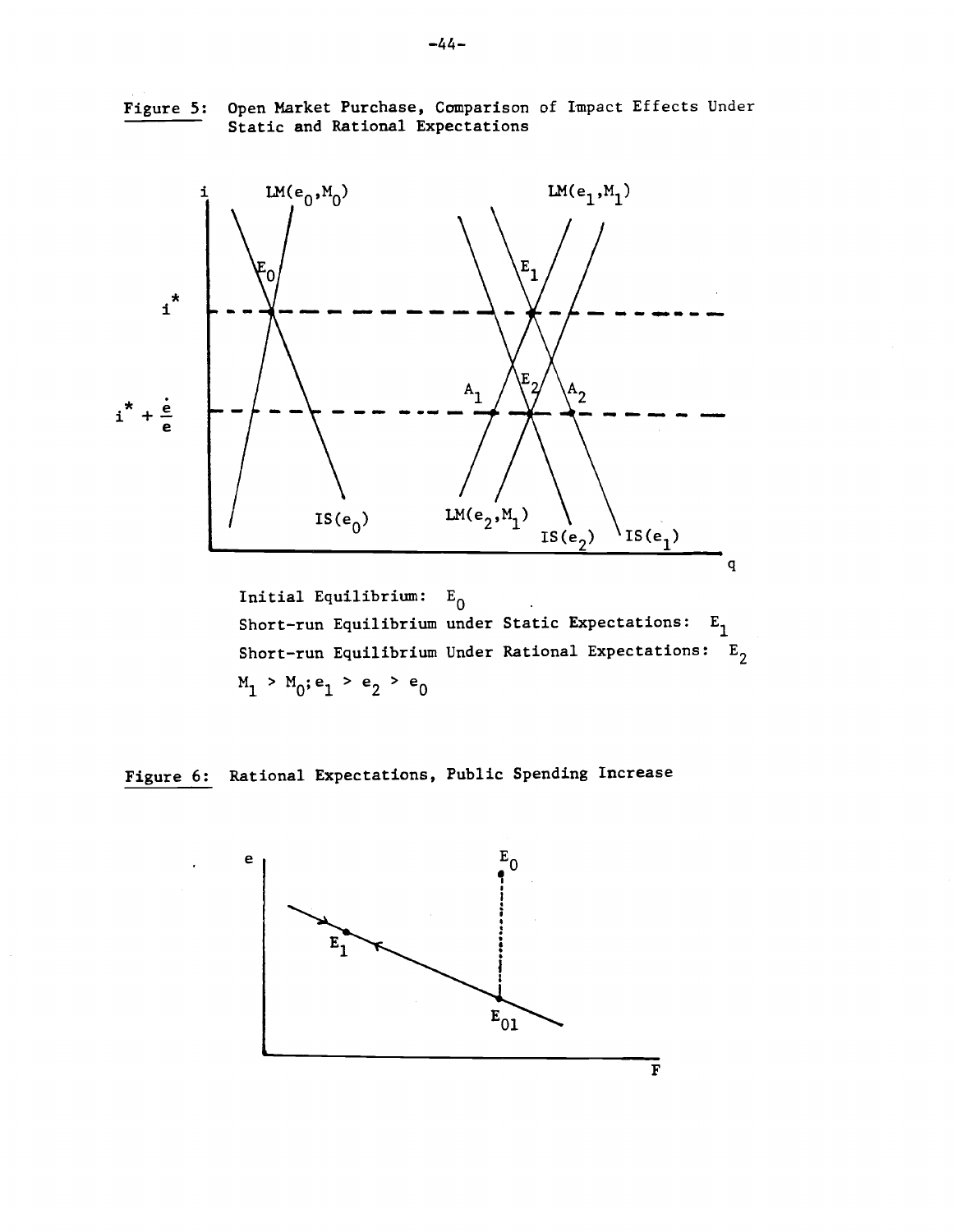#### **REFERENCES**

- Ando, Albert and Karl Shell, "Demand for Money in a General Portfolio Model in the Presence of an Asset that Dominates Money," appendix to "Some Reflections on Describing Structures of Financial Sectors." in Gary Fromm and Lawrence R. Klein, eds., The Brookings Model: Perspectives and Recent Developments, Amsterdam, North—Holland, 1975.
- Branson, William H. (1972), "Macroeconomic Equilibrium with Portfolio Balance in Open Economies," Seminar Paper No. 22, Stockholm, Institute for International Economic Studies, 1972.
- Branson, William H. (1976), "The Dual Roles of the Government Budget and the Balance of Payments in the Movement from Short-Run to Long—Run Equilibrium," Quarterly Journal of Economics, Vol. 90, No. 3, August, 1976.
- Branson, William H. (1977), "Asset Markets and Relative Prices in Exchange Rate Determination," Sozialwissenschaftliche Annalen, 1977, Reprint in International Finance No. 20, Princeton, N.J., Princeton University, International Finance Section, 1980.
- Branson, William H. and Julio Rotemberg (1980), "International Adjustment With Wage Rigidity," European Economic Review, May, 1980.
- Bruno, Michael (1978), "Exchange Rates, Import Costs and Wage—Price Dynamics," Journal of Political Economy, Vol. 86, No. 3, June, 1978.
- Buiter, Willem H. (1975), Temporary and Long-Run Equilibrium, New York Garland Publishing, Inc., 1979.
- Buiter, Willem H. (1978), "Short—Run and Long—Run Effects of External Disturbances under a Floating Exchange Rate," Economica, Vol. 45, No. 179, August, 1978.
- Dornbusch, Rudiger (1976), "Expectations and Exchange Rate Dynamics," Journal of Political Economy, Vol. 84, No. 6, December, 1976.
- Dornbusch, Rudiger (1980), "Exchange Rate Economics: Where Do We Stand?", Brookings Papers on Economic Activity, No. 1., 1980.
- Dornbusch, Rudiger and Stanley Fischer (1980), "Exchange Rates and the Current Account," American Economic Review, Vol. 70, No. 5, December, 1980.
- Katseli-Papaefstratiou, Louka T. and Nancy Peregrim Marion (1980), "Adjustment to Variations in Imported Input Prices: The Role of Economic Structure," National Bureau of Economic Research Working Paper No. 501, July, 1980.